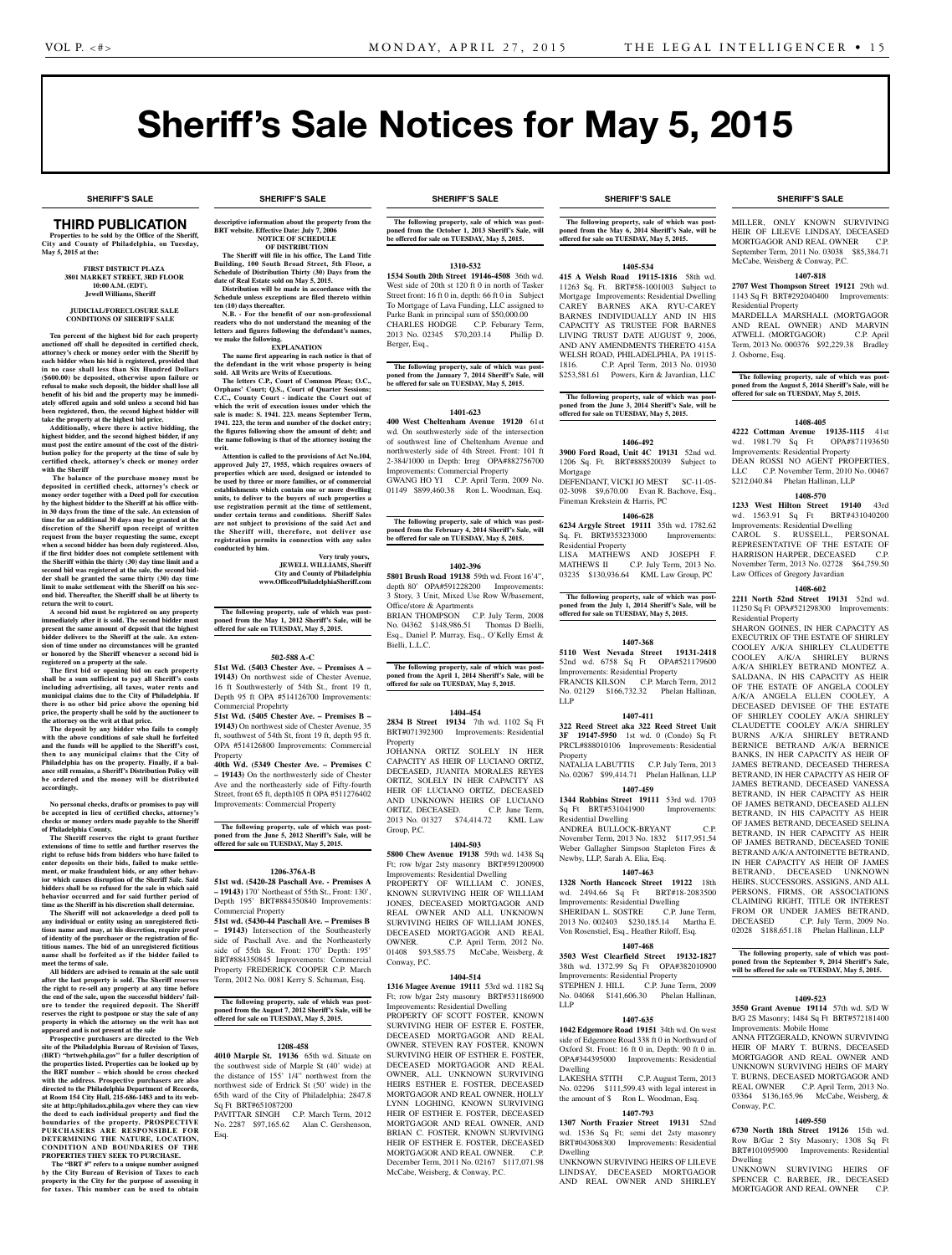August Term, 2013 No. 02685 \$83,637.69 McCabe, Weisberg, & Conway, P.C.

#### **The following property, sale of which was postponed from the October 7, 2014 Sheriff's Sale, will be offered for sale on TUESDAY, May 5, 2015.**

#### **1410-468**

**6807 Guyer Avenue 19142** 40th wd. 1088 Sq Ft BRT#406314700 Improvements: Residential Property JOANNA Q. DUWANA C.P. December Term, 2013 No. 01364 \$64,939.74 KML Law Group, P.C.

#### **1410-498**

**4621 Mulberry Street 19124-3305** 23rd wd. 1800 Sq Ft OPA#232317100 Improvements: Residential Property

MENACHEM SAMPSON A/K/A MENACHEM M. SAMPSON A/K/A M. SAMPSON AGMS, LLC C.P. November Term, 2013 No. 00913 \$46,000.91 Phelan Hallinan, LLP

#### **1410-511**

**225 Catherine Street 19147** 3rd wd. 1600 Sq Ft BRT#02-2-0320-00 Subject to Mortgage Improvements: Residential Dwelling FRANK REYNOLDS AND JESSICA REYNOLDS A/K/A JESSICA LITTLE C.P. January Term, 2009 No. 01746 \$738,031.94 Powers, Kirn & Associates, LLC

### **1410-590**

**5046 Copley Road 19144-4803** 13th wd. 1290 Sq Ft OPA#133166400 Improvements: Residential Property STEVEN E. SYKES C.P. April Term, 2014

# No. 02919 \$53,202.09 Phelan Hallinan, LLP

#### **1410-594**

**1613 South Orkney Street 19148-1328** 1st wd. 1136 Sq Ft OPA#011442000 Improvements:

Residential Property CYRIL V. ADDISON A/K/A CYRIL<br>ADDISON C.P. March Term, 2014 No. C.P. March Term, 2014 No. 02233 \$302,087.09 Phelan Hallinan, LLP

**1410-597**

#### **7339 North 21st Street 19138-2107** 10th wd. 1888 Sq Ft OPA#101180300 Improvements: Residential Property

TROY C. DUGGER C.P. April Term, 2014 No. 02928 \$83,310.82 Phelan Hallinan, LLP

#### **1410-664**

**5347 Diamond Street 19131** 52nd wd. Row B/ Gar 2 Sty Stone; 1600 Sq Ft BRT#521157000 Improvements: Residential Dwelling ANTHONY M. JAMES AND DEVORA A. JAMES C.P. December Term, 2009 No. 01835 \$105,477.80 McCabe, Weisberg, & Conway, P.C.

#### **1410-681**

**5303-5305 N. 10th Street 19124** 49th wd. 1625 Sq Ft BRT#882924700 Improvements: Commercial Use

NAJLAH DARWISH C.P. May Term, 2014 No. 1287 \$106,436.60 Weber Gallagher Simpson Stapleton Fires & Newby, LLP, Sarah A. Elia, Esq.

#### **1410-703**

**4043 North 12th Street 19141** 43rd wd. Row 2 Sty Masonry; 1440 Sq Ft BRT#433162600 Improvements: Residential Dwelling AZALEE MCDONALD C.P. January Term, 2011 No. 03619 \$31,149.79 McCabe, Weisberg, & Conway, P.C.

#### **1410-708**

**500 Southampton Road 19116** 58th wd. 1634 Sq Ft OPA#583058100 Subject to Mortgage Improvements: Residential Property MARIE C. GALLAGHER C.P. August Term, 2011 No. 03050 \$43,492.07 Donna M. Donaher, Esq.; Michael C. Mazack, Esq.

# **1410-714**

**1122 South 19th Street 19146** 36th wd. Row Conv/Apt 2Sty Masonry; 1272 Sq Ft BRT#361170100 Improvements: Residential Dwelling

MICHELLE FREDERICKSDORF C.P. February Term, 2014 No. 01395 \$95,214.29 McCabe, Weisberg, & Conway, P.C.

#### **1410-748**

**1382 Westbury Drive 19151** 34th wd. Sty Masonry; Ft BRT#343290600 Subject to Mortgage Improvements: Residential Dwelling

MORTON ANSKY, KNOWN SURVIVING HEIR OF TOBY M. ANSKY, DECEASED MORTGAGOR AND REAL OWNER; UNKNOWN SURVIVING HEIRS OF TOBY M. ANSKY, DECEASED MORTGAGOR AND REAL OWNER AND ROBERT LITMAN, KNOWN SURVIVING HEIR OF TOBY M. ANSKY, DECEASED MORTGAGOR AND REAL OWNER C.P. August Term, 2013 No. 02394 \$112,460.73 McCabe, Weisberg, & Conway, P.C.

**The following property, sale of which was postponed from the November 4, 2014 Sheriff's Sale, will be offered for sale on TUESDAY, May 5, 2015.**

### **1411-364**

1286 Sq Ft OPA#532434300 Improvements: Residential Property LEE ANN SCHILLER C.P. May Term, 2010 No. 02140 \$163,627.52 Phelan

**871 North 20th Street 19130** 15th wd. 1321.45 Sq Ft BRT#151082100 Improvements: Semi/ det 3 Story Masonry DONALD WATKINS, JR., REAL OWNER AND ORIGINAL MORTGAGOR, DONALD WATKINS, SR., REAL OWNER AND ORIGINAL MORTGAGOR AND DELENA WATKINS, ORIGINAL MORTGAGOR C.P. March Term, 2014 No. 01491 \$409,558.56 Milstead & Associates, LLC

### **1411-416**

**117 North 53rd Street 19139** 44th wd. 1596 Sq Ft BRT#441164200 Improvements: Residential Property<br>LEAH M. LEWIS C.P. March Term, 2014 No. 03870 \$143,151.92 KML Law Group, P.C.

#### **1411-472**

**736 and 738 Maple Lane a/k/a 738 Maple Lane 19124** 42nd wd. 8400 Sq Ft BRT#421067810 Improvements: Residential Dwelling BOLIVAR REYES C.P. October Term, 2013 No. 02761 \$227,026.48 Powers, Kirn & Associates, LLC

#### **1411-526**

**419 N. Front Street 19123** 5th wd. 663 Sq Ft OPA#055010205 Subject to Mortgage Subject to Rent Improvements: Residential Building LIFE EQUITIES CORP. C.P. December Term, 2012 No. 00031 \$411,815.23 Jeffrey W. Soderberg, Esq., Mandracchia & McWhirk, LLC

#### **1411-527**

**1909 East Venango Street 19134** 45th

wd. 1058.68 Sq Ft BRT#45-2150900 Improvements: Residential Dwelling BRANDON REEVES C.P. August Term, 2012 No. 01907 \$72,761.16 Powers, Kirn & Associates, LLC

#### **1411-530**

**2826 South Hutchinson Street 19148** 39th wd. 1066.53 Sq Ft; Row 1 Sty Masonry BRT#395243525 Improvements: Residential Dwelling RUTH GUERRIERO, EXECUTRIX OF THE ESTATE OF ALFRED GUERRIERO,

DECEASED MORTGAGOR AND REAL OWNER C.P. September Term, 2013 No. 03816 \$195,832.25 McCabe, Weisberg & Conway, P.C.

#### **1411-531**

**1332 South 31st Street 19146** 36th wd. 997.12 Sq Ft; Row 2 Sty Masonry BRT#362274900 Improvements: Residential Dwelling HENRY R. YARBROUGH C.P. May Term, 2009 No. 01477 \$71,016.41 McCabe, Weisberg & Conway, P.C.

**1411-586**

#### **7235 Pittville Street 19126** 10th wd. 1216 Sq Ft; Row B/Gar 2 Sty Masonry BRT#101056800 Improvements: Residential Dwelling LYNIA HARPER C.P. July Term, 2013 No. 02744 \$44,719.57 McCabe, Weisberg & Conway, P.C.

#### **1411-601**

**6144 North 6th Street 19120** 61st wd. 1568 Sq Ft BRT#611134300 Improvements: Residential Dwelling EDDIE FERRELL, JR. C.P. December Term, 2011 No. 02971 \$125,400.58 Law Offices of Gregory Javardian

# **The following property, sale of which was postponed from the December 2, 2014 Sheriff's Sale, will**

**be offered for sale on TUESDAY, May 5, 2015.**

#### **1412-344**

**5607 North 13th Street 19141-4103** 49th wd. 1360 Sq Ft BRT#49-3197900 Improvements: Residential Dwelling ALICE EARP C.P. January Term, 2012 No. 004628 \$81,128.26 Powers, Kirn & Associates, LLC

### **1412-345**

**2107 West Somerset Street 19132-2641**  11th wd. 1002 Sq Ft BRT#111035700 Improvements: Residential Dwelling DEBORAH WASHINGTON C.P. March Term, 2013 No. 01202 \$88,050.30 Powers, Kirn & Associates, LLC

# **1412-379**

**3012 Hellerman Street 19149** 55th wd. 1170 Sq Ft BRT#551039100 Improvements:

Residential Property WILLIAM L. JEFFRIES C.P. March

**7242 Algon Avenue 19111-4115** 53rd wd. **5323 Yocum Street 19143** 51st wd. Row 2 Story Masonry BRT#512091400; PRCL#29SI-44 Improvements: Residential Dwelling<br>
JESSIE MAE MCNEIL C.P. April Term,

Hallinan, LLP **1411-388**

**3803 Janice Street 19114-2826** 57th wd. 1060 Sq Ft BRT#57-2-1457-00 Improvements: Residential Dwelling CASIMIR J. GARCZYNSKI AND LAURA M. GARCZYNSKI C.P. August Term, 2012 No. 01941 \$297,854.27 Barbara A. Fen, Esq.

Law Group, P.C.

Associates, LLC

**1820 Placid Street 19152** 56th wd. S/D W B/G 1 STY MASONRY; 1000 Sq Ft BRT#562248300 Residential Dwelling

**1412-502**

Term, 2014 No. 04087 \$148,889.88 KML

**1412-453**

JESSIE MAE MCNEIL C.P. April Term, 2013 No. 01531 \$45,018.00 Federman &

**1412-481**

ALLA KHEYFETS, ADMINISTRATRIX OF THE ESTATE OF SAMUEL KHEYFETS, DECEASED MORTGAGOR AND REAL OWNER C.P. June Term, 2014 No. 00126 \$76,810.15 McCabe, Weisberg, & Conway, P.C.

#### **1412-514**

**613 Catharine Street Unit B 19147-2909**  2nd wd. 2634 Sq Ft BRT#888021762 Improvements: Residential Dwelling CHE GREEN AND THE UNITED STATES OF AMERICA C.P. June Term, 2009 No. 00489 \$1,193,732.42 Powers, Kirn & Associates, LLC

#### **1412-538**

**266 Sparks Street 19120** 61st wd. 1020 Sq Ft BRT#61-1-250300 Improvements: Residential Property NORMAN B. BELL A/K/A NORMAN BELL C.P. December Term, 2013 No. 002416 \$27,564.39 Leon P. Haller, Esq.

#### **1412-555**

**2847 South 64th Street 19142** 40th wd. ROW B/GAR 2STY MASONRY; 1056 Sq<br>Ft BRT#402138300 Improvements: Ft BRT#402138300 Residential Dwelling ANDREW S. CINGOLO A/K/A ANDREW CINGOLO C.P. April Term, 2014 No. 01170 \$36,198.02 McCabe, Weisberg, & Conway, P.C.

#### **1412-564**

**1528 South Etting Street 19146** 36th wd. ROW 2 STY MASONRY; 1120 Sq Ft BRT#364314400 Improvements: Residential Dwelling<br>KATRINA FLOYD

C.P. August Term, 2001 No. 01297 \$46,287.09 McCabe, Weisberg, & Conway, P.C.

# **1412-567**

**1415 Kerper Street 19111** 53rd wd. ROW B/GAR 2STY MASONRY; 1188 Sq Ft BRT#532112100 Improvements: Residential Dwelling CONFESOR SIERRA A/K/A CONFESSOR R. SIERRA C.P. December Term, 2010 No. 02473 \$89,338.83 McCabe, Weisberg, & Conway, P.C.

#### **1412-597**

**1909 Bainbridge Street 19146** 30th wd. ROW 3 STY MASONRY; 1950 Sq Ft BRT#301047600 Improvements: Residential Dwelling CHARLOTTE MILES C.P. September Term, 2008 No. 01954 \$263,591.01 McCabe, Weisberg, & Conway, P.C.

#### **1412-617**

**1956 President Street 19115** 58th wd. S/D W B/G 1 STY MASONRY; 1201 Sq Ft BRT#581080600 Improvements: Residential Dwelling JUANITA NEWTON AND JESSE C. NEWTON C.P. March Term, 2014 No. 01396 \$205,847.40 McCabe, Weisberg, & Conway, P.C.

#### **1412-624**

**2415 West 75th Avenue 19138** 50th wd. ROW B/GAR 2STY MASONRY; 1182 Sq<br>Ft BRT#501404700 Improvements: Ft BRT#501404700 Residential Dwelling GRACIE CONNOR, DAVID WILLIAMS,

KNOWN SURVIVING HEIR OF EDNOMA G. WILLIAMS, DECEASED MORTGAGOR AND REAL OWNER AND UNKNOWN SURVIVING HEIRS OF EDNOMA G. WILLIAMS, DECEASED MORTGAGOR AND REAL OWNER C.P. May Term, 2010 No. 01616 \$43,441.08 McCabe, Weisberg, & Conway, P.C.

## **1412-627**

**3178 Chatham Street 19134** 25th wd.

#### **SHERIFF'S SALE SHERIFF'S SALE SHERIFF'S SALE SHERIFF'S SALE SHERIFF'S SALE**

ROW 2 STY MASONRY; 1290 Sq Ft BRT#251420200 Improvements: Residential Dwelling KAREN FLYNN C.P. March Term, 2013 No. 03968 \$109,007.64 McCabe, Weisberg, & Conway, P.C.

**1501-356 1116 West Moyamensing Avenue 19148- 3616** 39th wd. 1134 Sq Ft OPA# 394110200 Improvements: Residential Property FRANK L. CASILLO C.P. September Term, 2012 No. 03270 \$182,461.84 Phelan

**1501-357 1159 Overington Street 19124-3134** 23rd wd. 1164 Sq Ft OPA# 234078600 Improvements:

DAVID BOWENS AND WILLAMAE WOODBURY C.P. May Term, 2013 No. 00555 \$110,977.35 Phelan Hallinan, LLP **1501-359 7054 Lincoln Drive 19119-2542** 22nd wd. 2292 Sq Ft OPA# 223279500 Improvements:

TIMOTHY E. ROWE; BRIAN M. GREEN C.P. August Term, 2012 No. 00033 \$405,718.60

**1501-360 536 North 58th Street 19131-4836** 4th wd. 1792 Sq Ft OPA# 043134100 Improvements:

CHANEL R. DRAYTON A/K/A CHANEL DRAYTON C.P. August Term, 2012 No. 02010 \$62,215.35 Phelan Hallinan, LLP **1501-361 1853 East Venango Street 19134-1521**  45th wd. 1272 Sq Ft OPA# 452150000 Improvements: Residential Property ANTONIO SANTIAGO C.P. October Term, 2013 No. 02858 \$49,871.52 Phelan

**1501-368 4200 I Street 19124** 33rd wd. 1152 Sq Ft BRT#332153700 Improvements: Residential

MICHAEL P. HINES C.P. January Term, 2014 No. 02787 \$72,584.16 KML Law

**1501-371 2324 North Howard Street 19133** 19th wd. 1201 Sq Ft BRT#191036310 Improvements:

CYDMARIE TORRES C.P. May Term, 2013 No. 01441 \$95,314.01 KML Law Group, PC **1501-375 9217 Andover Road 19114-3818** 57th wd. 1688 Sq Ft OPA# 572281100 Improvements:

PATRICK C. PARKINSON; ANNA MARIE PARKINSON A/K/A ANNA M. ROSSELLI C.P. October Term, 2006 No. 04233 \$152,700.38 Phelan Hallinan, LLP **1501-376 339 Lemonte Street 19128-4546** 21st wd. 1536 Sq Ft OPA# 212313900 Improvements:

EUGENE BUTTERFIELD, JR. C.P. August Term, 2013 No. 02269 \$296,366.68 Phelan

**1501-383 735 Stanwood Street 19111-2332** 63rd wd. 1470 Sq Ft OPA# 631332506 Improvements:

DEBORAH ANN GARVEY A/K/A DEBORAH GARVEY C.P. July Term, 2010 No. 02430 \$169,774.39 Phelan Hallinan, LLP **1501-387 6413 Belfield Avenue 19119-3907** 22nd wd. 1088 Sq Ft OPA# 221245700 Improvements:

ELIZABETH WEBB C.P. November Term, 2013 No. 00210 \$114,658.62 Phelan

**1501-389 1011 Griffith Street 19111-2616** 63rd wd. 1041 Sq Ft OPA# 631270200 Improvements:

STEVEN DROHOMIRECKI C.P. July Term, 2010 No. 01078 \$220,990.29 Phelan

**1501-391 3016 Almond Street 19134-5028** 25th wd. 1092 Sq Ft OPA# 251304000 Improvements:

LISA MARIE BRADY C.P. November Term, 2013 No. 01935 \$136,638.85 Phelan

**1501-393 140 East Walnut Lane 19144-2005** 59th wd. 1512 Sq Ft OPA# 592058900 Improvements:

LONDYN MCGUIGAN C.P. August Term,<br>2013 No. 00006 \$167.914.98 Phelan  $2013$  No.  $00006$  \$167,914.98

**1501-398 843 Jackson Street 19148-3107** 39th wd. 1070 Sq Ft OPA# 393317100 Improvements:

SAKHORN LON; MONY SOEUN C.P. June Term, 2013 No. 02660 \$83,454.42

Hallinan, LLP

Residential Property

Residential Property

Phelan Hallinan, LLP

Residential Property

Hallinan, LLP

Property

Group, PC

Residential Property

Residential Property

Residential Property

Residential Property

Residential Property

Residential Property

Residential Property

Hallinan, LLP

Residential Property

Residential Property

Phelan Hallinan, LLP

Hallinan, LLP

Hallinan, LLP

Hallinan, LLP

Hallinan, LLP

#### **1412-628**

**3467 Richmond Street 19134-6021** 45th wd. 3880 Sq Ft BRT#451134800; PRCL#25N15-34 Subject to Mortgage Subject to Rent Improvements: Improvements Consist Of (i) A Two Part Three Story, Semidetached Mixed Use Structure With A Bar And Kitchen On The First Floor And Living Space On The Second And Third Floors, And (ii) A Garage Located At The Rear Of The Main Building. 3467 RICHMOND REAL ESTATE VENTURES, LLC C.P. January Term, 2013 No. 02083 \$316,217.90 Jack M. Seitz, Esq.; Zachary J. Cohen, Esq., Lesavoy Butz & Seitz, LLC

#### **1412-629 32 South 40th Street 19104** 27th wd.

4080 Sq Ft BRT#871126000 Subject to Mortgage Subject to Rent Improvements: Improvements Consist Of A Three Story Mixed Use Structure With Commercial Space On The Ground Floor, An Apartment Unit On The Second And Another On The Third Floor, With Brick And Stucco Exterior Walls. DR. WYATT'S UNIVERSITY HERBS<br>COMPANY C.P. October Term. 2011

No. 04041 \$230,428.40 Jack M. Seitz, Esq.; Zachary J. Cohen, Esq., Lesavoy Butz

**1412-641 1402 Ellsworth Street 19146** 36th wd. on south side of Ellsworth Street with the West side of Carlisle Street, Front: 17 ft 0 in Depth: 79 ft 7 in; 2668 Sq Ft BRT#365270600 Improvements: Residential Dwelling ELLSWORTH COMMONS, LP AND<br>JACOUELINE BRISBANE C.P. April

Term, 2014 No. 01260 \$242,182.46 Jerrold

**The following property, sale of which was post-poned from the January 6, 2014 Sheriff's Sale, will be offered for sale on TUESDAY, May 5, 2015.**

**1501-315 544 South Conestoga Street 19143-1922**  46th wd. 1215 Sq Ft OPA# 463182800 Improvements: Residential Property JOHN G. MORRIS C.P. April Term, 2014 No. 01775 \$41,022.19 Phelan Hallinan, LLP **1501-318 8801 Roosevelt Boulevard 19152** 57th wd. 4679 Sq Ft BRT#571160100 Improvements:

THE UNKNOWN HEIRS AND/OR ADMINISTRATORS OF THE ESTATE OF JOHN SARNESE C.P. October Term, 2013 No. 00190 \$235,037.06 Zucker, Goldberg

**1501-328 1211 South Millick Street 19143-2333** 3rd wd. 1024 Sq Ft BRT#03-3-219400 Improvements:

AYOBAMI OGUNSOLA C.P. March Term, 2014 No. 00884 \$31,827.88 Udren Law

**1501-337 6142 Tackawanna Street 19135-3416** 55th wd. 1088 Sq Ft OPA# 552239800 Improvements:

BRYAN J. GALIE C.P. August Term, 2012 No. 00036 \$38,853.30 Phelan Hallinan, LLP **1501-339 821 North 26th Street 19130-1851** 15th wd. 2445 Sq Ft OPA# 151281100 Improvements:

FRANK J. ALLEN, JR. C.P. April Term, 2010 No. 01404 \$408,734.74 Phelan

**1501-345 3339 Morrell Avenue 19114-1221** 66th wd. 880 Sq Ft OPA# 661136900 Improvements:

NANCY E. MCNAMEE C.P. June Term, 2014 No. 04356 \$149,177.27 Phelan

**1501-350 5859 Upland Way 19131-3029** 52nd wd. 1280 Sq Ft OPA# 522007300 Improvements:

TARNISHE TUNSTALL C.P. February Term, 2014 No. 00447 \$136,324.24 Phelan

**1501-351 951 East Schiller Street 19134-1314** 33rd wd. 1176 Sq Ft OPA# 331196000 Improvements:

VERNON COYLE C.P. May Term, 2012 No. 01887 \$65,049.51 Phelan Hallinan, LLP

JACQUELINE BRISBANE

& Seitz, LLC

S Kulback, Esq.

Residential Property

& Ackerman, LLC

Residential Dwelling

Residential Property

Residential Property

Residential Property

Residential Property

Residential Property

Hallinan, LLP

Hallinan, LLP

Hallinan, LLP

Offices, PC

C.P. October Term, 2011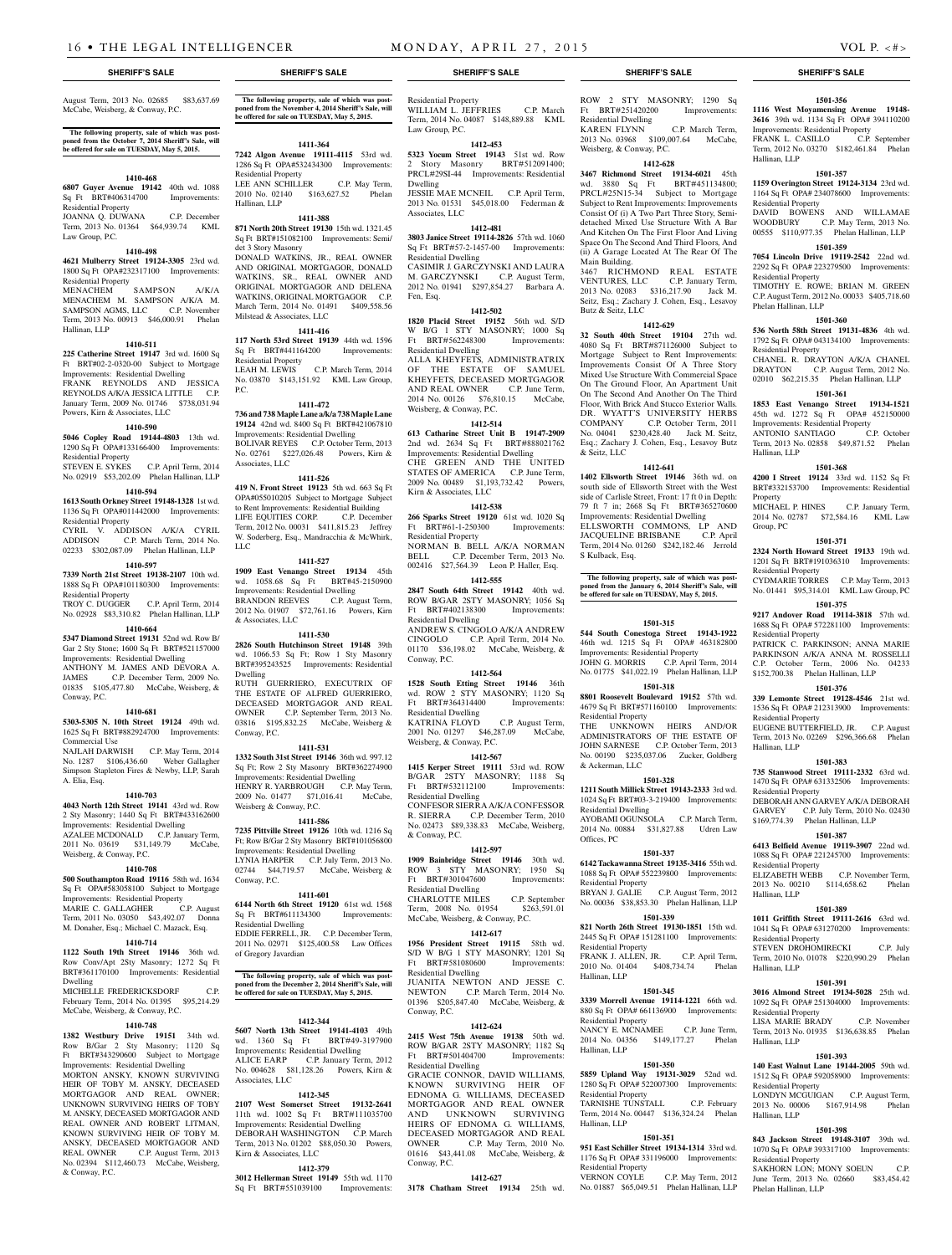Property

DeNardo, Esq.

Residential Property

Residential Property

Residential Property

Residential Property

Residential Property

Residential Property

Residential Property

Residential Property

Weisberg & Conway, PC

Hallinan, LLP

Dwelling

**Property** 

Dwelling

Property

Christopher A. DeNardo, Esq.

BRT#331313700 Improvements: Residential

DAWN WILLIAMS C.P. June Term, 2013 No. 003253 \$32,719.61 Christopher A.

**1501-592 6605 North Gratz Street 19126** 10th wd. 1320 Sq Ft BRT#101098100 Improvements:

GEORGIA D. GOODMAN-WATSON C.P. July Term, 2014 No. 1304 \$132,399.83

**1501-595 7343 Ogontz Avenue 19138-1305** 50th wd. 1274 Sq Ft BRT#501309400 Improvements:

MICHELLE LAMB, AS ADMINISTRATRIX OF THE ESTATE OF MAUREEN E. LAMB, DECEASED C.P. March Term, 2012 No. 02555 \$39,131.37 KML Law Group, PC **1501-596 7227 Jackson Street 19135-1220** 41st wd. 1188 Sq Ft BRT#412324100 Improvements:

IESHIA D. NEAL C.P. June Term, 2014 No. 01132 \$124,725.08 KML Law Group, PC **1501-601 3549 North 7th Street 19140** 43rd wd. 950 Sq Ft OPA# 432089600 Improvements:

DIANE CAIN C.P. February Term, 2010 No. 00047 \$64,713.34 Phelan Hallinan, LLP **1501-603 7910 Michener Avenue 19150-1321** 50th wd. 1312 Sq Ft OPA# 501120800 Improvements:

MARY DEARRY C.P. June Term, 2014 No. 04806 \$130,222.30 Phelan Hallinan, LLP **1501-604 6520 Torresdale Avenue 19135-2822** 41st wd. 1408 Sq Ft OPA# 411298000 Improvements:

JOSEPH L. MICSKO A/K/A JOSEPH MICSKO C.P. August Term, 2014 No. 02913 \$120,542.27 Phelan Hallinan, LLP **1501-605 7118 Oakland Street 19149-1211** 54th wd. 1176 Sq Ft OPA# 542381900 Improvements:

ANTONIO PEREZ AND CARMEN PEREZ C.P. December Term, 2011 No. 00027 \$166,036.42 Phelan Hallinan, LLP **1501-606 1681 Dyre Street 19124-1369** 62nd wd. 1722 OPA# 622044100 Improvements: Residential

LASHAUN D. WEBB A/K/A LASHAUN WEBB C.P. April Term, 2014 No. 02664 \$106,526.28 Phelan Hallinan, LLP **1501-607 1114 South Wilton Street 19143-4207** 51st wd. 1470 Sq Ft OPA# 511211400 Improvements:

GRANT L. PALMER C.P. February Term, 2009 No. 02439 \$95,175.61 Phelan

**1501-612 3233 North Stillman Street 19129** 38th wd. Row 2 Sty Masonry; 956 Sq Ft BRT#381091200 Improvements: Residential Dwelling MARKEEA J. GLENN C.P. January Term, 2014 No. 00221 \$61,358.04 McCabe,

**1501-614 6725 North 7th Street 19126** 61st wd. Det Conv. Apt 3 Sty Stone; 2205 Sq Ft BRT#611150100 Improvements: Residential

CHRISTOPHER ELSETINOW AND LYDIA E. ELSETINOW A/K/A LIDIA ELSETINOW C.P. October Term, 2013 No. 03010 \$56,309.91 McCabe, Weisberg & Conway, PC **1501-618 4524 Robbins Avenue, a/k/a 4524 Robbins Street 19135-3212** 41st wd. 928 Sq Ft OPA# 411166400 Improvements: Residential

RAYMOND J. TALBOT; KIMBERLY TALBOT C.P. January Term, 2014 No. 02457 \$51,651.09 Phelan Hallinan, LLP **1501-619 7023 Lincoln Drive 19119** 22nd wd. S/D W Det Gar 2.5S Masonr; 1883 Sq Ft BRT#223270500 Subject to Mortgage Improvements: Residential Dwelling CARL HOWARD CARTER, JR. C.P. August Term, 2013 No. 03100 \$215,556.13 McCabe, Weisberg & Conway, PC **1501-620 228 South 49th Street 19139** 60th wd. Semi/ Det 3 Sty Masonry; 1968 Sq Ft BRT#601091800 Subject to Mortgage Improvements: Residential

MARY ELLEN JONES A/K/A MARY E. JONES C.P. December Term, 2013 No.

PRICE, DECEASED C.P. January Term, 2014 No. 01911 \$25,509.48 Law Offices of

**1501-536 1003 E. Luzerne Street 19124-5205** 33rd wd. 1206 Sq Ft BRT#332019800 Improvements:

DAISY FLEMING C.P. October Term, 2013 No. 00322 \$154,751.64 Stern &

**1501-538 5760 Rodman Street 19143-1942** 46th wd. 1408 Sq Ft BRT#463036500 Improvements:

RONALD MATURIN, SOLE OWNER C.P. January Term, 2014 No. 2038 \$59,590.13 Zucker, Goldberg & Ackerman, LLC **1501-548 406 West Queen Lane 19144-4607** 22nd wd. 1260 Sq Ft BRT#123121900 Improvements:

THOMAS MORGAN AND SCHELL MORGAN C.P. May Term, 2013 No. 02265 \$74,472.01 Milstead & Associates, LLC **1501-551 3341 Gratz Street 19140-4924** 38th wd. 1379 Sq Ft BRT#11-2-2602-00 Improvements:

JOHN HALL AND ANGELA HALL C.P. July Term, 2014 No. 00192 \$52,113.56

**1501-552 5750-52 Rising Sun Avenue 19120-1626**  35th wd. 3611 Sq Ft BRT#351315300 Improvements: Det Conv Apt 2 Sty Masonry ROSENEX MICHEL C.P. June Term, 2014 No. 01596 \$300,251.52 Milstead &

**1501-555 7662 Brentwood Road 19151** 34th wd. 1120 Sq Ft BRT#343227000 Improvements:

JAMES L. HAYES C.P. July Term, 2011 No. 01819 \$44,462.66 KML Law Group, PC **1501-568 2625 South Daggett Street 19142-2804**  40th wd. 1128 Sq Ft OPA# 406007100 Improvements: Residential Property KHALILAH FELDER C.P. December Term, 2011 No. 03325 \$73,313.98 Phelan

**1501-569 4310 Lawndale Street 19124-4310** 33rd wd. 720 Sq Ft OPA# 332265200 Improvements:

EVELYN SPERDUTO; ROBERT SPERDUTO C.P. October Term, 2010 No. 02929 \$90,718.51

**1501-575 732 Brighton Street 19111-4028** 53rd wd. 1551 Sq Ft OPA# 532244100 Improvements:

NATACHA E. AUDAIN A/K/A NATACHA AUDAIN C.P. August Term, 2012 No. 03177 \$120,860.35 Phelan Hallinan, LLP **1501-576 1621 South Franklin Street 19148-** 1222 1st wd. 988 Sq Ft OPA# 012186100 Improvements: Residential Property CHERYL MCCLASHIE-GANT C.P. October Term, 2007 No. 05072 \$56,131.08

**1501-577 1823 East Moyamensing Avenue 19148- 1944** 1st wd. 2364 Sq Ft OPA# 011214200 Improvements: Residential Property JOHN E. MCNAMEE C.P. July Term, 2012 No. 03408 \$292,150.00 Phelan Hallinan,

**1501-579 5943 North 3rd Street 19120-1843** 61st wd. 1118 Sq Ft OPA# 612389700 Improvements:

ANDRENA L. DIXON C.P. April Term, 2011 No. 03124 \$97,811.99 Phelan

**1501-581 2403 South Percy Street 19148-3729** 39th wd. 990 Sq Ft OPA# 393443600 Improvements:

ANNA CAPORALI C.P. February Term, 2008 No. 01910 \$66,373.24 Phelan

**1501-582 440 Delmar Street 19128-4506** 21st wd. 1184 Sq Ft BRT#212309300 Improvements: Semi

KIMBERLY RAMPONE A/K/A KIMBERLY MARIE JUNIO AND MICHAEL J. RAMPONE, JR. A/K/A MICHAEL J. RAMPONE June Term, 2014 No. 02570 \$247,909.98

**1501-585 3166 Reach Street 19134** 33rd wd. 1064 Sq Ft

Gregory Javardian

Eisenberg, PC

Residential Property

Semi Det 2 Sty Masonry

Row 2 Sty Masonry

Associates, LLC

Residential Property

Hallinan, LLP

Residential Property

Phelan Hallinan, LLP

Residential Property

Phelan Hallinan, LLP

Residential Property

Hallinan, LLP

Residential Property

Hallinan, LLP

Det 2 Sty Masonry

Milstead & Associates, LLC

LLP

Milstead & Associates, LLC

Residential Real Estate

#### **1501-400**

**1006 70th Avenue 19126-2103** 61st wd. 2048 Sq Ft OPA# 611444500 Improvements: Residential Property ROCHELLE L. REYNOLDS C.P. August

Term, 2012 No. 00611 \$278,345.09 Phelan Hallinan, LLP

#### **1501-402**

**6825 Roosevelt Boulevard a/k/a 6825 E. Roosevelt Boulevard 19149** 55th wd. 1368 Sq Ft BRT#551526500 Residential Property

#### DEREK JACKSON C.P. August Term, 2013 No. 01843 \$82,096.46 KML Law Group, PC

# **1501-408**

**1527 Swain Street 19130** 15th wd. 1552 Sq Ft BRT#152183900 Improvements: Residential Dwelling

OMAR JEFFERSON AND KIMBERLY N. MCGLONN-LUCAS C.P. July Term, 2014 No. 00860 \$342,623.90 Martha E. Von Rosenstiel, Esq., Heather Riloff, Esq.

#### **1501-409**

**5858 Chew Avenue 19138-1736** 59th wd. 1297 Sq Ft OPA# 591203800 Improvements: Residential Property

KELLY ROZIER C.P. August Term, 2012 No. 00615 \$66,201.92 Phelan Hallinan, LLP

# **1501-413**

**580 East Godfrey Avenue 19120** 35th wd. 1454 Sq Ft BRT#351094300 Improvements: Residential Dwelling WILLIE OTEAL WALTON C.P. November

# Term, 2013 No. 02053 \$83,207.52 Martha E. Von Rosenstiel, Esq., Heather Riloff, Esq.

#### **1501-414**

**320 North 40th Street 19104** 6th wd. 3439 Sq Ft BRT#88-1-1616-00 Improvements: Residential Dwelling

GWENDOLYN LEWIS A/K/A GWENDOLYN V. LEWIS; RASHEED LEWIS A/K/A RASHEED J. LEWIS C.P. March Term, 2014 No. 04545 \$280,159.63 Udren Law Offices, PC

#### **1501-416**

**2804 Fuller Street 19152-3103** 64th wd. 1250 Sq Ft BRT#64-1-2282-00 Improvements: Residential Dwelling

JOHN SULLICK A/K/A JOHN S. SULLICK C.P. June Term, 2014 No. 04320 \$133,031.95 Udren Law Offices, PC

#### **1501-417**

**1210 West Jefferson Street 19122** 20th wd. 1600 Sq Ft BRT#20-1011200 Improvements: Residential Dwelling APRIL REEVES A/K/A APRIL V. REEVES

C.P. September Term, 2013 No. 02666 \$124,535.37 Udren Law Offices, PC **1501-418**

**2503 South Alden Street 19143** 40th wd. 934 Sq Ft BRT#402019300 Improvements: Residential Dwelling

ESTATE OF ROBIN DAVENPORT A/K/A ROBIN A. DAVENPORT C/O BARBARA MCBRIDE, PERSONAL REPRESENTATIVE; BARBARA MCBRIDE, PERSONAL REPRESENTATIVE OF THE ESTATE OF ROBIN DAVENPORT A/K/A ROBIN A. DAVENPORT; UNKNOWN HEIRS, SUCCESSORS, ASSIGNS, AND ALL PERSONS, FIRMS, OR ASSOCIATIONS CLAIMING RIGHT, TITLE OR INTEREST FROM OR UNDER ROBIN DAVENPORT A/K/A ROBIN A. DAVENPORT, DECEASED C.P. September Term, 2010 No. 00444 \$63,338.61 Udren Law Offices, PC

# **1501-421**

**2005 East Madison Street 19134-3222**  45th wd. 1188 Sq Ft BRT#45-2-018940 Improvements: Residential Dwelling LYNNE A. KOURKOUMELIS A/K/A LYNNE A. KOURKOUMELIS; ALEXANDROS G. KOYRKOYMELIS C.P. March Term,

2014 No. 03578 \$46,720.03 Udren Law Offices, PC

#### **1501-423**

**7842 Gilbert Street 19150-2504** 50th wd. 1084 Sq Ft OPA# 502112600 Improvements:

Residential Property TEENA COLEMAN C.P. January Term, 2014 No. 02654 \$130,858.87 Phelan Hallinan, LLP

#### **1501-426**

**307 Unruh Avenue 19111-4654** 35th wd. 1365 Sq Ft OPA# 353126400 Improvements: Residential Property TAIKESHA N. MOSS C.P. July Term, 2012

No. 01844 \$205,828.64 Phelan Hallinan, LLP

### **1501-429**

**1223 South 49th Street 19143-4441** 27th wd. 1392 Sq Ft OPA# 273050500 Improvements: Residential Property VINCENT HOWELL C.P. February

Term, 2014 No. 00119 \$59,156.57 Phelan Hallinan, LLP

# **1501-442**

**833 Sanger Street 19124** 35th wd. 1240 Sq Ft BRT#351219000 Improvements: Residential Property SUNDAY E. ADEYEMI AND BOLA ADEYEMI C.P. February Term, 2014 No. 01501 \$32,737.29 Christopher A. DeNardo,

### **1501-443**

Esq.

**6122 Catharine Street 19143** 3rd wd. 1376 Sq Ft BRT#03-3-0088-00 Improvements: Residential Property NICOLE GODBOLT C.P. July Term, 2014 No. 000791 \$76,819.81 Christopher A. DeNardo, Esq.

#### **1501-448**

**9843 Bonner Street 19115-2303** 58th wd. 1720 Sq Ft OPA# 581471600 Improvements: Residential Property SVYATOSLAV FELTSAN; MARIANNA FELTSAN C.P. November Term, 2013 No. 02369 \$213,021.29 Phelan Hallinan, LLP

#### **1501-449**

**2443 East Clearfield Street 19134-4438**  25th wd. 1530 Sq Ft OPA# 251121700 Improvements: Residential Property ANTHONY PIZZARO C.P. June Term, 2012 No. 02626 \$169,464.16 Phelan Hallinan, LLP

#### **1501-451**

**1223 Atwood Road 19151-3110** 34th wd. 1262 Sq Ft OPA# 344329700 Improvements: Residential Property SEBASTIAN R. REMBERT; FRANCINE M. REMBERT C.P. August Term, 2012 No. 01882 \$57,550.63 Phelan Hallinan, LLP

#### **1501-453**

**1306 South Carlisle Street 19146-4811**  36th wd. 1216 Sq Ft OPA# 365028500 Improvements: Residential Property ANDRE MURRAY; DELORES MURRAY; UNKNOWN HEIRS, SUCCESSORS, ASSIGNS, AND ALL PERSONS, FIRMS, OR ASSOCIATIONS CLAIMING RIGHT, TITLE OR INTEREST FROM OR UNDER LILLIE BROWN, DECEASED C.P. October Term, 2007 No. 02516 \$43,468.69 Phelan Hallinan, LLP

#### **1501-456**

PC

**6239 Walker Street 19135-3507** 55th wd. 1136 Sq Ft BRT#552324700 Improvements: Residential Property JOHN S. RAZIANO C.P. July Term, 2014 No. 01821 \$109,250.43 KML Law Group,

#### **1501-458**

**3245 Tara Road 19154-3309** 66th wd. 800 Sq Ft OPA# 662474700 Improvements: Residential Property JOAN BEAR C.P. June Term, 2013 No. 02810 \$75,885.55 Phelan Hallinan, LLP

#### **1501-459**

**4118 Bennington Street 19124-5217** 33rd wd. 684 Sq Ft OPA# 332287500 Improvements: Residential Property ANDREA DEMPSEY AND ROBERT DEMPSEY A/K/A ROBERT W. DEMPSEY C.P. August Term, 2012 No. 02817 \$87,983.17 Phelan Hallinan, LLP

#### **1501-467**

**2923 South Juniper Street 19148-4950**  39th wd. 1376 Sq Ft OPA# 395354000 Improvements: Residential Property ARTHUR P. JULIANO, III AND RENEE JULIANO C.P. February Term, 2013 No. 01079 \$139,763.23 Phelan Hallinan, LLP **1501-471**

**6922 Theodore Street 19142** 40th wd. 1138 Sq Ft BRT#406246300 Improvements: Residential Property VICKI R. OFORI AND DEBORAH RILEY C.P. December Term, 2007 No. 02016 \$69,455.86 KML Law Group, PC

#### **1501-472**

**2235 South 71st Street 19142** 40th wd. 1244 Sq Ft BRT#403217400 Improvements: Residential Property

LISA BOOKHART C.P. November Term, 2013 No. 02786 \$31,137.45 KML Law Group, PC

#### **1501-477**

**4736 Large Street 19124-2947** 23rd wd. 1280 Sq Ft OPA# 234202300 Improvements: Residential Property<br>DOMINICK GIBBS C.P. April Term, 2013 No. 01049 \$180,399.86 Phelan Hallinan, LLP

#### **1501-484**

**1032 North Orianna Street 19123-1549**  5th wd. 2043 Sq Ft OPA# 057095420 Improvements: Residential Property JOSEPH STEWARD, III AND SHARON MCPHERSON C.P. May Term, 2008 No. 03544 \$436,757.89 Phelan Hallinan, LLP

#### **SHERIFF'S SALE SHERIFF'S SALE SHERIFF'S SALE SHERIFF'S SALE SHERIFF'S SALE**

#### **1501-489**

**1115 Hower Lane 19115-4810** 63rd wd. 2310 Sq Ft OPA# 632075200 Improvements: Residential Property BASHIRAN BIBI AND SHAHBAZ KHAN C.P. March Term, 2013 No. 02983 \$383,909.96 Phelan Hallinan, LLP

# **1501-490**

**12729 Medford Road 19154-1417** 66th wd. 1360 Sq Ft OPA# 663261700 Improvements: Residential Property SILVIO M. IANNUZZI, III; NANCY L.

BOSSERT C.P. February Term, 2012 No. 03096 \$169,344.55 Phelan Hallinan, LLP **1501-492**

**6020 N. 11th Street 19141** 49th wd. 1664 Sq Ft more or less BRT#49-3-0768-00 Improvements: Residential Dwelling PAULINE HOWARD A/K/A PAULEEN HOWARD C.P. November Term, 2009 No. 01502 \$105,242.45 Scott P. Sheetman, Esq.

#### **1501-496**

**1916 South 68th Street 19142-1214** 40th wd. 1024 Sq Ft OPA# 403188300 Improvements: Residential Property

ANTOINETTE MARSHALL AND JONATHAN COUSINS C.P. October Term, 2011 No. 03495 \$66,503.97 Phelan Hallinan, LLP

#### **1501-498**

**2808 Welsh Road A, a/k/a 2808 Welsh Road Unit A 19152-1505** 57th wd. 1680 Sq Ft OPA# 571034866 Improvements: Residential Property VENDREDI CHEA C.P. July Term, 2012

No. 03995 \$246,131.47 Phelan Hallinan, LLP

#### **1501-503**

**3412 Saint Vincent Street 19149-1626**  55th wd. 1480 Sq Ft OPA# 551438400 Improvements: Residential Property KEVIN M. RAWLEY; DONNA MARIE MULHOLLAND C.P. July Term, 2014 No. 01354 \$127,283.04 Phelan Hallinan, LLP

#### **1501-504 2750 North 46th Street 19131-1529** 52nd wd.

1578 Sq Ft OPA# 521231900 Improvements: Residential Property MARISA S. BARNES-HOPKINS March Term, 2013 No. 04323 \$139,798.71

Phelan Hallinan, LLP **1501-511**

#### **318 North Felton Street 19139-1103** 34th wd. 1294 Sq Ft BRT#341258300 Improvements: Residential Property CHANTELLE NELSON C.P. November Term, 2010 No. 04134 \$58,482.99 KML Law Group, PC

#### **1501-515**

**6527 Belmar Street 19142** 40th wd. 1080 Sq Ft BRT#403085800 Improvements: Residential Property OLIVE DEBLEYE AND YILLEBOE MCCRITTY C.P. February Term, 2014 No. 02142 \$50,002.24 KML Law Group, PC

### **1501-520**

**34 Ashmead Place South 19144** 12th wd. 1314 Sq Ft BRT#12-3-083100 Improvements: Residential Dwelling ALICE LASHLEY AND KELVIN A. LASHLEY C.P. November Term, 2012 No. 02933 \$80,962.26 Udren Law Offices, PC

#### **1501-525**

**7310 North Bouvier Street 19126-1535**  10th wd. 1481 Sq Ft BRT#10-1-0795-00 Improvements: Row B/gar 2 Sty Masonry JORGE FAGUNDES AND THE UNITED STATES OF AMERICA C/O THE U.S. ATTORNEY FOR THE EASTERN DISTRICT OF PENNSYLVANIA C.P. June Term, 2014 No. 00243 \$110,165.74 Milstead & Associates, LLC

#### **1501-527**

**11704 Corry Road 19154** 66th wd. 1400 Sq Ft BRT#66-2-038700 Improvements: Residential Dwelling SUZANNE MAIER O'DONNELL A/K/A SUZANNE M. MAIER C.P. April Term,

2013 No. 02988 \$181,452.23 Udren Law

**1501-529 5939 Locust St 19139-3831** 3rd wd. 1254 Sq Ft BRT#03-1-0847.00 Improvements: Row

LEONARD M. BURNHAM AND LILLIE JOE BARBER C.P. February Term, 2014 No. 01300 \$46,160.04 Milstead & Associates,

**1501-532 5921 Pine Street 19143-1123** 3rd wd. 1376 Sq Ft BRT#032032000 Subject to Mortgage Improvements: Residential Dwelling EDWARD J. CODY, SR., PERSONAL REPRESENTATIVE OF THE ESTATE OF MURRAY PRICE, JR. A/K/A MURRAY

Offices, PC

2 Sty Masonry

LLC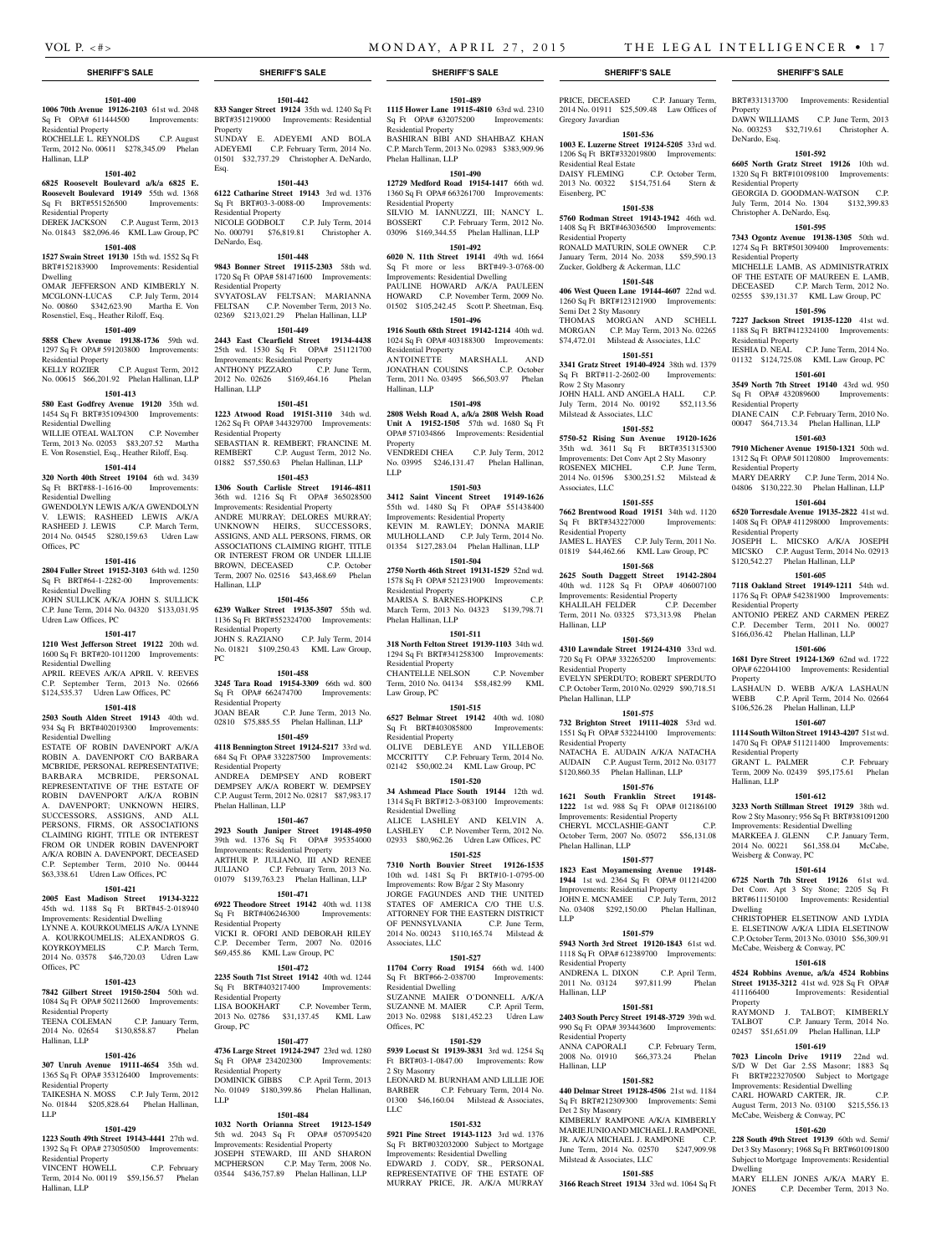# 00691 \$177,012.38 McCabe, Weisberg & Conway, PC

**1501-621 1923 Reed Street 19146** 36th wd. Row 2

Sty Masonry; 1109 Sq Ft BRT#361135400 Improvements: Residential Dwelling LUCAS CHENGULA MWAGALA C.P. October Term, 2013 No. 00841 \$137,633.56 McCabe, Weisberg & Conway, PC

#### **1501-624**

**110 West Meade Street 19122-4624** 9th wd. 1477 Sq Ft OPA# 092194300 Improvements: Residential Property DAVID B. MACDONALD A/K/A DAVID

MACDONALD AND CELIA CRUZ June Term, 2012 No. 03092 \$156,972.73 Phelan Hallinan, LLP

#### **1501-627**

**6526 Cottage Street 19135** 55th wd. Row B/ Gar 2 Sty Masonry; 1170 Sq Ft BRT#552392300 Improvements: Residential Dwelling ASMA A. KHAN, ADMINISTRATRIX OF THE ESTATE OF SHABED KHAN, DECEASED MORTGAGOR AND REAL OWNER C.P. June Term, 2014 No. 01066 \$87,181.76 McCabe, Weisberg & Conway, PC

# **1501-628**

**7513 Torresdale Avenue 19140** 65th wd. Row B/Gar 2 Sty Masonry; 1440 Sq Ft BRT#651263700 Improvements: Residential Dwelling

JAGDISH SATRA C.P. March Term, 2013 No. 01796 \$85,489.77 McCabe, Weisberg & Conway, PC

#### **1501-632**

**2652 East Toronto Street 19134-4909** 25th wd. 1108 Sq Ft BRT#251084400 Improvements: Residential Dwelling

JEFFREY M. BEEBE C.P. January Term, 2014 No. 02614 \$103,780.32 Martha E. Von Rosenstiel, Esq.; Heather Riloff, Esq.; Jeniece D. Davis, Esq.

#### **1501-640**

**6109 Marsden Street 19135** 41st wd. S/D Conv Apt 2 Sty Masonry; 1260 Sq Ft BRT#411262000 Improvements: Residential Dwelling

ANTHONY PIZZARO C.P. December Term, 2006 No. 00791 \$90,776.44 McCabe, Weisberg & Conway, PC

#### **1501-643**

**153 Wolf Street 19148** 39th wd. Apt 2-4 Unts 2 Sty masonry; 1440 Sq Ft BRT#391104400 Improvements: Residential Dwelling LOUIS A. GAROZZO AND PATRICIA<br>GAROZZO C.P. August Term, 2009 No. C.P. August Term, 2009 No. 01042 \$133,336.48 McCabe, Weisberg & Conway, PC

#### **1501-644**

**725 North 44th Street 19104** 6th wd. Row 3 Sty Masonry; 1620 Sq Ft BRT#061297110 Improvements: Residential Dwelling THERESA SIMPSON AND LAMAR<br>SIMPSON C.P. June Term, 2011 No. C.P. June Term, 2011 No. 02133 \$127,877.45 McCabe, Weisberg & Conway, PC

#### **1501-648**

**947 N 5th Street 19123** 5th wd. Row Conv/Apt 3 Sty Masonry; 2918 Sq Ft BRT#057134900 Subject to Mortgage Improvements: Residential Dwelling

TANYA PRIME C.P. November Term, 2013 No. 00020 \$303,510.81 McCabe, Weisberg & Conway, PC

#### **1501-651**

**7544 Beverly Road 19138** 50th wd. Row B/Gar 2 Sty Masonry; 1360 Sq Ft BRT#501366700 Improvements: Residential Dwelling

RONALD CRAWFORD, ADMINISTRATOR OF THE ESTATE OF ELAINE WRIGHT-HOLLOWAY A/K/A ELAINE HOLLOWAY, DECEASED MORTGAGOR AND REAL OWNER C.P. July Term, 2014 00952 \$61,822.85 McCabe, Weisberg & Conway, PC

# **1501-653**

**8568 Benton Avenue 19152** 56th wd. S/D W B/G 1 Sty Masonry; 1026 Sq Ft BRT#562425800 Improvements: Residential Dwelling<br>PAUL LABRAKE

C.P. July Term, 2013 03338 \$141,419.09 McCabe, Weisberg & Conway, PC

#### **1501-654**

**3037 Fontain Street 19121** 32nd wd. Row 2 Sty Masonry; 1136 Sq Ft BRT#323109400 Subject to Mortgage Improvements: Residential Dwelling

UNKNOWN HEIRS OF DOROTHY R. YOUNG, DECEASED MORTGAGOR AND REAL OWNER C.P. October Term, 2013 No. 01009 \$38,351.29 McCabe, Weisberg & Conway, PC

### **1501-658**

**2730 North 46th Street 19131** 52nd wd. Row W BAS, GAR 3 Sty Stone: 1354 Sq Ft BRT#521230900 Improvements: Residential Dwelling TAMARA L. WATKINS C.P. March Term, 2014 No. 00679 \$148,294.72 McCabe,

Weisberg & Conway, PC **1501-659 6849 North 19th Street 19126** 10th wd. S/D W

B/G 2S Masonry; 1728 Sq Ft BRT#101109300 Improvements: Residential Dwelling JENNIFER IACONO, ADMINISTRATRIX D.B.N. OF THE ESTATE OF ARTHUR J. SLATER, DECEASED MORTGAGOR AND REAL OWNER C.P. June Term, 2014 No.

**1501-662**

ISMAEL M. JABER C.P. April Term, 2014 No. 01928 \$73,025.71 McCabe, Weisberg

**1501-665 1115 Bridge Street 19124-1819** 62nd wd. 1248 Sq Ft BRT#621027600 Subject to<br>Mortgage Improvements: Row B/gar 2 Sty Improvements: Row B/gar 2 Sty

MILLENIUM PMA, LLC C.P. January Term, 2013 No. 03174 \$80,601.67 Brett L.

**1501-668 3257 Cottman Avenue 19149** 64th wd. Row B/Gar 2 Sty Masonry; 1416 Sq Ft<br>BRT#641151400 Improvements: Residential

MARY ROSE BREINER, KNOWN SURVIVINGHEIR OF JAMES J. MIDDLETON, A/K/A JAMES J. MIDDLETONE, A/K/A JAMES J. MIDDLETON, JR., DECEASED MORTGAGOR AND REAL OWNER AND UNKNOWN SURVIVING HEIRS OF JAMES J. MIDDLETON, A/K/A JAMES J. MIDDLETONE, A/K/A JAMES J. MIDDLETON, JR., DECEASED MORTGAGOR AND REAL OWNER C.P. April Term, 2014 No. 01314 \$68,511.94

McCabe, Weisberg & Conway, PC **1501-686 11911 Millbrook Road 19154** 66th wd. Row B/Gar 2 Sty Masonry; 1296 Sq Ft BRT#6622368800 Improvements: Residential

STACEY MCNALLY, A/K/A STACEY M. PAOLANTONIO AND STEPHEN MCNALLY C.P. April Term, 2014 No. 00412 \$221,873.71 McCabe, Weisberg & Conway, PC

**1501-688 6115 North 7th Street 19120** 61st wd. Row B/Gar 2 Sty Masonry; 1536 Sq Ft BRT#611144800 Improvements: Residential

RICHARD T. BROWN A/K/A RICHARD<br>BROWN C.P. March Term. 2014 03947

\$98,902.09 McCabe, Weisberg & Conway, PC **1501-690 1219 Christian Street 19147** 2nd wd. Row 3 Sty Masonry; 1432 Sq Ft BRT#022249510 Subject to Rent Improvements: Residential

JANET WILKINS C.P. June Term, 2012 No. 00454 \$134,718.49 McCabe, Weisberg &

**1501-693 1925 South 20th Street 19145** 48th wd. Row Conv/Apt 2 Sty Masonry; 1760 Sq Ft BRT#481318100 Improvements: Residential

**1501-695 327 Daly Street 19148** 39th wd. Row 2 Sty Masonry; 1108 Sq Ft BRT#392140800 Improvements: Residential Dwelling LILLIAN E. SARCONE, KNOWN SURVIVING HEIR OF ROBERT RUEBIN BRODMAN, DECEASED MORTGAGOR AND REAL OWNER; SANDRA MESETE, KNOWN SURVIVING HEIR OF ROBERT RUEBIN BRODMAN, DECEASED MORTGAGOR AND REAL OWNER UNKNOWN SURVIVING HEIRS OF ROBERT RUEBIN BRODMAN, DECEASED MORTGAGOR AND REAL OWNER AND IRENE DEL CAMPO, KNOWN SURVIVING HEIR OF ROBERT RUEBIN BRODMAN, DECEASED MORTGAGOR AND REAL OWNER C.P. December Term, 2013 No. 00170 \$155,973.39 McCabe, Weisberg &

**1501-698 4545 Whitaker Avenue 19120-4631** 42nd wd. 1328 Sq Ft BRT#421559900 Improvements:

JADEYAH E. WILLIAMS A/K/A JADEYAH

COSCIA AND ROSALIA COSCIA C.P. October Term, 2013 No. 00406 \$102,539.76 McCabe, Weisberg &

C.P. March Term, 2014 03947

Improvements: Residential

Conway, PC

Dwelling

Masonry

Dwelling

Dwelling

Dwelling

Dwelling

Conway, PC

Dwelling

Conway, PC

Conway, PC

Residential Dwelling

Messinger, Esq.

& Conway, PC

# 02796 \$108,390.90 McCabe, Weisberg & M. Squire & Associates, LLC

**1821 North Leithgow Street 19122**  18th wd. Row 3 Sty Masonry; 1464 Sq Ft BRT#183164500 Improvements: Residential **6828 Chew Avenue 19119-1921** 22nd wd. 1626 Sq Ft OPA# 222202100 Improvements: Residential Property JOSHUA E. POPE, JR. AND SHEILA A.

POPE C.P. November Term, 2009 No. 03712 \$245,443.10 Phelan Hallinan, LLP **1501-703**

**1501-702**

WILLIAMS C.P. December Term, 2013 No. 00126 \$100,377.09 Law Offices of

**1501-699 1813 East Willard Street 19134** 45th wd. 1030 Sq Ft OPA# 452026900 Improvements:

RUTH ANN ORR, SOLELY IN HER CAPACITY AS ADMINISTRATRIX OF THE ESTATE OF MARY ANN ORR AND THE ESTATE OF MARY ANN ORR C.P. July Term, 2014 No. 01048 \$281,930.08 Richard

Gregory Javardian

Residential Property

#### **5045 North 16th Street 19141-2240** 17th wd. 1314 Sq Ft OPA# 172115400 Improvements:

Residential Property RAYMOND T. BLUE; VERONICA I. BLUE C.P. March Term, 2009 No. 02130 \$75,325.00 Phelan Hallinan, LLP

#### **1501-715**

**8646 Agusta Street 19152** 56th wd. 1066 Sq Ft BRT#562354100 Improvements: Residential --<br>Dwelling<br>MARK TERL C.P. February Term, 2014

No. 02871 \$130,232.27 Martha E. Von Rosenstiel, Esq.; Heather Riloff, Esq.; Jeniece D. Davis, Esq. **1501-719**

**2027 S. Alden Street 19143** 40th wd. 1080 Sq Ft; Row 2 Sty Masonry PRCL# 40-1-0145-00 Improvements: Residential Dwelling LOUIS KARBEDEH C.P. September Term, 2012 No. 002502 \$65,159.53 Federman & Associates, LLC

### **1501-725A-B**

**5521 Chester Avenue – Premises A -- 19143- 5334** 51st wd. 1473 Sq Ft BRT#773070100 Improvements: Commercial Property

**5523 Chester Avenue -- Premises B -- 19143- 5334** 51st wd. 1473 Sq Ft BRT#773070200 Improvements: Commercial Property AFRICAN CULTURAL ALLIANCE OF NORTH AMERICA, INC. C.P. June Term, 2012 No. 02939 \$165,000.00 Wilentz, Goldman & Spitzer P.A.

# **The following property, sale of which was post-poned from the February 3, 2015 Sheriff's Sale, will be offered for sale on TUESDAY, May 5, 2015**

#### **1502-310**

**2740 Stevens Street 19149-3520** 62nd wd. 928 Sq Ft OPA#621199200 Improvements: Residential Property MATTHEW P. LALLY AND CHRYSTAL LALLY C.P. July Term, 2014 No. 02507 \$132,583.89 Phelan Hallinan, LLP

#### **1502-315 13054 Townsend Road, Unit J-4 19154-**

**1001** 66th wd. 1536 Sq Ft OPA#888660135 Improvements: Condominium LASHAWN D. SCOTT C.P. June Term, 2008 No. 05168 \$59,070.96 Phelan

#### **1502-325**

Hallinan, LLP

**9331 Edmund Street 19114** 65th wd. 2560 Sq Ft BRT#652390600 Improvements: Residential Property LARITZA DEL VALLE AND JUSTO FIGUEREO C.P. September Term, 2010 No. 02170 \$471,483.45 KML Law Group, P.C.

# **1502-326 2250 Disston Street 19149** 54th wd. 1176

Sq Ft BRT#542065900 Improvements: Residential Property SUSAN BLATCH A/K/A SUSAN BIATCH C.P. December Term, 2013 No. 02677 \$61,993.15 KML Law Group, P.C.

#### **1502-335**

**5947 Reach Street 19120** 35th wd. 1250 Sq Ft BRT#352242300 Improvements: Residential Property PHILIP S. APPENZELLER AND TAMMY M.

LOWE C.P. July Term, 2013 No. 01527 \$126,999.14 KML Law Group, P.C.

#### **1502-341**

**200 West Ashdale Street 19120-3812** 42nd wd. 1120 Sq Ft OPA#422172800 Improvements: Residential Property GREGORY HOLMES C.P. January Term,<br>2012 No. 03300 \$31,668.90 Phelan 2012 No. 03300 Hallinan, LLP

#### **1502-344**

**2035 South Alden Street 19143** 40th wd. Land Area: 795 Sq Ft, Improvement Area: 1080 Sq Ft OPA#401014900 Improvements: Residential Real Estate - Single Family Dwelling

#### **SHERIFF'S SALE SHERIFF'S SALE SHERIFF'S SALE SHERIFF'S SALE SHERIFF'S SALE**

EASTON THOMPSON C.P. September Term, 2014 No. 00394 \$56,467.99 plus interest to date of sale Robert J. Wilson, Esq., Wilson Law Firm

# **1502-350**

**7435 Elmwood Avenue 19153** 40th wd. 1050<br>Sq Ft BRT#404225100 Improvements: Sq Ft BRT#404225100 Residential Property MAURICIO MUNOZ AND KRISTY MUNOZ C.P. July Term, 2014 No. 1801 \$128,112.17 Christopher A. DeNardo, Esq.

#### **1502-351**

**2601 Pennsylvania Avenue, Unit 321 19130**  15th wd. 1135 Sq Ft BRT#888072600 Subject to Mortgage Improvements: Res.condo .5+sty Masonry STUART BARNES C.P. June Term, 2013 No. 01531 \$66,770.73 Samantha D. Cissne,

Esq. **1502-362**

#### **5936 Loretto Avenue 19149** 53rd wd. 1312<br>Sq Ft BRT#531310200 Improvements: Sq Ft BRT#531310200

Residential Property AYDA L. CHARRIS C.P. July Term, 2014 No. 02781 \$122,376.29 KML Law Group, P.C.

#### **1502-363**

**6207 Limekiln Pike 19141-1405** 17th wd. 1212 Sq Ft OPA#172304500 Improvements: Residential Property DONALD OUTTERBRIDGE C.P. June

Term, 2010 No. 01983 \$125,698.61 Phelan Hallinan, LLP

#### **1502-369 2740 Mifflin Street 19145** 48th wd. 1100

Sq Ft BRT#48-2-0423-00 Improvements: Residential Dwelling JAMES HALL A/K/A JAMES HALL, SR. A/K/A JAMES D. HALL, SR. C.P. April

Term, 2013 No. 01924 \$183,983.53 Udren Law Offices, P.C. **1502-370**

**1105 Wellington Street 19111-4238** 53rd wd. 1314 Sq Ft OPA#532341200 Improvements: Residential Property ANTONIO D'ANGELO; CARLO D'ANGELO AND MARIA D'ANGELO C.P. June Term, 2012 No. 02410 \$92,688.82 Phelan Hallinan, LLP

#### **1502-371**

**1101 East Slocum Street, #B 19150** 50th wd. On Northwesterly side of Slocum Street and Northeast side of Lowber Avenue; Front: 2120 Ft, Depth: Irregular BRT#502394600 Improvements: Single Family Residence ANDREA DALE WHITE C.P. September Term, 2013 No. 01110 \$110,935.85 Stephen M. Hladik, Esq.

#### **1502-381**

**122 South 11th Street 19107** 5th wd. 3520 Sq Ft BRT#88-2618600 Subject To Mortgage None other than the mortgage foreclosed by the Plaintiff, LCP Philly LLC Improvements: 3520 Square Foot Portion Of A 9166 Square Foot Restaurant; Balance Of Improvements Cover Adjacent Lot Not Owned By Defendants. Bidders Should Refer To Writ Of Execution For 124 South 11th Street, Case Id No. 140303069, Judgment Against 124 A GUS AND JOYCE HIONAS C.P. March Term, 2014 No. 03069 \$3,634,060.14 plus continuing interest and costs Christine L. Barba, Ballard Spahr, LLP

#### **1502-382**

**124 South 11th Street 19107** 5th wd. 1716 Sq Ft BRT#88-2618700 Subject To Mortgage None other than the mortgage foreclosed by the Plaintiff, LCP Philly LLC Improvements: 6688 Square Foot Portion Of A 6688 Square Foot Restaurant; Balance Of Improvements Cover Adjacent Lot Not Owned By Defendant. Bidders Should Refer To Writ Of Execution For 122 South 11th Street, Case Id No. 140303071 Judgement Against Gus An 124 ASSOCIATES C.P. March Term, 2014 No. 03071 \$3,634,060.14 plus continuing

interest and costs Christine L. Barba, Ballard Spahr, LLP **1502-408**

**9814 Woodfern Road 19115** 58th wd. 2033 Sq Ft BRT#581267600 Improvements: Residential Property THOMAS H. KITCHENMAN, JR. AND<br>COLLEEN P. KITCHENMAN C.P. May COLLEEN P. KITCHENMAN Term, 2012 No. 03185 \$352,518.32 KML

#### Law Group, P.C. **1502-411**

Phelan Hallinan, LLP

**4664 Torresdale Avenue 19124-3451** 23rd wd. 1072 Sq Ft OPA#232379100 Improvements: Residential Property MENACHEN M. SAMPSON A/K/A M. MENACHEM SAMPSON; AGMS, LLC C.P. December Term, 2013 No. 01354 \$71,996.34

**1502-415 226 East Montana Street 19119-2259** 

22nd wd. 1306 Sq Ft OPA#221139800 Improvements: Residential Property LAKEISHA WEBB C.P. August Term, 2012 No. 02974 \$53,986.16 Phelan Hallinan, LLP

#### **1502-417 1111 West Dauphin Street 19133-1019**  37th wd. 870 Sq Ft OPA#371335700

**1502-419 3607 Spring Garden Street 19104-2300**  24th wd. 3150 Sq Ft OPA#242005500 Improvements: Residential Property ALA S. RABADY; JIHANE HAJJ; 3607 SPRING GARDEN, LP C.P. August Term, 2012 No. 01537 \$126,103.26 Phelan

**1502-435 6766 Chew Avenue 19119-1918** 22nd wd. 1344 Sq Ft OPA#222200400 Improvements:

DANIEL WILLIAMS C.P. August Term,<br>2014 No. 00699 \$96,633.77 Phelan 2014 No. 00699 \$96,633.77 Phelan

**1502-436 1817 South Dover Street 19145-1621** 48th wd. 1120 Sq Ft OPA#482373900 Improvements:

LOUIS DIFRANCO A/K/A LOUIS DI FRANCO C.P. May Term, 2013 No. 00492 \$83,262.22 Phelan Hallinan, LLP **1502-442 11919 Waldemire Drive 19154-2616** 66th wd. 1332 Sq Ft OPA#662134700 Improvements:

ROBERT M. SHEEHAN A/K/A ROBERT SHEEHAN C.P. September Term, 2011 No. 01087 \$87,087.85 Phelan Hallinan, LLP **1502-452 5229 Wissahickon Avenue, Fl 1, a/k/a 5229 Wissahickon Avenue 19144-4013** 12th wd.<br>3412 Sq Ft OPA#123244400 Improvements: 3412 Sq Ft OPA#123244400 Improvements:

TONY BAYLOR C.P. August Term, 2014 No. 01737 \$125,717.37 Phelan Hallinan.

**1502-458 1475 Lardner Street 19149** 54th wd. 970 Sq Ft BRT#541036400 Improvements:

ROBERTO RODRIGUEZ C.P. April Term, 2014 No. 02294 \$60,804.63 KML Law

**1502-468 423 East Eleanor Street 19120** 42nd wd. 1216 Sq Ft BRT#421107900 Improvements:

RAHEEMA JONES-HOWARD C.P. March Term, 2014 No. 03240 \$88,139.07 KML

**1502-476 1133 Princeton Avenue 19111** 53rd wd. 1408 Sq Ft BRT#532287700 Improvements:

MONICA CHILDS AND JAMES V. CHILDS, JR. C.P. May Term, 2014 No. 01305 \$195,130.73 Martha E. Von Rosenstiel, Esq.; Heather Riloff, Esq.; Jeniece D. Davis, Esq. **1502-478 248-250 Market Street 19106** 5th wd. 12500 Sq Ft OPA#881007027 Subject to Rent Improvements: Apts 5-50 Units; Masonry; Zoning Code Description: Cmx3; Commercial/

GIULIANO PROPERTIES, INC. C.P. June Term, 2013 No. 01502 \$1,983,955.15 together with interest accruing at t Louise

**1502-481 1431-39 North 52nd Street 19131-4430**  44th wd. 7182 Sq Ft BRT#882931970

MALAIKA REID C.P. August Term, 2009 No. 995 \$689,000.00 Weber Gallagher Simpson Stapleton Fires & Newby, LLP, Sarah

**1502-484 2301 West Somerset Street 19132** 11th wd. 1904 Sq Ft (Improvement Area) OPA#871515210 Subject to Rent Improvements: Residential Mixed Use KHFG PROPERTIES, INC. C.P. July 2014 Term, Case No. 002028 \$124,304.66 plus costs Lachall, Cohen & Sagnor LLP **1502-487 1912 North 31st Street 19121** 32nd wd. 1743 Sq Ft (Improvement Area) OPA#871542890 Subject to Rent Improvements: Three Story

KHF PROPERTIES, LLC C.P. July 2014 Term, Case No. 001342 \$124304.66, plus costs Lachall, Cohen & Sagnor LLP

Improvements: Residential Property MICHAEL C. AVERY AND TODD PERRY C.P. October Term, 2013 No. 02438 \$55,575.52

Phelan Hallinan, LLP

Hallinan, LLP

Hallinan, LLP

Residential Property

Residential Property

Residential Property

Residential Property

Residential Property

Residential Property

Law Group, P.C.

Residential Dwelling

commercial Mixed-use

Improvements: Mixed Use

Melchor, Esq.

A. Elia, Esq.

Row House

Group, P.C.

LLP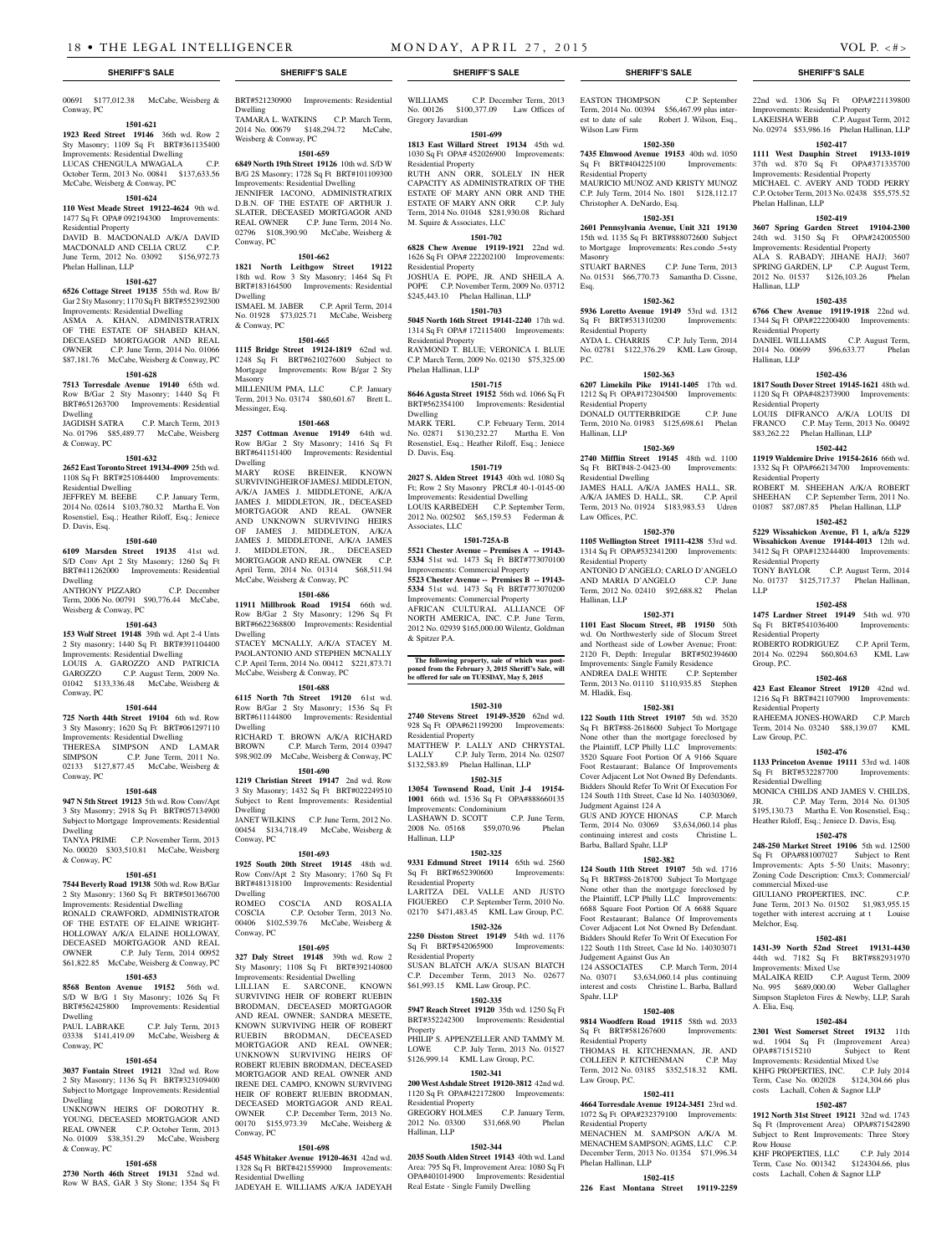Group, P.C.

Sq Ft BRT#191128000 Residential Property

Residential Property<br>STACEY SCOTT

DeNardo LLC

Javardian

**1503-419 2323 North 2nd Street 19133** 19th wd. 2142

DENNIS ROMERO, AS SOLE OWNER C.P. October Term, 2013 No. 00188 \$137,269.41 Zucker, Goldberg & Ackerman, LLC **1503-426 6520 Hasbrook Avenue 19111** 35th wd. 1188 Sq Ft BRT#353193100 Improvements:

2013 No. 000034 \$127,876.12 Shapiro &

**1503-430 2117 Carpenter Street 19146** 30th wd. 1488 Sq Ft BRT#302218700 Subject to Mortgage Improvements: Residential Dwelling MELVIN BANKS AND UNITED STATES OF AMERICA C.P. May Term, 2014, No. 02488 \$532,697.62 Law Offices of Gregory

**1503-431 899 Marcella Street 19124** 35th wd. 1710 Sq Ft BRT#882931480 Subject To Mortgage Yes; Plymouth Finance, Inc Improvements:

JOSEPH L. TORRES AND MELISSA OSEA C.P. January Term, No. 01792 \$281,739.00

**1503-440 1124 Marlborough Street 19125-4139** 18th wd. 0 Sq Ft (vacant land) OPA#181055000 Improvements: Residential Property LOUIS MOORE AND CHRISTIE MOORE C.P. April Term, 2010 No. 03816 \$164,981.32

**1503-449 440-26 South Broad Street, Symph. 2203 19146** 88th wd. 948 Sq Ft OPA#888088632

KENNETH SON AND JOSEPHINE SON C.P. June Term, 2014 No. 03868 \$583,951.80

**1503-451 6300 North Park Avenue 19141-3332** 49th wd. 3000 Sq Ft OPA#493241600 Improvements:

EARL PAGE AND GLORIA PAGE C.P. September Term, 2013 No. 02917 \$40,575.02

**1503-453 1001 West Oxford Street 19122-3408** 20th wd. 1152 Sq Ft OPA#201030500 Improvements:

CHERRI LYNN MEEKINS C.P. December Term, 2013 No. 03133 \$126,313.29 Phelan

**1503-454 1108 Wakeling Street 19124** 23rd wd. 1512 Sq Ft BRT#23-4152300/BRT#128N200200 Improvements: Residential Dwelling JOHN BARZESKI A/K/A JOHN A. BARZESKI AND DIANE BARZESKI A/K/A DIANE BARZEWSKI C.P. September Term, 2013 No. 00652 \$245,452.66 Udren Law

**1503-457 1012 Rosalie Street 19149-3624** 35th wd. 1120 Sq Ft OPA#352030500 Improvements:

2013 No. 03814 \$74,750.07 Phelan

**1503-460 342 Daly Street 19148-3307** 39th wd. 1108 Sq Ft OPA#392147400 Improvements:

THOMAS MICHAEL SZYMBORSKI C.P. May Term, 2013 No. 00484 \$173,456.69

**1503-461 1200 East Price Street 19138-1913** 59th wd. 1484 Sq Ft OPA#591074100 Improvements:

2013 No. 00036 \$155,419.44 Phelan

**1503-465 6046 North 12th Street 19141-3204** 49th wd. 1360 Sq Ft OPA#493149400 Improvements:

DANA MILLER, IN HER CAPACITY AS HEIR OF ANNA NESBITT DECEASED. UNKNOWN HEIRS, SUCCESSORS, ASSIGNS, AND ALL PERSONS, FIRMS, OR ASSOCIATIONS CLAIMING RIGHT, TITLE OR INTEREST FROM OR UNDER ANNA NESBITT, DECEASED C.P. April Term,<br>2014 No. 02916 \$40.766.38 Phelan 2014 No. 02916 \$40,766.38

**1503-468 5117 North 12th Street 19141-2823** 49th wd. 1481 Sq Ft OPA#493114000 Improvements:

C.P. January Term,

C.P. May Term,

Restaurant Fast Food Masonry

John J. McCreesh, III, Esq.

Phelan Hallinan, LLP

Phelan Hallinan, LLP

Residential Property

Phelan Hallinan, LLP

Residential Property

Hallinan, LLP

Offices, P.C.

Residential Property

Hallinan, LLP

Residential Property

Phelan Hallinan, LLP

Residential Property<br>GARRY L. LASSITER

Hallinan, LLP

Residential Property

Hallinan, LLP

Improvements: Condominium

C.P. November Term,

#### **1502-489**

**7905 Fox Run Lane 19111** 63rd wd. Det W/ Gar 2 Sty Frame: 2080 Sq Ft PRCL#631179803 Improvements: Residential Dwelling JOE L. BARRETO AND BETSY D. DELGADO C.P. July Term, 2009 No. 03442 \$312,982.79 Federman & Associates, LLC

# **1502-492**

**2016 72nd Avenue 19138** 10th wd. Row Conv/ Apt 2 Sty Masonry; 1732 Sq Ft PRCL#10-1- Improvements: Residential Dwelling SARAH E. PARHAM C.P. March Term, 2014 No. 04006 \$33,715.75 Federman & Associates, LLC

#### **1502-496**

**11739 Waldemire Drive 19154** 66th wd. Row B/Gar 1Sty Masonry; 1000 Sq Ft PRCL#662132100 Improvements: Residential Dwelling

THOMAS F. MEEKS, SR., ELAINE MEEKS A/K/A ELAINE E. MEEKS C.P. February<br>Term 2014 No. 00670 \$130 319 62 Term, 2014 No. 00670 Federman & Associates, LLC

#### **1502-498**

**607B Edison Avenue 19116** 58th wd. 1040 Sq Ft and 1.0526% undivided interest in the common elements, as more fully described in the Declaration of Condominium and Plats and Plans dated 1/26/1979 and recorded 01/29/1979 in Deed Book DCC 16567 page 9 BRT#888581360; PRCL# 160 N7-29 Improvements: Residential Condominium MARK A. CUMMINGS C.P. February Term, 2012 No. 235779 \$12,086.00 Glenn M. Ross, Esq.

#### **1502-499**

**755 South 15th Street 19146** 30th wd. 2444 Sq Ft; Row 3 Story Masonry BRT#301269900; PRCL#6S1-209 Improvements: Residential Dwelling MICHAEL S. JACKSON, LURUBE

DEVELOPERS, LLC C.P. November Term. 2010 No. 03326 \$675,078.14 Federman & Associates, LLC

#### **1502-515**

**541 Washington Street 19147-4005** 2nd wd. 672 Sq Ft OPA#021143500 Improvements: Residential Property

ROSERITA R. DEPIANO A/K/A ROSE RITA DE PIANO: DENNIS MARYAK C.P. February Term, 2011 No. 02914 \$170,000.00 Phelan Hallinan, LLP

#### **1502-518**

**241 South 6th Street Apt 211 a/k/a 241 South 6th Street, Apt 211A, a/k/a 241 South 6th Street, Unit 211A 19106-3728** 5th wd. 777 Sq Ft OPA#888051135 Improvements: Condominium

WILLIAM LANGHEIM C.P. March Term, 2014 No. 01474 \$214,635.97 Phelan Hallinan, LLP

#### **1502-520A-B**

**6013 R Horrocks Street -- Premises A -- 19149-3335** 62nd wd. 1224 Sq Ft OPA#621357500 Improvements: Residential Property

### **6013 Horrocks Street -- Premises B -- 19149- 3335** 62nd wd. 1224 Sq Ft OPA#621356600

Improvements: Residential Property MARVIN A. BURKE C.P. January Term, 2014 No. 02655 \$65,236.80 Phelan Hallinan, LLP

#### **1502-534**

**6336 Hegerman Street 19135** 41st wd. 992 Sq Ft BRT#41-1-365800 Improvements: Residential Dwelling MEGAN M. BOWER C.P. April Term,

#### 2014 No. 01947 \$136,896.41 Udren Law Offices, P.C. **1502-537**

**994 Pratt Street 19124-1718** 23rd wd. 1548 Sq Ft OPA#233055700 Improvements: Residential Property

JANEEN WATSON AND BRUCE WATSON C.P. November Term, 2012 No. 02956 \$182,555.54 Phelan Hallinan, LLP

### **1502-559**

**2041 Lansing Street 19152-3609** 56th wd. 1306 Sq Ft OPA#561482000 Improvements: Residential Property BHUMIBEN T. PATEL A/K/A BHUMIBEN PATEL A/K/A BHUMIBENT PATEL AND TUSHAR R. PATEL A/K/A TUSHAR PATEL C.P. October Term, 2011 No. 01483

### \$165,522.52 Phelan Hallinan, LLP **1502-571**

**5354 Morse Street 19131** 52nd wd. Row B/Gar 2 Sty Masonry; 1230 Sq Ft BRT#521072200 Improvements: Residential Dwelling CYNTHIA E. BROWN C.P. May Term, 2011 No. 03965 \$63,614.24 McCabe, Weisberg, & Conway, P.C.

### **1502-581**

**1912 2nd Street 19122** 18th wd. 984.41 Sq Ft; 1724 Sq Ft BRT#183281900 Improvements: Residential Dwelling

#### SEAN A. RIVERA AND ZAIDA RODRIGUEZ C.P. October Term, 2013 No. 03579 \$171,715.22 McCabe, Weisberg, & Conway,

**1502-582 6217 Market Street 19139** 34th wd. S/D Conv Apt 3 Sty Masonry; 3120 Sq Ft BRT#341006200 Improvements: Residential Dwelling CYNTHIA BROWN C.P. June Term, 2009 No. 03225 \$141,311.16 McCabe, Weisberg,

#### & Conway, P.C. **1502-602**

P.C.

**9567 James Street, Unit B 19114** 65th wd. 1056 Sq Ft (no land area) BRT#888651456 Improvements: Residential Condominium Unit JAY THOMAS SCIDURLO C.P. December Term, 2013 No. 00494 \$2,713.40 Elliot H. Berton, Esq.; Benjamin F. Dill, Esq.

#### **1502-605**

**607 East Edison Avenue 19116** 58th wd. 1040 Sq Ft and 1.0526% undivided interest in the common elements, as more fully described in the Declaration of Condominium and Plats and Plans dated 1/26/1979 and recorded 1/29/1979 in Deed Book DCC 16567 page 9. BRT#888581363 Subject to Mortgage Improvements: Residential Condominium WAYNE R. COBB C.P. April Term, 2011 No. 022690 \$38,889.45 Glenn M. Ross, Esq.

#### **1502-606**

**2212 West Berks Street 19121** 32nd wd. Row 2 Sty Masonry; 1254 Sq Ft BRT#322225701 Subject to Mortgage Improvements: Residential Dwelling ROBIN D. GAYMON C.P. December Term,

2012 No. 01391 \$33,547.63 McCabe. Weisberg, & Conway, P.C. **1502-610 1324 Locust Street Apartment 301, a/k/a 1324 Locust Street #301 19107-5643** 5th wd.

317 Sq Ft OPA#888115242 Improvements: Condominium SHERRY L. SFORZA C.P. March Term, 2013 No. 01241 \$112,263.15 Phelan Hallinan, LLP

#### **1502-618**

**4566 Pennhurst Street 19124** 42nd wd. 1096.87 Sq Ft BRT#42-1611400 Improvements: Residential Dwelling YOLANDA MELENDEZ C.P. May Term, 2014 No. 01631 \$47,461.78 Powers, Kirn

#### **1502-619**

& Associates, LLC

**3219 South 17th Street 19145** 26th wd. 2016 Sq Ft OPA#261378800 Subject to Mortgage Improvements: Residential Dwelling RALPH FRANGIPANI, SR. C.P. March Term, 2014 #521 \$26,500.00 plus interest/ costs Stephen W. Yarnell, Esq

# **1502-627A-B**

**7436 Torresdale Avenue – Premises A – 19136** 41st wd. that certain lot situate on northwesterly side of Torresdale Avenue 70 ft northeasterly of Vista St.; Front: 107 ft 10-3/8 in. Depth: 76 ft 6-5/8 in.

**7450 Torresdale Avenue – Premises B – 19136** that certain lot situate on northwesterly side of Torresdale Avenue 70 ft northeasterly of Vista St.; Front: 107 ft 10-3/8 in. Depth: 76 ft 6-5/8 in.

TORRESDALE CONVENIENCE, INC. C.P. May Term, 2009 No. 01035 \$667,614.94 plus interest from 10/1/2014 to 1/6/2015 in the amount of \$86.09 per diem or \$8,436.82 Max L. Lieberman, Esq.

**The following property, sale of which was postponed from the March 3, 2015 Sheriff's Sale, will be be offered for sale on TUESDAY, May 5, 2015.**

#### **1503-309**

**600 Glenview Street, a/k/a 600-02 Glenview Street 19111-4309** 35th wd. 1600 Sq Ft OPA#353148900 Improvements: Residential Property FRANK E. FRIEL, JR. C.P. April Term,

2013 No. 02614 \$201,683.21 Phelan Hallinan, LLP

**1503-313 1102 Haworth Street, a/k/a 1102 Hayworth Street 19124-2506** 23rd wd. 1392 Sq Ft

OPA#234160800 Improvements: Residential Property ROBIN A. LEWIS A/K/A ROBIN LEWIS C.P. April Term, 2013 No. 00438 \$137,484.00 Phelan Hallinan, LLP

#### **1503-320**

**3218 Cedar Street 19134** 45th wd. 1060 Sq Ft BRT#451387600 Improvements: Residential Property

ANDREW C. ABRAM C.P. January Term, 2014 No. 00669 \$46,649.04 KML Law Group, P.C.

#### **SHERIFF'S SALE SHERIFF'S SALE SHERIFF'S SALE SHERIFF'S SALE SHERIFF'S SALE**

#### **1503-321**

**540 East Tulpehocken Street 19144** 59th wd. 1408 Sq Ft BRT#592111700 Improvements: Residential Property TAMIKA SIMMONS C.P. April Term, 2013 No. 02964 \$64,683.47 KML Law Group, P.C.

#### **1503-322**

**110-30 Byberry Road Unit B-9 19116** 58th wd. 712 Sq Ft OPA#888581470 Improvements: Condominium<br>VLADYSLAV PAVLENKO AND ALEXANDRA POLYAKOV C.P. March Term, 2013 No. 03296 \$95,375.40 Phelan Hallinan, LLP

#### **1503-323**

**845 East Tioga Street 19134** 33rd wd. 1056 Sq Ft BRT#331212400 Improvements: Residential Property QAMAR B. RASHEED C.P. February

Term, 2014 No. 01535 \$75,184.92 KML Law Group, P.C. **1503-327**

**3237 North Front Street 19140** 7th wd. 2016 Sq Ft; on East Side of Front St BRT#871512860 Improvements: Row W-off/str 2 Sty Masonry ROSEMARIE CRUZ I/D/B/A ROSEMARIE DESIGN C.P. August Term, 2011, No. 2841 \$101,053.73 Jennifer L. Maleski, Esq.; Dilworth Paxson, LLP

#### **1503-328**

**6348 Kingsessing Avenue 19142-2020**  40th wd. 1100 Sq Ft OPA#401269000 Improvements: Residential Property BEATRICE S. GBEADAY AND ELLIOTT TIMOTHY GBEADAY C.P. May Term, 2009 No. 02707 \$34,506.94 Phelan Hallinan, LLP

#### **1503-329**

**4221 Tudor Street 19136** 41st wd. 1204 Sq Ft BRT#41-2-1387-00 Improvements: Residential Dwelling EDGARDO RUIZ C.P. September Term, 2013 No. 001990 \$166,120.12 Martha E. Von Rosenstiel, Esq.; Heather Riloff, Esq.; Jeniece D. Davis, Esq.

### **1503-330**

**3512 Frankford Avenue 19134** 45th wd. 1324 Sq Ft; Situate on the Northwest side of Frankford Avenue at the distance of 100 feet 7 inches Northeastwardly from the Northeasterly side of Tioga Street BRT#452280600 Improvements: Row Conv/apt 2 Sty Masonry GREGORY FARRELL C.P. August Term, 2014 No. 02579 \$185,195.76 Richard J. Nalbandian, III, Esq.

#### **1503-332**

**5208 Gainor Road 19131** 52nd wd. 1840 Sq Ft OPA#521161900 Subject to Mortgage Improvements: S/d W B/g 3s Masonry MOHAMED BANGURA C.P. June Term, 2014 No. 00180 \$154,346.57 + \$59.98/day from May 12, 2014 Joel S. Solomon, Esq. and Nolan G. Shenai, Esq.

# **1503-335**

**4714 Sheffield Street, a/k/a 4714 Sheffield Avenue 19136-3313** 65th wd. 1280 Sq Ft OPA#651138500 Improvements: Residential Property ANGEL BASORA C.P. January Term, 2014

No. 02486 \$110,373.43 Phelan Hallinan, LLP

#### **1503-336**

**668 North Sickels Street 19131** 4th wd. 728 Sq Ft BRT#041156900 Improvements: Residential Dwelling YAROSLAVA KUNITSKI AND STEPAN KUNITSKI C.P. April Term, 2014 No. 01837 \$30,280.25 Powers, Kirn & Associates, LLC

# **1503-342**

**4238 North Marshall Street 19140** 43rd wd. 1094 Sq Ft BRT#433294000 Improvements: Residential Property TAMARA FORD, AS ADMINISTRATRIX OF THE ESTATE OF SHELTON BELL A/K/A SHELTEN BELL, DECEASED C.P. November Term, 2013 No. 03155 \$31,468.64 KML Law Group, P.C.

# **1503-349**

**41 North Edgewood Street 19139-2350**  34th wd. 1314 Sq Ft OPA#341089300 Improvements: Residential Property<br>VERONICA REDWOOD C.P. January VERONICA REDWOOD Term, 2014 No. 02453 \$65,464.70 Phelan Hallinan, LLP

#### **1503-350**

**245 West Godfrey Avenue 19120-1407**  61st wd. 1334 Sq Ft OPA#611292500 Improvements: Residential Property SAMANTHA SHAW C.P. December Term, 2013 No. 02665 \$52,303.18 Phelan Hallinan, LLP

#### **1503-351**

**7917 Barnes Street 19111-2204** 63rd wd. 1760 Sq Ft OPA#631036600 Improvements:

Residential Property CATHERINE HARRIGAN C.P. July Term, 2012 No. 04448 \$113,124.08 Phelan Hallinan, LLP

#### **1503-352**

**6314 Battersby Street 19149-3122** 55th wd. 1170 Sq Ft OPA#551536100 Improvements: Residential Property CHRISTINA QUIGLEY AND DENNIS QUIGLEY C.P. December Term, 2011 No. 00894 \$164,333.14 Phelan Hallinan, LLP

#### **1503-359**

**1237 Passmore Street 19111** 53rd wd. 1080 Sq Ft BRT#531115100 Improvements: Residential Real Estate CLAUDE TROUPE, JR. C.P. September Term 2014, No. 02947 \$119,819.77 Stern

**1503-361 5510 North 5th Street 19120-2806** 61st wd. 1350 Sq Ft BRT#61-2-3172-00 Improvements:

LARRY BARNES C.P. July Term, 2014 No. 00965 \$169,623.55 Barbara A. Fein, Esq. **1503-371 1423 Van Kirk Street 19149** 62nd wd. 1504 Sq Ft BRT#621114400 Improvements:

ESTHER NYESUAH A/K/A MATILDA D. NYESUAH AND COLLINGTON N. GARR C.P. April Term, 2012 No. 00504 \$129,281.41 Martha E. Von Rosenstiel, Esq.; Heather Riloff,

**1503-377 6520 Elmwood Avenue 19142-2817** 40th wd. 1024 Sq Ft OPA#406228100 Improvements:

TOXIE ELIZABETH BARRON C.P. April Term, 2012 No. 03960 \$81,326.77 Phelan

**1503-379 7412 Revere Street 19152-4410** 64th wd. 1518 Sq Ft OPA# 641030500 Improvements:

KEVIN MCGRORTY C.P. November Term, 2009 No. 04648 \$291,903.16 Phelan

**1503-380 1837 Sulis Street 19141-1020** 17th wd. 1270 Sq Ft OPA#171035700 Improvements:

MONICA L. MITCHELL C.P. November Term, 2010 No. 03832 \$58,443.65 Phelan

**1503-387 5127 North 11th Street 19141** 49th wd. 1700 Sq Ft BRT#492231300 Improvements:

WANDA HARGROVE C.P. August Term, 2008 No. 02511 \$26,108.50 KML Law

**1503-396 1453 North Wanamaker Street 19131- 3825** 4th wd. 1056 Sq Ft OPA#043147800 Improvements: Residential Property<br>RAHMOND G. LONG C.P. March Term,

2013 No. 01001 \$33,565.25 Phelan

**1503-397 7538 Brentwood Road 19151-2103** 34th wd. 1120 Sq Ft OPA#343222100 Improvements:

HAKIM ABDUS-SALAAM C.P. May Term, 2009 No. 02477 \$184,665.13 Phelan

**1503-404 2777 Pratt Street a/k/a 2777-2779, Pratt Street 19137-2105** 45th wd. 1936 Sq Ft OPA#453148100 & OPA#453148200 Improvements: Residential Property CARMEN J. PEREZ-CASTRO AND<br>DIONISIO J. CASTRO C.P. February

Term, 2013 No. 01609 \$143,329.02 Phelan

**1503-406 6540 Grays Avenue 19142** 40th wd. 992 Sq Ft BRT#40-6-1907-00 Improvements:

FREDDIE WASHINGTON A/K/A FREDDIE H. WASHINGTON C.P. July Term, 2014 No. 02385 \$79,635.91 Udren Law Offices, P.C. **1503-407 2801 Angus Road 19114** 57th wd. 1600 Sq Ft BRT#57-2094701 Improvements: Residential

MOHAMMED B. RAHMAN AND MOHAMMED A. SULTON C.P. October Term, 2014 No. 00177 \$180,074.28 Udren

**1503-414 946 1/2 Carver Street 19124** 35th wd. 1020 Sq Ft BRT#351243900 Improvements:

CAROLYN FAULKS C.P. April Term, 2013 No. 00430 \$82,436.51 KML Law

& Eisenberg PC

Two Story - Mixed Use

Residential Dwelling

Residential Property

Residential Property

Residential Property

Residential Property

RAHMOND G. LONG

Hallinan, LLP

Hallinan, LLP

Hallinan, LLP

Group, P.C.

Hallinan, LLP

Hallinan, LLP

Hallinan, LLP

Dwelling

Law Offices, P.C.

Residential Property

Residential Dwelling

Residential Property

DIONISIO J. CASTRO

Esq.; Jeniece D. Davis, Esq.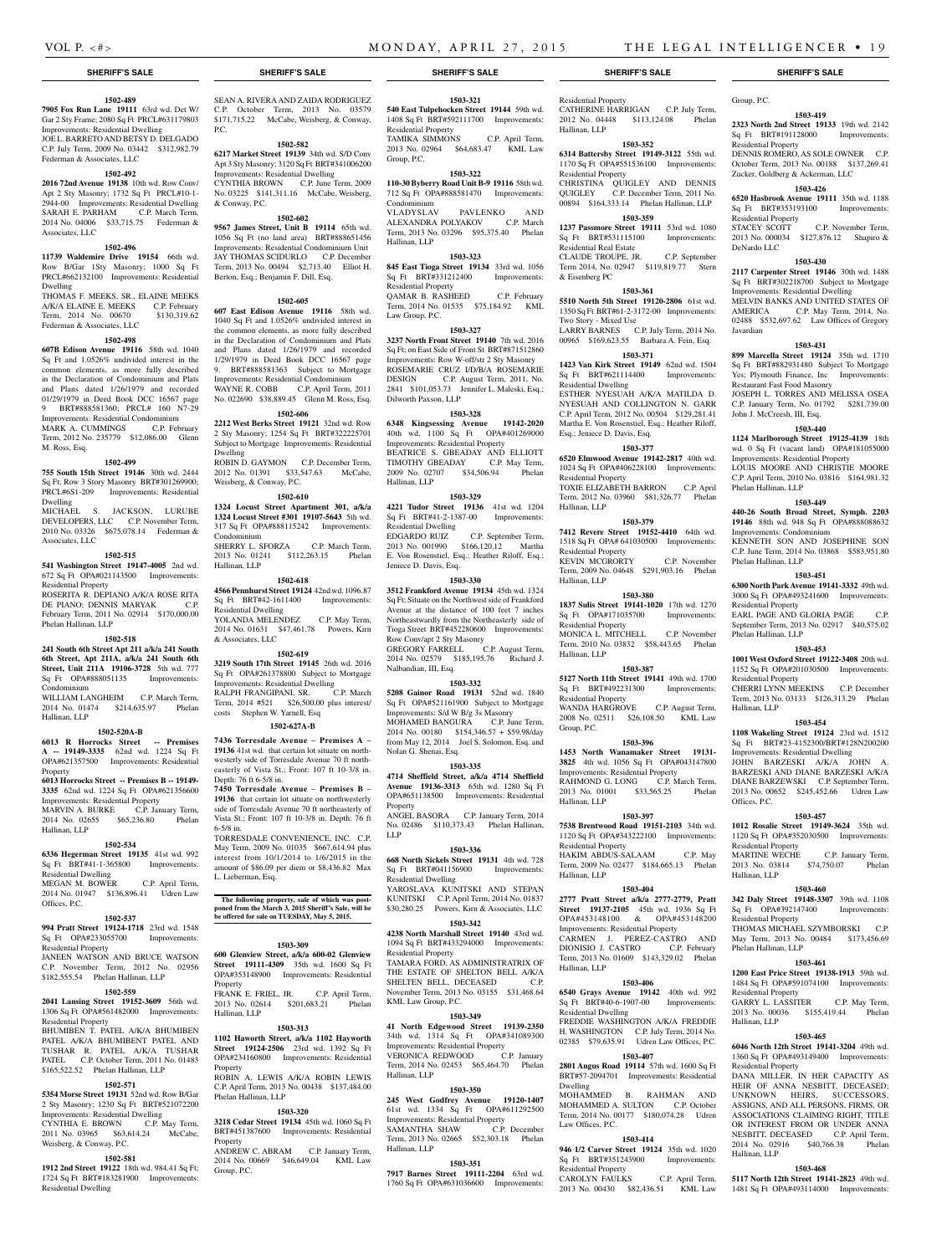#### Residential Property PHILIP R. SLATER C.P. January Term, 2012 No. 00165 \$106,570.48 Phelan Hallinan, LLP

#### **1503-470**

**4908 West Thompson Street 19131-4531**  44th wd. 1401 Sq Ft OPA#442114000

Improvements: Residential Property BIANCA BARNES C.P. September Term, 2012 No. 01884 \$128,085.11 Phelan Hallinan, LLP

#### **1503-471**

**447 North 67th Street 19151-4008** 34th wd. 1368 Sq Ft OPA#343142800 Improvements: Residential Property LEWIS WATSON, III AND KESHO JACKSON A/K/A KESHO WATSON C.P. July Term,

2013 No. 03425 \$85,041.12 Phelan Hallinan, LLP

#### **1503-475**

**1324 North 53rd Street 19131-4335** 44th wd. 1760 Sq Ft OPA#442336700 Improvements: Residential Property

LISA PEEK C.P. August Term, 2006 No. 02911 \$48,383.52 Phelan Hallinan, LLP

# **1503-476**

**440 West Susquehanna Avenue 19122- 1537** 19th wd. 1950 Sq Ft OPA#191393500 Improvements: Residential Property CAMERON GLENN C.P. March Term, 2013 No. 02414 \$59,397.72 Phelan Hallinan, LLP

# **1503-477**

**6019 Montague Street 19135-3520** 55th wd. 924 Sq Ft OPA#552294300 Improvements: Residential Property

NICOLE J. BRENTON C.P. September Term, 2014 No. 01698 \$102,723.66 Phelan Hallinan, LLP

#### **1503-478**

**266 East Penn Street 19144-1710** 12th wd. 1266 Sq Ft OPA#121137400 Improvements: Residential Property

STEPHEN M. SMITH, IN CAPACITY AS ADMINSTRATOR OF THE ESTATE OF MARION S. TAYLOR; EUGENE TAYLOR IN HIS CAPACITY AS HEIR OF THE ESTATE OF MARION S. TAYLOR; DERRICK L. TAYLOR IN CAPACITY AS HEIR OF THE ESTATE OF MARION S. TAYLOR; UNKNOWN HEIRS, SUCCESSORS, ASSIGNS, AND ALL PERSONS, FIRMS, OR ASSOCIATIONS CLAIMING RIGHT, TITLE OR INTEREST FROM OR UNDER MARION S. TAYLOR, DECEASED C.P. April Term, 2014 No. 00985 \$25,766.92 Phelan Hallinan, LLP

#### **1503-481**

**1944 South 28th Street 19145-2408** 48th wd. 1120 Sq Ft OPA#482353100 Improvements: Residential Property

LISA CUSATO AND MICHAEL CUSATO C.P. June Term, 2013 No. 01566 \$152,062.91 Phelan Hallinan, LLP

#### **1503-485**

**616 South 60th Street 19143-2302** 3rd wd. 1748 Sq Ft BRT#032230000 Improvements: Mixed Use, Commercial And Residential Building<br>VENISE HOLLIS C.P. September Term,

2014 No. 02549 \$147,971.63 Barbara A. Fein, Esq.

#### **1503-496**

**6233 North Norwood Street 19138** 17th wd. 1056 Sq Ft BRT#172474300 Subject to Rent Improvements: Residential Property<br>VITALIY POLYACHENKO C.P. March VITALIY POLYACHENKO Term, 2014 No. 03338 \$66,650.97 Scott A Dietterick, Esq, Kimberly A. Bonner, Esq,

Joel A Ackerman, Esq, Ashleigh L. Marin, Esq, Ralph M Salvia, Esq, Jaime R Ackerman, Esq, Jana Fridfinnsdottir, Esq, Brian Nicholas Esq, Denise Carlon Esq, Roger Fay Esq, Zucker, Goldberg & Ackerman, LLC

# **1503-497**

**3612 Hamilton Street 19104** 24th wd. 2130 Sq Ft BRT#241183200 Improvements: Residential Property

SUJATA PATEL C.P. December Term, 2013 No. 02542 \$439,169.85 KML Law Group, P.C.

#### **1503-502**

**2141 North Hobart Street 19131** 52nd wd. 1408 Sq Ft BRT#522240600 Improvements: Residential Property

JACK L. MOORE C.P. March Term, 2014 No. 05738 \$55,638.27 Zucker, Goldberg & Ackerman, LLC

#### **1503-503**

**8643 Agusta Street 19152** 56th wd. 1066 Sq Ft BRT#56-2-358700 Improvements: Residential Dwelling

### **1503-505**

**2510 South 61st Street 19142** 40th wd. 960 Sq Ft BRT#40-2-0638-00 Improvements: Residential Dwelling LUCRETIA SMITH A/K/A LUCRETIA D. SMITH C.P. April Term, 2014 No. 03351 \$75,506.66 Udren Law Offices, P.C.

## **1503-508A-B**

**18th wd. (1801-59 North American Street – Premises A –19122)** 80,000 Sq Ft BRT#88- 4-0803-00 Subject to Mortgage

**58th wd. (10085 Sandmeyer Lane – Premises B – 19116)** 24350 Sq Ft BRT#88-4-2380-86 Subject to Mortgage HERBERT S. LEWENTHAL A/K/A HERBERT LEWENTHAL C.P. October Term, 2014 No. 03697 \$3,330,407.10 plus continuing interest and late ch Jennifer D. Gould, Esq.

#### **1503-510**

**8022 Buist Avenue 19153** 40th wd. 1290 Sq Ft BRT#40-5-766700 Improvements: Residential Dwelling GREGORY S. CLARK AND PAULA A. CLARK C.P. November Term, 2009 No. 02248 \$137,401.83 Udren Law Offices, P.C.

# **1503-512**

**6654 Lincoln Drive 19119-3158** 22nd wd. 3500 Sq Ft; On the Northwest side of Lincoln Avenue at the distance of one hundred forty-three feet Southwestwardly from the Southwesterly side of Greene Street BRT#223275000 Improvements: Semi/det 2.5 Sty Stone

JUSTIN CUPPLES C.P. September Term, 2014 No. 01140 \$525,491.04 Richard J. Nalbandian, III, Esq.

#### **1503-514**

**8800 Roosevelt Boulevard 19115** 56th wd. 1086 Sq Ft BRT#56-2-462200 Improvements: Residential Dwelling

MARIAM ABRAHAM, INDIVIDUALLY AND KNOWN HEIR OF SAMUEL ABRAHAM A/K/A SAMUEL PULITHITTA ABRAHAM; SAMUEL ABRAHAM A/K/A SAMUEL PULITHITTA ABRAHAM, LAST RECORD OWNER; JULIA ABRAHAM, KNOWN HEIR OF SAMUEL ABRAHAM A/K/A SAMUEL PULITHITTA ABRAHAM; THOMAS PRADEEP, KNOWN HEIR OF SAMUEL ABRAHAM A/K/A SAMUEL PULITHITTA ABRAHAM; JUDY ABRAHAM, KNOWN HEIR OF SAMUEL ABRAHAM A/K/A SAMUEL PULITHITTA ABRAHAM; JOSE BIJU, KNOWN HEIR OF SAMUEL ABRAHAM A/K/A SAMUEL PULITHITTA ABRAHAM; BOBBY ABRAHAM, KNOWN HEIR OF SAMUEL ABRAHAM A/K/A SAMUEL PULITHITTA ABRAHAM; UNKNOWN HEIRS, SUCCESSORS, ASSIGNS AND ALL PERSONS, FIRMS OR ASSOCIATIONS CLAIMING RIGHT, TITLE OR INTEREST FROM OR UNDER SAMUEL ABRAHAM A/K/A SAMUEL PULITHITTA ABRAHAM C.P. April Term, 2013 No. 01717 \$149,592.12 Udren Law Offices, P.C.

### **1503-519**

**2654 Buckius Street 19137-2046** 45th wd. 1548 Sq Ft BRT#453104200 Improvements: Residential Property

MELISSA HILTWINE AND DEN SHANE, AS JOINT TENANTS WITH THE RIGHT OF SURVIVORSHIP AND NOT AS TENANTS IN COMMON C.P. February Term, 2014 No. 003210 \$168,678.22 Zucker, Goldberg & Ackerman, LLC

#### **1503-520**

**1135 East Sydney Street a/k/a 1133-37 Sydney Street 19150** 50th wd. Det. 1 Sty Stone; 1412 Sq Ft BRT#202476900 Subject to Mortgage Improvements: Residential Dwelling PETRA C. FELTON C.P. June Term, 2014 No. 04202 \$207,709.39 McCabe, Weisberg, & Conway, P.C.

#### **1503-523**

**5038 North 3rd Street 19120** 42nd wd. Row 2 Sty Masonry; 1120 Sq Ft BRT#422438100 Improvements: Residential Dwelling JACQUELINE LUGO C.P. August Term,

2014 No. 02262 \$69,085.77 McCabe, Weisberg, & Conway, P.C.

#### **1503-526**

**1240 Englewood Street 19111** 53rd wd. Det W/Det Gar 2 Sty Mason; 1726 Sq Ft BRT#532351200 Subject to Mortgage Improvements: Residential Dwelling ANGEL J. LAYCHOCK C.P. November Term, 2013 No. 02212 \$32,964.75 McCabe, Weisberg, & Conway, P.C.

#### **1503-530**

**166 West Walnut Park Drive 19120** 61st wd. Row B/Gar 2 Sty Masonry; 1328 Sq Ft BRT#611370700 Improvements: Residential Dwelling

CHRISTOPHER SEAN BROWN C.P. June Term, 2013 No. 01518 \$201,424.83 McCabe, Weisberg, & Conway, P.C.

### **1503-532**

**124 Pelham Road 19119** 59th wd. Det 2.5 Sty Stone; 5100 Sq Ft BRT#223095500 Improvements: Residential Dwelling ABENAA TIMAZEE C.P. February Term, 2012 No. 03848 \$506,652.58 McCabe, Weisberg, & Conway, P.C.

#### **1503-533**

**7012 Jackson Street 19135** 55th wd. Semi Det 2 Sty Masonry; 1440 Sq Ft BRT#552470200 Improvements: Residential Dwelling KATHLEEN BENSON C.P. May Term, 2009 No. 03188 \$114,123.87 McCabe, Weisberg, & Conway, P.C.

#### **1503-534**

**3113 Teesdale Street 19152** 64th wd. S/D W B/G 2S Masonry; 1360 Sq Ft BRT#641164300 Improvements: Residential Dwelling JAMES HAIGH C.P. January Term, 2014 No. 02255 \$154,452.59 McCabe, Weisberg, & Conway, P.C.

#### **1503-535**

**454 East Church Lane 19144** 12th wd. Semi/ Det 3 Sty Masonry; 1931 Sq Ft BRT#122035900 Improvements: Residential Dwelling BARBARA GOLL C.P. December Term,<br>2011 No. 00783 \$95,928.89 McCabe, 2011 No. 00783 \$95,928.89 Weisberg, & Conway, P.C.

#### **1503-538**

**4604 Palethorp Street 19140** 42nd wd. Row 2 Sty Masonry; 966 Sq Ft BRT#422385500 Improvements: Residential Dwelling ERMIN TORRES C.P. October Term, 2013 No. 03438 \$45,187.62 McCabe, Weisberg, & Conway, P.C.

# **1503-544**

**2600-02 Cecil B. Moore Avenue 19121- 9121** 32nd wd. 5022 Sq Ft; on Southwest Side of Columbia Avenue BRT#77-2-5094-06 Improvements: School 3sty Masonry MEN & WOMEN FOR HUMAN EXCELLENCE, INC C.P. June Term, 2014, No. 000818 \$197,053.44 Jennifer L. Maleski, Esq.; Dilworth Paxson, LLP

#### **1503-546**

**5512 North Fairhill Street 19120** 61st wd. S/D W DET GAR 3 Sty Mason; 1500 Sq Ft BRT#612294500 Subject to Mortgage Improvements: Residential Dwelling CHANNIMUTH PHOUEN C.P. June Term, 2011 No. 01944 \$95,150.56 McCabe, Weisberg, & Conway, P.C.

#### **1503-547**

**2727 Rhawn Street Unit 18A & 18B 19152**  64th wd. Res. Condo 2 Sty Masonry; 1677 Sq Ft BRT#888640018 Improvements: Condominium LASHA LEKISHVILI C.P. December Term,

2009 No. 001150 \$162,696.25 McCabe, Weisberg, & Conway, P.C.

# **1503-549**

**7561 Woodcrest Avenue 19151** 34th wd. Row B/Gar 2Sty Masonry; 1266 Sq Ft BRT#343193600 Improvements: Residential Dwelling

BEATRICE Z. BENSON C.P. April Term, 2014 No. 02993 \$122,241.42 McCabe, Weisberg, & Conway, P.C.

#### **1503-559**

**7850 Craig Street 19136** 64th wd. Semi/Det 2.5 Sty Frame; 1376 Sq Ft BRT#642058100 Improvements: Residential Dwelling

THOMAS J.J. MCKERNAN A/K/A THOMAS J. MCKERNAN, KNOWN SURVIVING HEIR OF THOMAS JAMES MCKERNAN, REAL MORTGAGOR AND OWNER; UNKNOWN SURVIVING HEIRS OF THOMAS JAMES MCKERNAN, DECEASED MORTGAGOR AND REAL OWNER; DONNA M. TOUNI A/K/A DONNA M. MCKERNAN, KNOWN SURVIVING HEIR OF THOMAS JAMES MCKERNAN, DECEASED MORTGAGOR AND REAL OWNER C.P. December Term, 2013 No. 00470 \$89,677.72 McCabe, Weisberg, & Conway, P.C.

#### **1503-568**

**316 East Vernon Road 19119** 22nd wd. 1600 Sq Ft OPA#222024600 Subject to Mortgage Improvements: Residential Property KATHRYN NORMAN C.P. October Term,

2014 No. 01675 \$115,424.32 Brett A. Solomon, Esq.; Michael C. Mazack, Esq.

#### **The following property, sale of which was postponed from the April 7, 2015 Sheriff's Sale, will be offered for sale on TUESDAY, May 5, 2015.**

#### **1504-306**

**7022 Gillespie Street 19135** 55th wd. 1440 Sq Ft BRT#552439400 Residential Property

MIGUEL E. CHICO A/K/A MIGUEL CHICO C.P. May Term, 2014 No. 01489 \$152,666.58 KML Law Group, P.C.

#### **SHERIFF'S SALE SHERIFF'S SALE SHERIFF'S SALE SHERIFF'S SALE SHERIFF'S SALE**

**1504-381 6491 Woodcrest Avenue 19151** 34th wd. 1492 Sq Ft BRT#344122000 Improvements:

JEFFREY A. GAMMON C.P. September Term, 2014 No. 03958 \$62,601.76 Martha E. Von Rosenstiel, Esq.; Heather Riloff, Esq.;

**1504-388 2932 North 25th Street 19132** 38th wd. 1226 Sq Ft BRT#381064000 Improvements:

2014 No. 03960 \$47,714.58 Martha E. Von Rosenstiel, Esq.; Heather Riloff, Esq.; Jeniece

**1504-400 903 Clinton Street Apartment 1R, a/k/a 903-905 Clinton Street Unit 9301R 19107- 6182** 5th wd. 819 Sq Ft OPA#888030456

BENJAMIN S. MARGOLIS C.P. September Term, 2014 No. 03026 \$216,204.06 Phelan

**1504-427 268 South Hirst Street 19139** 3rd wd. 960<br>Sq Ft BRT#031198900 Improvements:

CHARLES CORDY, JR. AND ESTELLE CORDY C.P. September Term, 2013 No. 01853 \$60,961.92 Zucker, Goldberg &

**1504-432 931 East Russell Street a/k/a 931 Russell Street 19134** 33rd wd. 1176 Sq Ft BRT#33- 1182500 Subject to Mortgage Improvements:

HOWARD KELLER, AS SOLE OWNER C.P. July Term, 2012 No. 0258 \$53,357.88 Scott A. Dietterick, Esq.; Kimberly A. Bonner, Esq.; Joel A. Ackerman, Esq.; Ashleigh Levy Marin, Esq.; Ralph M. Salvia, Esq.; Jaime R. Ackerman, Esq.; Jana Fridfinnsdottir, Esq.; Brian Nicholas, Esq.; Denise Carlon, Esq.;

**1504-433 5642 Haddington Street 19131-3414** 4th wd. 1215 Sq Ft BRT#043222000 Subject to Mortgage Improvements: Residential Property TARSHIA T. WHITLEY C.P. December Term, 2011 No. 2445 \$87,999.07 Scott A. Dietterick, Esq.; Kimberly A. Bonner, Esq.; Joel A. Ackerman, Esq.; Ashleigh Levy Marin, Esq.; Ralph M. Salvia, Esq.; Jaime R. Ackerman, Esq.; Jana Fridfinnsdottir, Esq.; Brian Nicholas, Esq.; Denise Carlon, Esq.; Roger Fay, Esq.;

**1504-445 3856 Salina Road 19154** 66th wd. ROW B/GAR 2STY MASONRY; 1600 Sq Ft PRCL#662557700 Improvements: Residential

TERESA CALABRO A/K/A THERESA CALABRO A/K/A THERESA K. YACOVETTI AND HENRY DELUCA A/K/A HENRY J. DELUCA C.P. May Term, 2013 No. 01531 \$153,873.52 Federman & Associates, LLC **1504-447 818 Jackson Street 19148-3129** 39th wd. 1010 Sq Ft OPA#393321300 Improvements:

UNKNOWN HEIRS, SUCCESSORS, ASSIGNS, AND ALL PERSONS, FIRMS, OR ASSOCIATIONS CLAIMING RIGHT, TITLE OR INTEREST FROM OR UNDER PAUL WAGNER, III, DECEASED C.P. September<br>Term. 2014 No. 02164 \$165.543.89 Phelan Term, 2014 No. 02164 \$165,543.89

**1504-448 2529 South 19th Street 19145-3703** 26th wd. 1736 Sq Ft OPA#262114800 Improvements:

LOUISE MARTINO A/K/A LOUISE MICHELLE MARTINO AND RACHEL<br>MARTINO C.P. February Term, 2013 No.

02537 \$347,224.89 Phelan Hallinan, LLP **1504-453 324 Stevens Street 19111-6021** 35th wd. 1154 Sq Ft OPA#352182500 Improvements:

DAVID W. TURNER C.P. February Term, 2013 No. 01697 \$130,874.97 Phelan

**1504-454 6524 Crescentville Road 19120** 61st wd. ROW B/GAR 2STY MASONRY; 1168 Sq Ft PRCL#611004700 Improvements: Residential

TRIFRENA V. ARMSTRONG A/K/A TRIFRENA V. JONES C.P. February Term, 2014 No. 00666 \$134,578.77 Federman &

**1504-461 8300 Lynnewood Road 19150-3203** 50th wd. 1332 Sq Ft OPA#502029500 Improvements:

C.P. February Term, 2013 No.

Improvements: Res. Condo 2 Sty

Sq Ft BRT#031198900 Residential Property

C.P. September Term,

Residential Dwelling

Jeniece D. Davis, Esq.

Residential Dwelling<br>NIKOLE ADAMS

D. Davis, Esq.

Hallinan, LLP

Ackerman, LLC

Residential Property

Zucker, Goldber

Residential Property

Hallinan, LLP

Residential Property

Residential Property

Hallinan, LLP

Associates, LLC

Residential Property

Dwelling

Dwelling

Roger Fay, Esq.; Zucker, Goldber

# **1504-307**

**1475 North 53rd Street 19131** 44th wd. 1775 Sq Ft BRT#442323950 Improvements: Residential Property MARGUITA A. BELL A/K/A MARQUITA A. BELL C.P. October Term, 2014 No. 02542 \$35,379.94 KML Law Group, P.C.

# **1504-309**

Ackerman, LLC

Single Family Townhouse

Residential Property

Phelan Hallinan, LLP

Residential Property

Residential Property

Residential Property

Residential Property<br>KEVIN P. MCGEE

Residential Real Estate

Residential Dwelling<br>KAREN LEWIS

D. Davis, Esq.

D. Davis, Esq.

Group, P.C.

Group, P.C.

P.C.

\$84,117.09 Craig H. Fox, Esq

Property

**2113 North Camac Street 19122** 20th wd. 1402 Sq Ft BRT#202280000 Improvements: Residential Property LOUIS G. CONYER AND CARRIE

CONYER, HIS WIFE AS TENANTS BY THE ENTIRETIES C.P. January Term, 2014 No. 02379 \$78,361.68 Zucker, Goldberg &

**1504-331 7342 Buist Avenue 19153** 40th wd. 1120 Sq Ft BRT#404294300 Improvements: Residential

ASHLEE FRANKLIN AND ISIAH FRANKLIN, III C.P. July Term, 2013 No. 02600 \$113,895.29 KML Law Group, P.C. **1504-339 3340 Ashville Street 19136** 64th wd. (formerly part of the 35th wd.) 1152 Sq Ft BRT#64-2- 2737-00 Subject to Mortgage Improvements:

MICHAEL PITTMAN AND JOANNE M. HANSON C.P. April Term, 2014 No. 000011

**1504-342 3918 North Delhi Street 19140-3113** 43rd wd. 960 Sq Ft OPA#433154400 Improvements:

EDRIS RAYMOND AND MARIE RAYMOND C.P. April Term, 2014 No. 04087 \$42,591.97

**1504-348 2041 Castor Avenue 19134-2103** 45th wd. 1278 Sq Ft OPA#452203300 Improvements:

HYE SOOK PAE C.P. October Term, 2013 No. 01420 \$26,875.63 Phelan Hallinan, LLP **1504-355 8107 Langdon Street 19152-2216** 56th wd. 2253 Sq Ft OPA#562334500 Improvements:

HARLEY MORAIS A/K/A HARLEY M. MORAIS C.P. September Term, 2014 No. 02653 \$201,858.11 Phelan Hallinan, LLP **1504-357 1108 West Lindley Avenue 19141** 49th wd. 1560 Sq Ft BRT#491150400 Improvements:

LISSHON BROWN C.P. August Term, 2013 No. 02956 \$119,625.98 KML Law

**1504-359 4314 East Howell Street 19135** 62nd wd. 1120 Sq Ft BRT#622176300 Improvements:

2014 No. 03073 \$75,339.22 KML Law

**1504-366 1854 Hoffman Street 19145** 48th wd. 1920 Sq Ft BRT#481079700 Improvements:

DAVID LINGHAM C.P. May Term, 2012 No. 01759 \$134,730.83 Stern & Eisenberg,

**1504-367 1913 North Hope Street 19122** 18th wd. 896 Sq Ft BRT#183225300 Improvements:

2014 No. 03538 \$85,959.81 Martha E. Von Rosenstiel, Esq.; Heather Riloff, Esq.; Jeniece

**1504-369 2823 West Girard Avenue 19130** 29th wd. 3682 Sq Ft; approximate size: 18 x 104 x 4 BRT#292026600 Subject To Mortgage The Federal Deposit Insurance Corporation, as receiver for Omni National Bank, assigned to Multibank 2009-1 CRE Venture, LLC, further assigned to Corestate Capital, LLC Subject to Rent Improvements: Single Dwelling JAMES SMITH BY VIRTUE OF A WRIT OF EXECUTION FILED BY MULTIBANK 2009-1 CRE VENTURE, LLC, SUCCESSOR TO OMNI NATIONAL BANK, NOW BY ASSIGNMENT, CORESTATE CAPITAL, LLC C.P. February Term, 2013 002286 \$215,054.85 plus costs Hourigan, Kluger & Quinn, PC **1504-378 529 Mountain Street 19148** 1st wd. 1042 Sq Ft BRT#011359500 Subject to Mortgage Improvements: Residential Dwelling LEAM KOUNG C.P. November Term, 2014 No. 00365 \$44,227.58 Martha E. Von Rosenstiel, Esq.; Heather Riloff, Esq.; Jeniece

C.P. September Term,

C.P. September Term,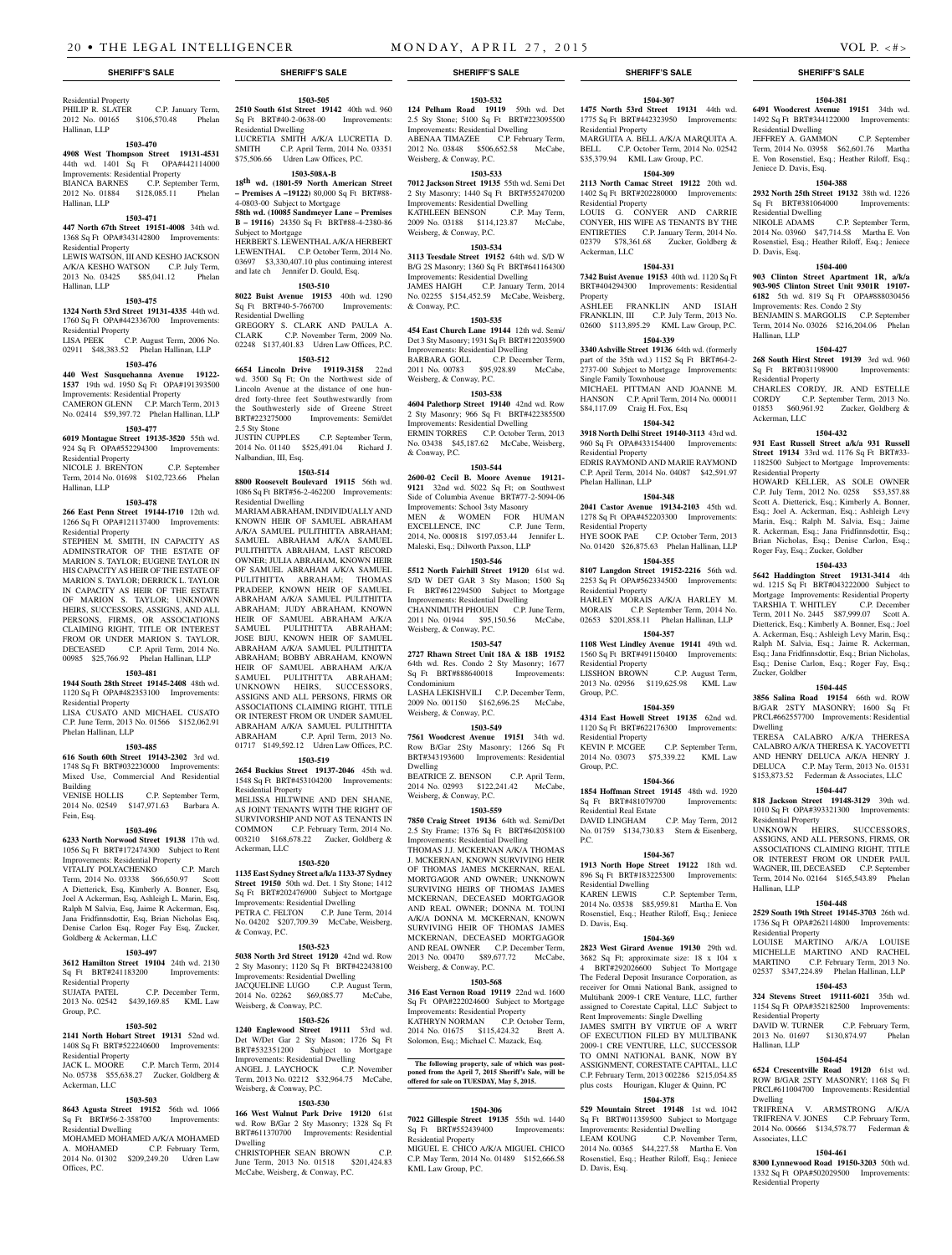**1505-305 1347 East Eyre Street 19125** 18th wd. 1168 Sq Ft BRT#18-1156500 Improvements:

ELIZABETH GOLDEN C.P. June Term, 2012 No. 03568 \$142,888.43 Powers, Kirn

**1505-306 1970 Devereaux Avenue 19149** 62nd wd. 1202 Sq Ft BRT#621215500 Improvements:

2013 No. 01388 \$174,673.39 KML Law

**1505-307 807 North 66th Street 19151** 34th wd. 1350 Sq Ft BRT#344357100 Improvements:

PATRICIA GRAY C.P. November Term, 2012 No. 00761 \$75,699.86 KML Law

**1505-308 1833 Tustin Avenue 19152-1822** 56th wd. 1000 Sq Ft OPA#562236600 Improvements:

MIGDALIA MATOS C.P. October Term, 2014 No. 01686 \$70,865.70 Phelan Hallinan

**1505-309 5428 Torresdale Avenue 19124-2045** 41st wd. 1076 Sq Ft OPA#411278600 Improvements:

CESAR O. RIVERA C.P. April Term, 2014 No. 00051 \$59,096.19 Phelan Hallinan

**1505-310 111 Roselyn Street 19120-1913** 61st wd. 1140 Sq Ft OPA#612192400 Improvements:

LISA KITTRELL C.P. May Term, 2014 No. 02061 \$93,159.87 Phelan Hallinan Diamond

**1505-311 1737 Naudain Street 19146-1522** 30th wd. 1380 Sq Ft OPA#303021600 Improvements:

ALLISON WHITTENBERG C.P. September Term, 2013 No. 00698 \$79,098.71 Phelan

**1505-312 7342 Rockwell Avenue 19111-3006** 63rd wd. 1368 Sq Ft OPA#631102800 Improvements:

KHALIF G. DENNIS C.P. August Term, 2014 No. 01733 \$172,706.87 Phelan

**1505-313 6133 Carpenter Street 19143-2904** 3rd wd. 1922 Sq Ft OPA#033086400 Improvements:

JOHN W. LEWIS, III C.P. April Term, 2014 No. 02913 \$112,435.72 Phelan Hallinan

**1505-314 2673 Almond Street 19125-3827** 31st wd. 2213 Sq Ft OPA#312093100 Improvements:

SABRINA GONZALEZ C.P. August Term,<br>2014 No. 03371 \$153,767.15 Phelan 2014 No. 03371 \$153,767.15 Hallinan Diamond & Jones, LLP

**1505-315 3117 North 17th Street 19132-2358** 11th wd. 1084 Sq Ft OPA#111206100 Improvements:

BEATRICE HAWKINS C.P. November Term, 2014 No. 00567 \$20,180.02 Phelan

**1505-316 6230 Algard Street 19135-3502** 55th wd. 1136 Sq Ft OPA#552343200 Improvements:

KHADIJA SINES C.P. August Term, 2013

**1505-317**

WILSON BARRETO A/K/A WILSON BARRETO, III C.P. June Term, 2010 No. 02909 \$118,091.21 Phelan Hallinan

**1505-318 601 Gilham Street 19111-5310** 35th wd. 1350 Sq Ft OPA#353093200 Improvements:

LESLEY BATES A/K/A LESLEY HAWES C.P. September Term, 2014 No. 03560 \$153,648.13 Phelan Hallinan Diamond &

C.P. September Term,

Residential Dwelling

& Associates, LLC

Residential Property<br>HOANG V. NGO

Residential Property

Residential Property

Diamond & Jones, LLP

Residential Property

Diamond & Jones, LLP

Residential Property

Residential Property

Residential Property

Residential Property

Diamond & Jones, LLP

Residential Property

Residential Property

Residential Property

Diamond & Jones, LLP

Residential Property

Jones, LLP

Hallinan Diamond & Jones, LLP

Hallinan Diamond & Jones, LLP

Hallinan Diamond & Jones, LLP

& Jones, LLP

Group, P.C.

Group, P.C.

Residential Property<br>JOHN GASKIN

DeNardo, LLC

Property

Group, P.C.

Residential Property

Residential Property

DeNardo, LLC

Romano, Esq.

D. Davis, Esq.

D. Davis, Esq.

Property

Residential Dwelling

Residential Dwelling

Residential Real Estate

Diamond & Jones, LLP

Residential Property

Residential Dwelling

Dwelling

Hallinan Diamond & Jones, LLP

DeNardo, LLC

UNKNOWN HEIRS, SUCCESSORS, ASSIGNS, AND ALL PERSONS, FIRMS, OR ASSOCIATIONS CLAIMING RIGHT, TITLE OR INTEREST FROM OR UNDER WILLIAM A. CHASE, JR., DECEASED C.P. July Term, 2014 No. 02494 \$183,608.21 Phelan Hallinan, LLP

#### **1504-465**

**161 West Penn Street 19144** 12th wd. 3297 Sq Ft BRT#124024600 Subject to Mortgage Improvements: S/d Conv. Apt 3sty Masonry BERNARD J. MCGRATH A/K/A BERNARD J. MCGRATH, JR. C.P. October Term, 2012 No. 00149 \$135,193.28 Brett L. Messinger

#### **1504-472**

**55 East Sharpnack St 19141** 22nd wd. 912 Sq Ft BRT#221120900 Improvements: Semi/ det 2 Sty Frame

PAUL W. DUTTON, III C.P. July Term, 2014 No. 00764 \$78,497.10 Richard M. Squire & Associates, LLC

#### **1504-473**

**6901-29 Valley Avenue Unit G-2 19128**  21st wd. 780 Sq Ft BRT#888211063 Improvements: Residential Property THOMAS HANDZUS C.P. September

Term, 2014 No. 03022 \$121,632.39 KML Law Group, P.C.

#### **1504-477**

**7411 Drexel Road 19151** 34th wd. ROW B/GAR 2 STY MASONRY; 1260 Sq Ft BRT#343211000 Improvements: Residential Dwelling

WANDA L. MCQUEEN AND CALVIN MCQUEEN C.P. June Term, 2013 No. 01125 \$69,366.61 McCabe, Weisberg & Conway, P.C.

#### **1504-480**

**2233 South 70th Street 19142** 40th wd. ROW B/GAR 2STY MASONRY; 1050 Sq Ft BRT#403208300 Subject to Mortgage Improvements: Residential Dwelling EMAD ELGAK AND UNITED STATES OF AMERICA C.P. February Term, 2014 No. 00361 \$88,159.42 McCabe, Weisberg & Conway, P.C.

#### **1504-487**

**6338 Revere Street 19149-3042** 62nd wd. 1164 Sq Ft OPA#621551900 Improvements: Residential Property

KATHERINE SCOTT C.P. June Term, 2012 No. 03491 \$212,478.28 Phelan Hallinan, LLP

#### **1504-491**

**3350 Wellington Street 19149** 55th wd. ROW B/GAR 2STY MASONRY; 1656 Sq Ft BRT#551463300 Subject to Mortgage Improvements: Residential Dwelling MICHAEL D. MCCAULEY C.P. August Term, 2014 No. 02685 \$142,049.93 McCabe,

Weisberg & Conway, P.C. **1504-498**

**7053 Lincoln Drive 19119** 22nd wd. 6778 Sq Ft BRT#223272153 Improvements: Residential Property

ARTHUR EVANS C.P. June Term, 2014 No. 02029 \$202,573.94 KML Law Group, P.C. **1504-507**

#### **5127 Walnut Street 19139-4130** 60th wd.

ROW W-OFF/STR 2 STY MASONRY; 1650 Sq Ft BRT#871251200 Improvements: Residential Dwelling

VICTOR B. KIAHOUR AND CLEMENTINE O. KIAHOUR A/K/A CLEMENTINE ZADI C.P. August Term, 2013 No. 02431 \$63,800.39 McCabe, Weisberg & Conway, P.C.

#### **1504-516**

**936 East Phil Ellena Street, a/k/a 936 Phil-Ellena Street 19150-3606** 50th wd. 1314 Sq Ft OPA#502350200 Improvements: Residential Property

JACQUELINE M. JOHNSON C.P. September Term, 2010 No. 03793 \$168,095.41 Phelan Hallinan, LLP

#### **1504-539**

**5112 Springfield Avenue 19143-4206** 51st wd. On the Southeast side of Springfield Avenue 20 wide at a distance of 118 feet 9 inches Southwestward from the Southwest side of Fifty First Street: 3024 Sq Ft: Front 20': Depth 108' BRT#511266200 Improvements: Single Family Residence

JULIUS CARTER AND KAREN BATTLE C.P. January Term, 2014 No. 00258 \$545,659.05 Stephen M. Hladik, Esq.

# **1504-544**

**5618 Diamond Street 19131** 52nd wd. (formerly the 34th wd.) 1174 Sq Ft BRT#522089400 (BRT#110N08-0051) Subject to Mortgage Improvements: Residential Dwelling MARY LEE WASHINGTON AND WILLIE WASHINGTON C.P. March Term, 2010 No. 02962 \$95,740.45 Udren Law Offices, P.C.

# **1504-551**

**2643 South 11th Street 19148** 39th wd. 1170

Sq Ft BRT#394188200 Improvements: Residential Dwelling

KAREN WEBB C.P. August Term, 2014; No. 1929 \$102,737.71 Weber Gallagher Simpson Stapleton Fires & Newby, LLP, Sarah A. Elia, Esq.

### **1504-555**

**7953 Provident Road 19150** 50th wd. 1088 Sq Ft BRT#501189100 Subject to Mortgage Improvements: Residential Property THE UNKNOWN HEIRS AND/OR ADMINISTRATORS OF THE ESTATE OF SARA L. BODDIE; THE UNKNOWN HEIRS AND/OR ADMINISTRATORS OF THE ESTATE OF THOMAS TARBORO C.P. March Term, 2014 No. 05371 \$111,233.41 Zucker, Goldberg & Ackerman, LLC

#### **1504-557**

**303 East Shawmont Avenue, #2A6 a/k/a 303 Showmont Avenue, Apt. F 19128** 21st wd. 1311 Sq Ft BRT#888210585 Improvements: Residential Dwelling

ESTATE OF ELEANOR SWEENEY A/K/A ELEANOR B. SWEENEY, C/O MICHAEL SWEENEY A/K/A MICHAEL A. SWEENEY, PERSONAL REPRESENTATIVE, UNKNOWN HEIRS, SUCCESSORS, ASSIGNS AND ALL PERSONS, FIRMS, OR ASSOCIATIONS CLAIMING RIGHT, TITLE OR INTEREST FROM OR UNDER ELEANOR SWEENEY A/K/A ELEANOR B. SWEENEY; MICHAEL SWEENEY A/K/A MICHAEL A. SWEENEY, PERSONAL REPRESENTATIVE OF THE ESTATE OF ELEANOR SWEENEY A/K/A ELEANOR B. SWEENEY; THERESA M. BACH, KNOWN HEIR OF ELEANOR SWEENEY A/K/A ELEANOR B. SWEENEY; BETH ANN C. NICHOLS, KNOWN HEIR OF ELEANOR SWEENEY A/K/A ELEANOR B. SWEENEY; KATHLEEN ELLIOTT, KNOWN HEIR OF ELEANOR SWEENEY A/K/A ELEANOR B. SWEENEY C.P. March Term, 2014 No. 05269 \$66,002.51 Udren Law Offices, P.C.

#### **1504-563**

**130 North Second Street, Unit 4C3 a/k/a 130 North Second Street, Unit 4C3 and Parking Unit Space 28 19106-1902** 5th wd. 1031 Sq Ft BRT#88-8-05820 Improvements: Residential Dwelling RAUL F. SOARES AND CARLOS H.<br>SOARES C.P. March Term, 2014 No. C.P. March Term, 2014 No.

000161 \$439,898.21 Powers, Kirn & Associates, LLC

# **1504-565**

**6628 Greene Street 19119-3113** 22nd wd. 4132 Sq Ft OPA#223243300 Improvements: Residential Property CHARLES H. CUFFELD; CHARLES H. CUFFELD, AS TRUSTEE FOR THE CHARLES H. CUFFELD TRUST; MICHAEL L. NIX, AS TRUSTEE FOR THE CHARLES H. CUFFELD TRUST; CHARLES H. CUFFELD TRUST C.P. January Term, 2010 No. 00068 \$116,715.77 Phelan Hallinan, LLP

# **SHERIFF'S SALE OF TUESDAY, May 5, 2015**

#### **1505-301**

**5026 Locust Street 19139-4235** 60th wd. 1760 Sq Ft BRT#602080800 Improvements: Residential Dwelling LAKEASUA ANN WHITTINGTON AND ALL OTHER HEIRS OF ANNAMARIE TATE, KNOWN OR UNKNOWN C.P. April Term, 2008 No. 00675 \$100,520.51 Powers, Kirn & Associates, LLC

#### **1505-302**

**3334 Cottman Avenue 19149-1601** 55th wd. 1548 Sq Ft BRT#551515400 Improvements: Residential Dwelling ROSE TOMBERLAIN C.P. No. 00651

No. 00778 \$157,746.60 Phelan Hallinan Diamond & Jones, LLP

\$149,878.62 Powers, Kirn & Associates, LLC **4300 L Street 19124-4324** 33rd wd. 720 Sq Ft OPA#332394000 Improvements: Residential **Property** 

#### **1505-303 2514 South Berbro Street 19153-2202**  40th wd. 1024 Sq Ft BRT#40-4100600 Improvements: Residential Dwelling KIMIKA WILLIAMS, EXECUTRIX OF THE ESTATE OF JOHN WILLIAMS, DECEASED C.P. November Term, 2012 No. 00563 \$71,763.81 Powers, Kirn & Associates, LLC

#### **1505-304**

**1732 Vista Street 19111-3828** 56th wd. (formerly part of the 35th wd.) 1296 Sq Ft BRT#561316300 Improvements: S/d W B/g 2 Story Masonry CHIN CHEUNG C.P. September Term, 2014 No. 001614 \$170,768.05 Milstead &

Associates, LLC

**7335 Woodcrest Avenue 19151-2214** 34th wd. 1120 Sq Ft OPA#344124100 Improvements: Residential Property WILLIAM C. WEST, JR. A/K/A WILLIAM

**1505-319**

**SHERIFF'S SALE SHERIFF'S SALE SHERIFF'S SALE SHERIFF'S SALE SHERIFF'S SALE**

C. WEST C.P. September Term, 2013 No. 03564 \$75,682.27 Phelan Hallinan Diamond & Jones, LLP

#### **1505-320**

**4528 Aberdale Road 19136** 65th wd. 1120 Sq Ft BRT#652109000 Improvements: Residential Property ANGEL I. HILBERT A/K/A ANGEL L. HILBERT C.P. December Term, 2014 No. 000590 \$144,394.39 Shapiro & DeNardo, LLC

#### **1505-321**

**5614 Loretto Avenue 19124-1013** 35th wd. 1322 Sq Ft OPA#351391900 Improvements: Residential Property SYLVESTER MOBLEY AND SIMENG YANG C.P. July Term, 2014 No. 02965 \$139,146.54 Phelan Hallinan Diamond & Jones, LLP

# **1505-323**

**3003 Tulip Street 19134** 25th wd. 784 Sq Ft BRT#252355000 Improvements: Residential Property NPG VENTURE TWO LIMITED BY YEVGENY KOMAR C.P. June Term, 2014 No. 000445 \$93,489.88 Shapiro & DeNardo, LLC

#### **1505-324**

**3732 North 19th Street 19140** 13th wd. 2980 Sq Ft BRT#13-1-2795-00 Subject to Mortgage HEAVENLY PROPERTIES, LLC AND LEON B. BUIE, III C.P. July Term, No. 02046 \$53,323.87 Emmanuel J. Argentieri, Esq.

### **1505-325**

**3034 East Street 19134** 7th wd. 1120 Sq Ft BRT#071556700 Improvements: Residential Property<br>DARLENE CASH C.P. August Term,

2013 No. 002421 \$30,144.71 Shapiro & DeNardo, LLC **1505-326**

#### **1514 South 53rd Street 19143** 51st wd. 1622

Sq Ft BRT#512014600 Improvements: Residential Property MARILYN J. PARKER C.P. October Term, 2013 No. 02233 \$38,603.25 KML Law Group, P.C.

# **1505-327**

**2402 East Clearfield Street 19134** 25th wd. 1190 Sq Ft BRT#251107600 Improvements: Residential Property SARAH E. HOLMES C.P. February Term, 2014 No. 000438 \$171,949.39 Shapiro & DeNardo, LLC

# **1505-328**

**5953 Malta Street 19120** 35th wd. 1058 Sq Ft BRT#352286200 Improvements: Residential Property<br>GERMAN LEE C.P. October Term, 2014

No. 00165 \$92,750.22 KML Law Group,  $PC$ **1505-329**

### **6521 Torresdale Avenue 19135** 41st wd.

1216 Sq Ft BRT#411320600 Improvements: Residential Property SADDEL SENAT C.P. June Term, 2014 No. 02982 \$105,683.20 KML Law Group, P.C.

#### **1505-330**

**4459 North 19th Street 19140** 13th wd. 1250 Sq Ft BRT#132205300 Improvements: Residential Property ERIC D. GORDON C.P. December Term, 2014 No. 001090 \$40,373.30 Shapiro & DeNardo, LLC

#### **1505-331**

**3211 Aramingo Avenue 19134** 45th wd. 1168 Sq Ft BRT#451392300 Improvements: Residential Property ARMINDA L. PAZ C.P. January Term, 2013 No. 00712 \$122,726.35 KML Law Group, P.C.

#### **1505-332**

**151 North Edgewood Street 19139** 34th wd. 1088 Sq Ft BRT#341093200 Improvements: Residential Property<br>IEAN SMITH C.P. September Term, 2014

# No. 2160 \$28,108.80 Shapiro & DeNardo, LLC **1505-333**

**75 Church Lane 19144** 12th wd. 1818 Sq Ft BRT#122039400 Improvements: Residential Property

PAMELA M. BROWN C.P. October Term, 2014 No. 01494 \$104,529.18 KML Law Group, P.C.

#### **1505-334 1706 Wagner Avenue 19141** 17th wd. 1002

Sq Ft BRT#171028000 Improvements: Residential Property<br>MONIQUE WELLS C.P. September Term,

2008 No. 004422 \$84,915.05 Shapiro & DeNardo, LLC

### **1505-335 1603 Mohican Street 19138** 10th wd. 1364

Sq Ft BRT#102245500 Improvements:

2014 No. 002720 \$109,215.85 Shapiro &

**1505-336 3420 Helen Street 19134** 45th wd. 942 Sq Ft BRT#452353600 Improvements: Residential

JENNIFER MENDEZ C.P. October Term, 2012 No. 02111 \$88,419.39 KML Law

**1505-337 7050 Van Dike Street 19135** 41st wd. 1280 Sq Ft BRT#412423300 Improvements:

TERRANCE BERKERY C.P. July Term, 2014 No. 1303 \$148,945.91 Shapiro &

**1505-338 5316 Wingohocking Terrace 19144** 12th wd. 1142 Sq Ft BRT#122183600 Improvements:

UNKNOWN HEIRS, SUCCESSORS, ASSIGNS AND ALL PERSONS, FIRMS OR ASSOCIATIONS CLAIMING RIGHT, TITLE OR INTEREST FROM OR UNDER JOETTE DAVIS, DECEASED C.P. September Term, 2014 No. 002346 \$78,272.87 Shapiro &

**1505-339 5402 Tennis Avenue 19120** 42nd wd. 1102 Sq Ft BRT#422340400 Subject to Mortgage LUCEPHUS TATE C.P. February Term, 2013 No. 00814 \$97,458.32 Michael F.J.

**1505-340 6948 Fowler Street 19128-4407** 21st wd. 1992 Sq Ft BRT#212454500 Improvements:

KIMBERLIE ANN ROLEK C.P. July Term, 2014 No. 00852 \$62,854.58 Martha E. Von Rosenstiel, Esq.; Heather Riloff, Esq.; Jeniece

**1505-341 4740 Shelmire Avenue 19136** 65th wd. 1290 Sq Ft BRT#651039800 Improvements:

HENRY NARVAEZ A/K/A HENRY NARVAEZ, X C.P. December Term, 2014 No. 01137 \$101,935.04 Martha E. Von Rosenstiel, Esq.; Heather Riloff, Esq.; Jeniece

**1505-342 108 North 54th Street 19139** 4th wd. 1036 Sq Ft BRT#041098300 Improvements:

ALLISE JONES C.P. May Term, 2014 No. 02372 \$78,742.30 Stern & Eisenberg, P.C. **1505-343 7601 Crittenden Street, Apartment F2 a/k/a Unit F-2 19118-3225** 9th wd. 1566 Sq Ft OPA#888200574 Improvements: Residential

PAMELA D. SHAW C.P. March Term, 2014 No. 04629 \$118,089.27 Phelan Hallinan

**1505-344 1403 East Weaver Street 19150** 50th wd. 1152 Sq Ft BRT#143N2/BRT#501469900 Improvements: Residential Dwelling RAYMOND BLUE A/K/A RAYMOND F. BLUE A/K/A RAYMOND T. BLUE AND VERONICA BLUE A/K/A VERONICA I. BLUE C.P. October Term, 2013 No. 02829 \$184,731.87 Udren Law Offices, P.C. **1505-345 1840 East Thayer Street, a/k/a 1840 North Thayer Street 19134-2510** 45th wd. 1144 Sq Ft OPA#452063800 Improvements:

YOLANDA BEAUCHAMPS C.P. October Term, 2014 No. 01864 \$23,060.35 Phelan

**1505-346 3012 Gilham Street 19149** 55th wd. 1170 Sq Ft BRT#55-1-0607-00 Improvements:

KATHLEEN ILLICH AND NICHOLAS ILLICH A/K/A NICK ILLICH A/K/A NICK M. ILLICH C.P. May Term, 2014 No. 02908<br>\$199.663.92 Udren Law Offices. P.C. Udren Law Offices, P.C. **1505-347 409 W Ellet Street 19119** 22nd wd. 2050 Sq Ft BRT#223156300 Improvements: Residential

DAVID ALSTON A/K/A DAVID A. ALSTON AND TIFFINI ALSTON A/K/A TIFFINI K. ALSTON C.P. November Term, 2013 No. 00620 \$158,756.35 Udren Law Offices, P.C. **1505-348 2514 Dickinson Street 19146** 36th wd. Land Area: 750 Sq Ft; Improvement Area: 1320 Sq Ft BRT#364037714 Subject To Mortgage Yes; Plaintiff's is 1st mortgage -- 2nd mortgage of

C.P. November Term,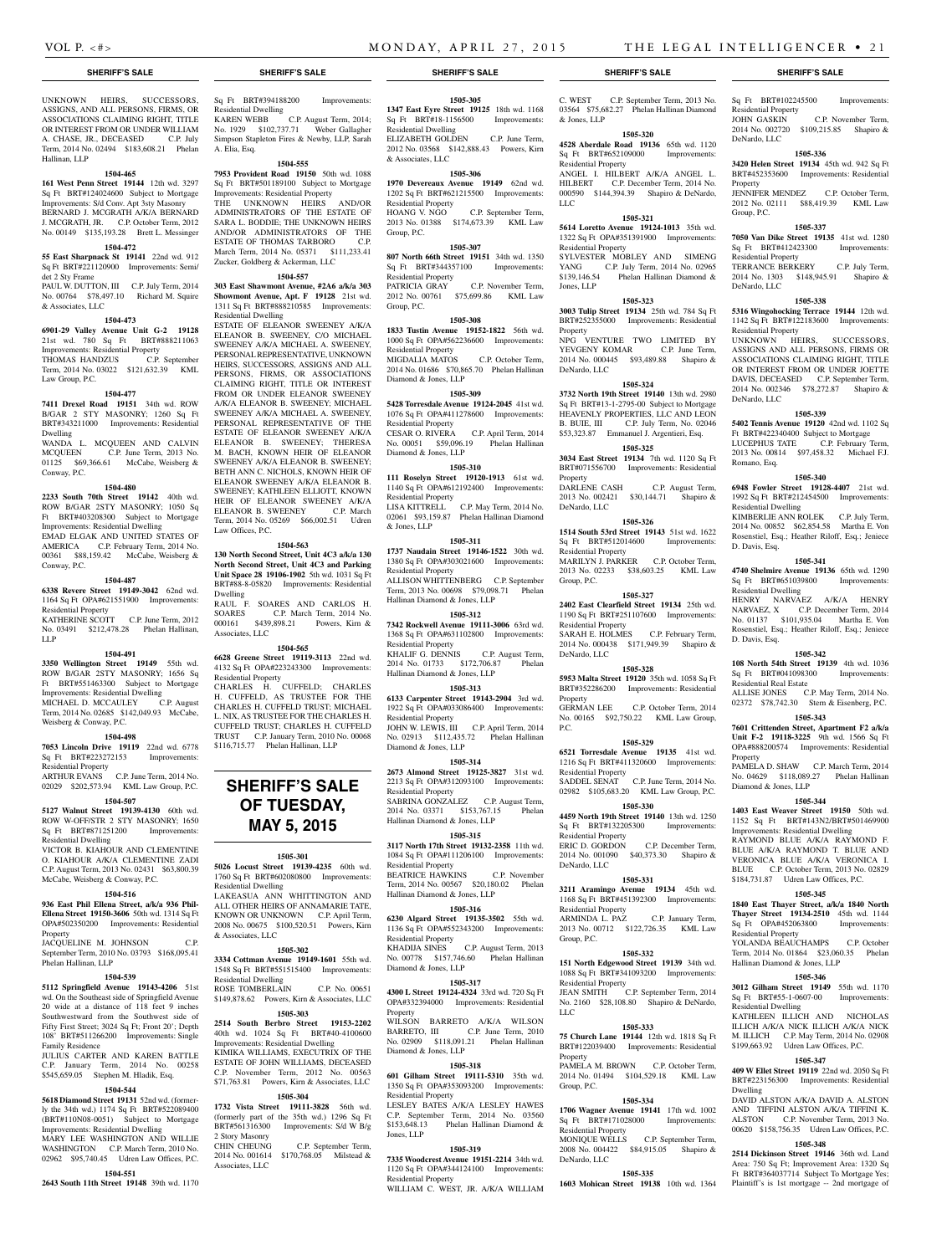**28th wd.** (**3205 West Arizona Street – Premises E – 19132)** 958 Sq Ft BRT#28-2- 3360-00 Improvements: 2 Story Masonry

**43rd wd.** (**3255 North 13th Street – Premises F – 19140)** 1500 Sq Ft BRT#43-1-1622-00 Improvements: 2 Story Masonry Row **42nd wd.** (**4934 Boudinot Street – Premises G – 19120)** 1024 Sq Ft BRT#42-1-4202-00 Improvements: 2 Story Masonry Row **42nd wd.** (**4989 North 2nd Street – Premises H – 19120)** 1160 Sq Ft BRT#42-2-3982-00 Improvements: 2 Story Masonry Row **40th wd.** (**7020 Saybrook Avenue – Premises I – 19142)** 1268 Sq Ft BRT#40-3-3074-00 Improvements: 2 Story Masonry Row **40th wd. (7029 Upland Street – Premises J – 19142)** 816 Sq Ft BRT#403257401 Improvements: 2 Story Masonry Row LOUIS F. DIAZ C.P. August Term, 2014 No. 02217 \$525,487.18 Amar A. Agrawal, Esq. **1505-401 594 East Carver Street 19124** 35th wd. 984 Sq Ft BRT#351235900 Improvements:

SUNKANMI IYIOLA C.P. May Term, 2014 No. 00872 \$71,384.03 KML Law

**1505-402 1100 South Broad Street Apt 305B, a/k/a 1100 South Broad Street #305B 19146- 5029** 36th wd. 687 Sq Ft OPA#888113656 Improvements: Condominium Unit TODD FACENDA C.P. October Term, 2011 No. 00583 \$248,270.68 Phelan Hallinan

**1505-403 10825 Heflin Road 19154-4039** 66th wd. 850 Sq Ft OPA#662069800 Improvements:

CHRISTOPHER PETROVICH C.P. February Term, 2013 No. 01842 \$203,002.83 Phelan Hallinan Diamond & Jones, LLP **1505-404 5841 North Howard Street 19120-2415**  61st wd. 1200 Sq Ft OPA#612457100 Improvements: Residential Property GAMEL A. ODEN C.P. May Term, 2013 No. 01398 \$82,758.12 Phelan Hallinan Diamond

**1505-405 1330 N Taney Street 19121** 29th wd. 958 Sq Ft BRT#291372800 Improvements: Residential

JEAN LUCAS AND JOHN LUCAS A/K/A JOHN F. LUCAS C.P. November Term, 2014 No. 02455 \$52,849.61 Udren Law

**1505-406 303 East Roosevelt Boulevard 19120- 3936** 42nd wd. 1600 Sq Ft BRT#421138100 Improvements: Residential Property SAVAUN NUON AND VANNA SENG C.P. September Term, 2014 No. 03023 \$113,994.11

**1505-407 2343 East Boston Street 19125-3014** 31st wd. 956 Sq Ft OPA#313184000 Improvements:

WILLIAM J. MCELROY AND DOLORES F. MCELROY C.P. October Term, 2013 No. 01433 \$188,627.63 Phelan Hallinan

**1505-408 4347 Malta Street 19124-4344** 33rd wd. 1120 Sq Ft OPA#332143400 Improvements:

BILAL E. MOHAMMAD C.P. June Term, 2013 No. 02811 \$121,042.13 Phelan

**1505-409 433 East Walnut Lane 19144-1035** 59th wd. 2700 Sq Ft OPA#592075600 Improvements:

TAJUAN JONES AND NAKISHA JONES C.P. October Term, 2014 No. 01867 \$175,993.89 Phelan Hallinan Diamond &

**1505-410 2237 South Hobson Street 19142-1804**  40th wd. 1008 Sq Ft OPA#403062300 Improvements: Residential Property GEORGE O. AKANNO C.P. May Term, 2012 No. 02250 \$35,837.17 Phelan Hallinan

**1505-411 2011-13 Griffith Street 19152** 56th wd. 1598 Sq Ft BRT#561543200 Improvements:

DENISE M. SPEECE A/K/A DENISE M. CEBOLLERO C.P. September Term, 2014 No. 01202 \$98,235.64 KML Law Group,

**1505-412 3222 North Spangler Street 19129-1209**  38th wd. 1264 Sq Ft OPA#382194900

Row

Residential Property

Diamond & Jones, LLP

Residential Property

& Jones, LLP

Dwelling

Offices, P.C.

KML Law Group, P.C.

Residential Property

Diamond & Jones, LLP

Residential Property

Residential Property

Diamond & Jones, LLP

Residential Property

P.C.

Jones, LLP

Hallinan Diamond & Jones, LLP

Group, P.C.

#### record belongs to EPIC Mortgage and Funding, LLC. Improvements: Residential/residential Mixed-use EPIC MORTGAGE AND FUNDING LLC

C.P. July Term, 2014 No. 01307 \$141,473.91 Scott A. Dietterick, Esq., Kathryn L. Mason, Esq., James D. Young, Esq.

# **1505-349**

**4620 Pennhurst Street a/k/a, 4620 Penhurst Street 19124-3828** 42nd wd. 1242 Sq Ft OPA#421614100 Improvements: Residential Property SONIA FONSECA C.P. May Term, 2014

No. 03093 \$38,888.07 Phelan Hallinan Diamond & Jones, LLP

#### **1505-350 2615 South Titan Street assessed as 2615 Titan**

**19148** 36th wd. 766 Sq Ft BRT#362063300 Improvements: Residential Property<br>CHARMINE JOHNSON C.P. September CHARMINE JOHNSON Term, 2013 No. 004076 \$94,185.71 Shapiro

# **1505-351**

& DeNardo, LLC

**2421 Memphis Street 19125-2122** 31st wd. 990 Sq Ft OPA#312021000 Improvements: Residential Property

MICHAEL GUIDICE AND COURTNEY ALSTON C.P. March Term, 2013 No. 02218 \$108,968.67 Phelan Hallinan Diamond & Jones, LLP

#### **1505-352**

**1109 East Mount Pleasant Avenue 19150**  50th wd. 1410 Sq Ft BRT#502444400 Improvements: Residential Property KENNETH J. ORANGE, INDIVIDUALLY AND AS ADMINISTRATOR OF THE ESTATE OF WILLAMAE ORANGE, DECEASED C.P. July Term, 2014 No. 1822 \$176,307.81

#### **1505-353**

Shapiro & DeNardo, LLC

**2013 East Dauphin Street 19125** 31st wd. 1790 Sq Ft BRT#313082400 Improvements: Residential Dwelling

DAVE STEINER A/K/A DAVID STEINER AND KAREN STEINER C.P. July Term, 2013 No. 02594 \$170,355.43 Martha E. Von Rosenstiel, Esq.; Heather Riloff, Esq.; Jeniece D. Davis, Esq.

#### **1505-354**

**1208 East Susquehanna Avenue 19125** 18th wd. 1100 Sq Ft; Approximate Size: 19' x 77' BRT#18-1-2374-00 Improvements: Row 2 Story Frame

MARC SCHLESINGER, LOUIS MOORE, AND CHRISTIE MOORE C.P. April Term, 2014 No. 02303 \$214,891.73 Janet L. Gold, Esq.

#### **1505-355**

**6225 North 18th Street 19141** 17th wd. 1140 Sq Ft BRT#172267700 Residential Property DELZORA WHITE POE C.P. July Term, 2014 No. 03681 \$47,117.82 KML Law

### **1505-356**

Group, P.C.

**1742 South Orianna Street 19148** 1st wd. 1530 Sq Ft BRT#01-1-4246-00 Subject to Mortgage Improvements: 2 Story Masonry Row Home 600 AVON, LLC C.P. March Term, 2014 No.

03221 \$1,288,014.33 Janet L. Gold, Esq.

# **1505-357**

**808 East Madison Street a/k/a, 808 Madison Avenue 19134-1920** 33rd wd. 1197 Sq Ft OPA#331067200 Improvements: Residential Property ADELINA PEREZ C.P. June Term, 2014 No.

### 01054 \$25,800.46 Phelan Hallinan Diamond & Jones, LLP

**1505-358 4125 Aspen Street 19104** 6th wd. 3320 Sq Ft BRT#061152300/BRT#871067050 Improvements: Residential Property LUTHER DAVIS & GWENDOLYN C DAVIS C.P. February Term, 2009 No. 00629 \$225,396.39 Scott A. Dietterick, Esq. and/or Kathryn L. Mason, Esq.

### **1505-359**

**5114 North 9th Street 19126** 49th wd. 1452 Sq Ft OPA#492143800 Improvements: Residential Property<br>TILA W. SCOTT C.P. October Term, 2013 No. 03527 \$73,668.70 Phelan Hallinan

# **1505-360**

Diamond & Jones, LLP

**1616 Catharine Street 19146-2021** 30th wd. 1324 Sq Ft BRT#301132200 Improvements: Row 2 Story Masonry

C.P. October Term, 2014 No. 00679 \$330,693.24 Milstead & Associates, LLC

### **1505-361**

**7319 Garman Street 19153** 40th wd. 1728 Sq Ft BRT#404304400 Improvements: Residential Property

FLORETTE JEAN CHARLES C.P. November Term, 2014 No. 01928 \$107,704.60 Shapiro & DeNardo, LLC

#### **1505-362**

**6851 Guyer Avenue 19142** 40th wd. 992 Sq Ft BRT#406316900 Improvements: Residential Property THOMAS P. DOYLE AND MARIA P.

DOYLE C.P. August Term, 2014 No. 003500 \$60,380.85 Shapiro & DeNardo, LLC **1505-363**

**5315 Akron Street 19124-1219** 62nd wd. (formerly ward of the 23rd wd.) 1230 Sq Ft OPA#621435100 Improvements: Residential Property ALTAGRACIA D. LOPEZ C.P. May Term,

2014 No. 02425 \$132,231.82 Phelan Hallinan Diamond & Jones, LLP **1505-364**

#### **1010 East Luzerne Street 19124** 33rd wd. 1260 Sq Ft BRT#332009000 Improvements: Residential Property

UNKNOWN HEIRS, SUCCESSORS, ASSIGNS, AND ALL PERSONS, FIRMS, OR ASSOCIATIONS CLAIMING RIGHT, TITLE, OR INTEREST FROM OR UNDER VIOLET BAUER, DECEASED C.P. August Term, 2014 No. 0902 \$48,986.11 Shapiro & DeNardo, LLC

#### **1505-365**

**6516 Saybrook Avenue 19142** 40th wd. 1044 Sq Ft BRT#403156300 Improvements: Residential Property<br>RICHARD DEREEF C.P. December Term, 2014 No. 001740 \$12,436.75 Shapiro & DeNardo, LLC

#### **1505-366**

**3319 Saint Vincent Street 19149** 55th wd. 1472 Sq Ft BRT#551448700 Improvements: Residential Property BELMIS MONTERO C.P. September Term, 2013 No. 001398 \$190,590.39 Shapiro & DeNardo, LLC

#### **1505-367**

**2413 Grays Ferry Avenue 19146** 30th wd. 1740 Sq Ft BRT#302176000 Improvements: Residential Property<br>JOHN PRIMIANO C.P. January Term,

2012 No. 4755 \$250,220.45 Shapiro & DeNardo, LLC **1505-368**

**6634 Marsden Street 19135** 41st wd. 1280 Sq Ft BRT#41-1-2602-00 Improvements: Single Family 2 Story Row Home GEORGE W. LOGAN, DECEASED AND JOANNE M. LOGAN C.P. April Term, 2014 No. 000066 \$68,770.62 Craig H. Fox, Esq.

# **1505-369**

**7008 Reedland Street 19142-1716** 40th wd. 1024 Sq Ft BRT#406215600 Improvements: Residential Property

THERESA BOLTON C.P. January Term, 2014 No. 02924 \$45,670.92 KML Law Group, P.C.

#### **1505-370**

**2930 North Ringgold Street 19132** 38th wd. 840 Sq Ft BRT#381024905 Improvements: Residential Property BELINDA WHITFIELD A/K/A BELINDA R.

BUTLER C.P. June Term, 2014 No. 01194 \$30,502.32 KML Law Group, P.C. **1505-371**

**5124 D Street 19120** 42nd wd. 1516 Sq Ft BRT#421463400 Improvements: Residential Property BRUCE SLOAN AS THE EXECUTOR OF THE ESTATE OF BARBARA SLOAN A/K/A PAULINE BARBARA SLOAN A/K/A<br>PAULINE B. SLOAN C.P. October Term, PAULINE B. SLOAN 2014 No. 000439 \$94,069.99 Shapiro & DeNardo, LLC

#### **1505-372**

**6910 Sylvester Street 19149-1821** 54th wd. 1716 Sq Ft BRT#542364200 Improvements: Residential Dwelling AMZAD HOSSAIN AND ABUL KASHEM C.P. February Term, 2014 No. 00330 \$236,103.46 Law Offices of Gregory Javardian

#### **1505-373**

**153 East Walnut Park Drive 19120-1024**  61st wd. 1152 Sq Ft OPA#611360300 Improvements: Residential Property ISAAC KORNEGAY C.P. July Term, 2014 No. 03330 \$158,992.92 Phelan Hallinan Diamond & Jones, LLP

#### **1505-374**

**6830 North Gratz Street 19126** 10th wd. 1368 Sq Ft BRT#101108900 Improvements: Residential Property MONROE L. GARMS C.P. September Term, 2008 No. 04373 \$58,975.58 KML

# Law Group, P.C.

**1505-375 4722 Darrah Street 19124** 23rd wd. 1443 Sq Ft BRT#232240000 Improvements:

Residential Property LENNY SAPOZHNIKOV AND ZINAIDA SAPOZHNIKOV C.P. August Term, 2014 No. 01967 \$89,279.23 KML Law Group, P.C.

#### **1505-376**

**2937 Robbins Avenue 19149** 62nd wd. 1068 Sq Ft BRT#621286400 Improvements: Residential Dwelling

#### ANTHONY CANCELLIERE C.P. November

Term, 2014 No. 02266 \$106,242.91 Martha E. Von Rosenstiel, Esq.; Heather Riloff, Esq.; Jeniece D. Davis, Esq.

# **1505-377**

**1029 East Shelmire Street 19111** 56th wd. 1500 Sq Ft PRCL#561349300 Improvements: Residential Property IZHAR ATZMON C.P. August Term, 2013 No. 00142 \$171,869.74 Phelan Hallinan Diamond & Jones, LLP

**1505-378 6100 Walker Street 19135** 55th wd. 1071 Sq Ft BRT#552307400 Improvements:

#### Residential Dwelling JULIO C. PERALTA A/K/A JULIO PERALTA C.P. October Term, 2014 No. 01680 \$130,820.64 Martha E. Von Rosenstiel, Esq.;

Heather Riloff, Esq.; Jeniece D. Davis, Esq. **1505-379 6964 Weatham Street 19119** 22nd wd. 1552 Sq Ft BRT#223210800 Improvements:

Residential Property ALLEN E. BRISBANE A/K/A ALLEN STEPHEN, IN HIS CAPACITY AS SURVIVING HEIR OF VIRGIE STEPHEN, A/K/A VERGIE STEPHEN, A/K/A VIRGINIA STEPHEN, DECEASED; SANDRA DORSEY A/K/A SANDRA GAIL DORSEY A/K/A SANDRA DORSAY, IN HER INDIVIDUAL CAPACITY AND AS SURVIVING HEIR OF VIRGIE STEPHEN A/K/A VERGIE STEPHEN A/K/A VIRGINIA STEPHEN, DECEASED; UNKNOWN HEIRS OF VIRGIE STEPHEN, A/K/A VERGIE STEPHEN, A/K/A VIRGINIA STEPHEN, DECEASED AND JOELLA V. STEPHEN, IN HER CAPACITY AS SURVIVING HEIR OF VIRGIE STEPHEN, A/K/A VERGIE STEPHEN, A/K/A VIRGINIA STEPHEN, DECEASED C.P. February Term, 2014 No. 00741 \$173,966.10 KML

# Law Group, P.C.

**1505-380 4227 Mill Street 19136** 65th wd. 986 Sq Ft BRT#652010700 Improvements: Residential Property LINDA M. MCTAMANY AND TIMOTHY T.

MCTAMANY C.P. June Term, 2014 No. 03841 \$96,096.48 KML Law Group, P.C. **1505-381**

#### **177 Rosemar Street 19120-1942** 61st wd.

1020 Sq Ft OPA#611243600 Improvements: Residential Property JOIMARIE L. BEAVER C.P. June Term, 2014 No. 01384 \$79,477.96 Phelan Hallinan Diamond & Jones, LLP

#### **1505-382**

**2002 South Norwood Street 19145-2718**  48th wd. 1024 Sq Ft BRT#482153700 Improvements: Row 2 Story Masonry TESFAYE MEKBEB C.P. September Term, 2014 No. 00397 \$80,691.17 Milstead & Associates, LLC

#### **1505-383**

**5244 Arbor Street 19120** 42nd wd. 3070 Sq Ft BRT#421388000 Improvements: Residential Property LAURETTE FELIX AND ULYSSE FELIX C.P. October Term, 2014 No. 00164 \$80,143.91

KML Law Group, P.C. **1505-384 1011 Lorraine Street 19116** 58th wd. 1652

Sq Ft BRT#582213000 Improvements: Residential Property KRISTEN SANCHEZ AND MICHAEL J.<br>SANCHEZ C.P. August Term. 2012 No.

C.P. August Term, 2012 No. 2337 \$267,570.44 Shapiro & DeNardo, LLC **1505-385**

**1325 South 54th Street 19143-4801** 51st wd. 1356 Sq Ft OPA#511253300 Improvements: Residential Property C.P. April Term, 2014

#### No. 02663 \$46,955.72 Phelan Hallinan Diamond & Jones, LLP **1505-386**

**7544 Brentwood Road 19151** 34th wd. 1120 Sq Ft BRT#343222400 Improvements: Residential Property

JANELLA L. RODGERS C.P. December Term, 2013 No. 00948 \$130,722.44 Zucker, Goldberg & Ackerman, LLC

# **1505-387**

**1216 Magee Avenue 19111-4942** 53rd wd. 1230 Sq Ft OPA#531184000 Improvements: Residential Property

SIMONE MORGAN A/K/A SIMONE WRIGHT C.P. July Term, 2014 No. 01832

#### **SHERIFF'S SALE SHERIFF'S SALE SHERIFF'S SALE SHERIFF'S SALE SHERIFF'S SALE**

\$116,240.97 Phelan Hallinan Diamond & Jones, LLP **1505-388 818 Levick Street 19111** 35th wd. 1360 Sq Ft

BRT#353039740 Improvements: Residential

00567 \$142,380.75 KML Law Group, P.C. **1505-389 1025 Tyson Avenue 19111-4414** 53rd wd. 1170 Sq Ft OPA#532235600 Improvements:

PAMELA FRENCH AND BETH FRENCH C.P. October Term, 2012 No. 03451 \$67,616.03

**1505-390 2013 Dennie Street 19140** 13th wd. 936 Sq Ft BRT#131373100 Improvements: Residential

RONALD W. HOLBROOK AND SYLVIA Y. HOLBROOK C.P. September Term, 2013 No. 01810 \$11,916.30 KML Law Group,

**1505-391 6947 Theodore Street 19142-2106** 40th wd. 1170 Sq Ft OPA#406242400 Improvements:

LOUELLA SPENCER C.P. November Term, 2013 No. 00372 \$77,842.89 Phelan Hallinan

**1505-392 1404 Knorr Street 19111** 53rd wd. 1440 Sq Ft BRT#532128000 Subject to Mortgage Improvements: Residential Property TRAVIS J. WILCOX AND MICHAEL C. WILCOX, SR. C.P. November Term, 2014 No. 00747 \$192,958.75 Zucker, Goldberg

**1505-393 4155 Hellerman Street 19135** 55th wd. 1152 Sq Ft BRT#552112300 Improvements:

2014 No. 00603 \$73,377.40 Martha E. Von Rosenstiel, Esq.; Heather Riloff, Esq.; Jeniece

**1505-394 1331 West Silver Street 19132-2717** 37th wd. 1084 Sq Ft BRT#372312900 Subject to

LAWRENCE E. WATERS C.P. April Term, 2013 No. 01494 \$48,356.12 Emmanuel J.

**1505-395 5751 North 6th Street 19120** 61st wd. 1310 Sq Ft BRT#612285300 Improvements:

SHEENA M. WASHINGTON C.P. May Term, 2014 No. 01480 \$119,848.73 KML

**1505-396 1822 South 27th Street 19145** 48th wd. 810 Sq Ft BRT#482333300 Subject to Mortgage Improvements: Residential Property JOHN F. O'NEILL A/K/A JOHN F. O'NEIL AS TRUSTEE OF THE JOHN F. O'NEILL TRUST DATED 04/09/1996 C.P. September Term, 2014 No. 04096 \$25,736.46 Zucker,

**1505-397 5603 Sprague Street 19138** 12th wd. 1697 Sq Ft BRT#122271900 Improvements:

DENISE GILL C.P. March Term, 2014 No. 01088 \$111,938.40 Stern & Eisenberg, P.C. **1505-398 1800 Danforth Street 19152-1820** 56th wd. 1236 Sq Ft OPA#562212800 Improvements:

MARK CITRON C.P. September Term, 2012 No. 00857 \$177,755.37 Phelan Hallinan

**1505-399 9620 Dungan Road 19115** 58th wd. 1135 Sq Ft BRT#58-1-3728-00 Improvements: Single Family 2 Story Dwelling With 2 Car Garage JOHN PHILIPOSE AND GRACYCUTTY<br>JOHN C.P. July Term. 2014 No. 001897 C.P. July Term, 2014 No. 001897

**1505-400A-J 33rd wd.** (**607 East Westmoreland Street – Premises A – 19134)** 1260 Sq Ft BRT#33- 1-1024-00 Improvements: 2 Story Masonry

**33rd wd.** (**647 East Cornwall Street – Premises B – 19134** 1140 Sq Ft BRT#33-1- 1211-00 Improvements: 2 Story Masonry

**34th wd.** (**1532 North Edgewood Street – Premises C – 19151)** 1000 Sq Ft BRT#34- 2-2328-00 Improvements: 2 Story Masonry

**40th wd.** (**2045 Bonaffon Street – Premises D – 19142)** 960 Sq Ft BRT#40-3-0550-00 Improvements: 2 Story Masonry Row

\$458,851.87 Craig H. Fox, Esq.

C.P. December Term,

C.P. June Term, 2013 No.

Property<br>ERIC WEBB

Residential Dwelling

Joseph R. Loverdi, Esq.

Residential Property

& Ackerman, LLC

Residential Dwelling<br>VICTOR SZAREK

D. Davis, Esq.

Mortgage

Argentieri, Esq.

Residential Property

Goldberg & Ackerman, LLC

Residential Real Estate

Residential Property

Row

Row

Row

Diamond & Jones, LLP

Law Group, P.C.

Diamond & Jones, LLP

Property

P.C.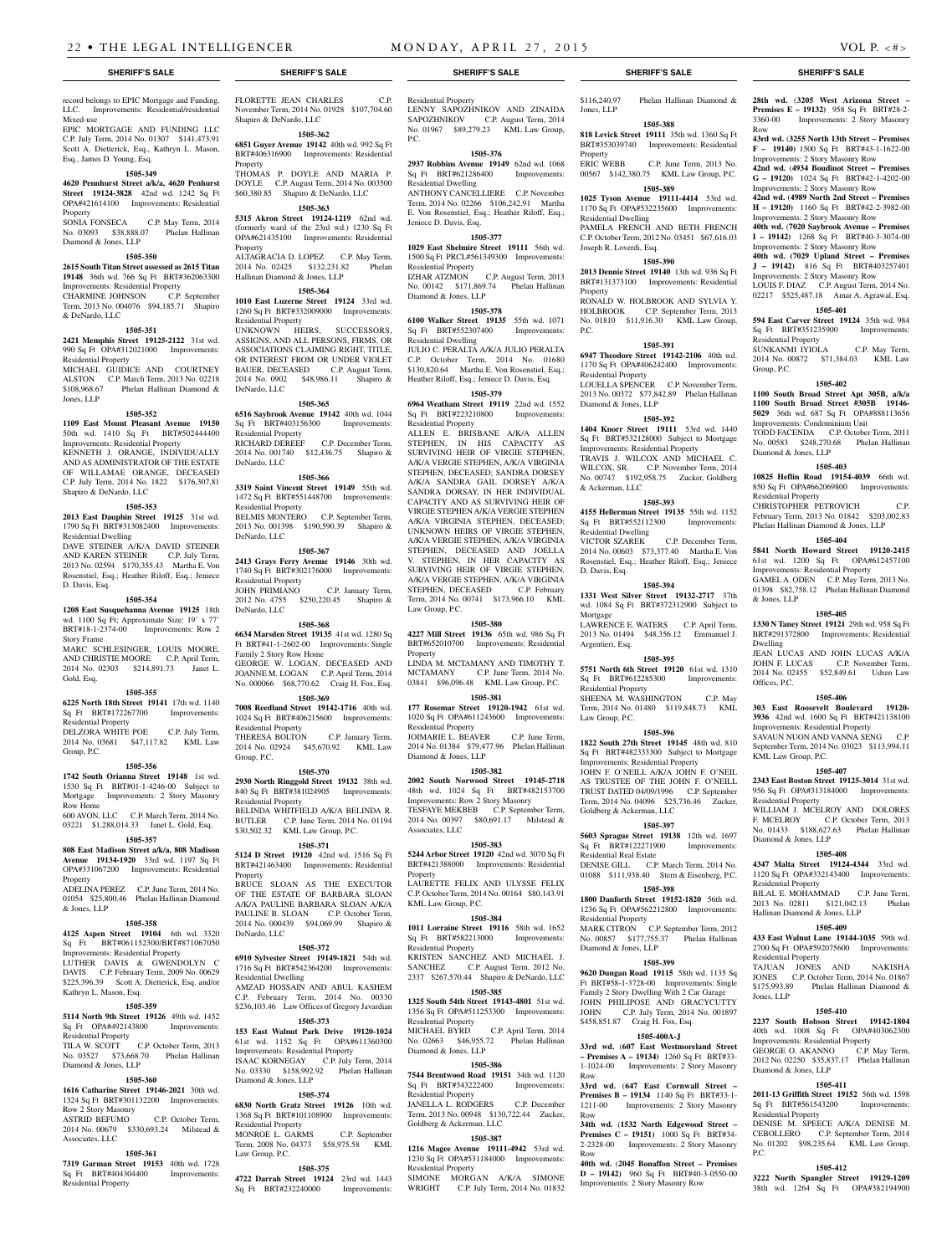Emmanuel J. Argentieri, Esq.

Row Conv/apt 2 Story Masonry

Associates, LLC

Sq Ft OPA#25-2452400

Residential Dwelling

Michael F.J. Romano, Esq.

& Associates, LLC

D. Davis, Esq.

**1505-467 7169 Andrews Avenue 19138-2111** 10th wd. 1194 Sq Ft BRT#101139800 Improvements:

DENNIS D. BOLDEN C.P. June Term, 2014 No. 03730 \$99,283.94 Milstead &

**1505-468 3172 Amber Street 19134-3838** 25th wd. 1140

JUAN CALDERON C.P. July Term, 2014 No. 01746 \$107,509.91 together with continuing interest at Fred W. Hoensch, Esq.; Schnader, Harrison, Segal, and Lewis LLP **1505-469 2218 Bryn Mawr Avenue 19131** 52nd wd. 1832 Sq Ft BRT#521270300 Improvements:

STEPHEN BYRON C.P. September Term, 2014 No. 02923 \$79,443.39 Martha E. Von Rosenstiel, Esq.; Heather Riloff, Esq.; Jeniece

**1505-470 6145 Master Street 19151** 34th wd. 922 Sq Ft BRT#342031200 Subject to Mortgage CLAYTON C. KIMBROUGH (DECEASED) C.P. May Term, 2013 No. 00581 \$59,514.28

**1505-471 2021 East Westmoreland Street 19134- 3224** 45th wd. 1074 Sq Ft BRT#452040500 Improvements: Residential Dwelling MIOSOTIS JAIME C.P. October Term, 2013 No. 03232 \$61,021.24 Powers, Kirn

**1505-472 201 North 8th Street, Unit 804 19106-1005**  5th wd. 1009 Sq Ft BRT#888037290 Subject to Mortgage Improvements: Residential Dwelling MOHAMMAD ARSHAD CHUGHTAI C.P. June Term, 2014 No. 04499 \$290,991.81

**1505-473 527 Burgess Street 19116** 58th wd. 1282 Sq Ft BRT#582243000 Subject to Mortgage AMELIA M. MILLER (DECEASED) C.P. October Term, 2013 No. 02069 \$281,451.54

**1505-474 229 East Price Street 19144-2147** 59th wd. (formerly the 22nd wd.) 1960 Sq Ft BRT#591079600 Improvements: Det W/det

JESSICA WHITFIELD C.P. September Term, 2014 No. 03884 \$352,487.88 Milstead

**1505-475 4839 Fairmont Avenue 19139** 44th wd. 1530 Sq Ft BRT#441230200 Subject to Mortgage GLORIA FRAZIER-CLAYTON (DECEASED) C.P. November Term, 2013 No. 00810 \$75,625.61 Michael F.J. Romano, Esq. **1505-476 2654 Carroll Street, a/k/a 2654 Carroll Street 19142-2115** 40th wd. 960 Sq Ft OPA#406112500 Improvements: Residential

STEVEN B. BROWN A/K/A STEPHEN BROWN C.P. June Term, 2012 No. 01368 \$47,374.03 Phelan Hallinan Diamond &

**1505-477 6044 Lindbergh Boulevard 19142-3427**  40th wd. 1608 Sq Ft OPA#402279900 Improvements: Residential Property BINH TONG C.P. March Term, 2014 No. 01712 \$90,231.30 Phelan Hallinan Diamond

**1505-478 3215 North Howard Street 19140- 5815** 7th wd. 1200 Sq Ft OPA#072030300 Improvements: Residential Property RUBEN GONZALEZ SANTIAGO A/K/A REUBEN GONZALEZ SANTIAGO C.P. July Term, 2014 No. 00981 \$41,882.19 Phelan Hallinan Diamond & Jones, LLP **1505-479 2938 Fanshawe Street 19149-2513** 55th wd. 1138 Sq Ft OPA#551109500 Improvements:

JESSE J. KENNEDY A/K/A JESSE KENNEDY AND KRISTY KENNEDY F/K/A KRISTY MORAN C.P. May Term, 2014 No. 00935 \$110,058.00 Phelan Hallinan Diamond &

**1505-480 9867 Frankford Avenue 19114-2009** 65th wd. 1800 Sq Ft OPA#652203265 Improvements:

JOHN JOYCE, IN HIS CAPACITY AS HEIR OF DOROTHEA E. JOYCE A/K/A DOROTHEA JOYCE, DECEASED; UNKNOWN HEIRS, SUCCESSORS, ASSIGNS, AND ALL PERSONS, FIRMS,

Powers, Kirn & Associates, LLC

Michael F.J. Romano, Esq.

Gar 2 Story Stone

& Associates, LLC

Property

Jones, LLP

& Jones, LLP

Residential Property

Residential Property

Jones, LLP

#### Improvements: Residential Property JONATHAN PHILSON C.P. September Term, 2014 No. 03887 \$92,590.56 Phelan Hallinan Diamond & Jones, LLP

#### **1505-413**

**1320 Friendship Street 19111-4206** 53rd wd. 1449 Sq Ft OPA#532298900 Improvements: Residential Property

JUAN CACERES C.P. February Term, 2012 No. 00979 \$199,291.93 Phelan Hallinan Diamond & Jones, LLP

#### **1505-414**

#### **9212 Annapolis Road 19114** 57th wd. 1717 Sq Ft BRT#572252300 Improvements:

Residential Property WILFREDO SANTIAGO C.P. September Term, 2010 No. 02572 \$318,393.60 KML

# Law Group, P.C.

**1505-415**

#### **4526 Milnor Street 19124** 23rd wd. 1590 Sq Ft BRT#231041600 Improvements:

Residential Property GABRIEL CABRERA AND ELSA P. ORTIZ C.P. April Term, 2014 No. 02587 \$82,619.79 KML Law Group, P.C.

**1505-416 4627 Benner Street 19135** 41st wd. 1240 Sq Ft BRT#411140900 Improvements:

#### Residential Property CHARLOTTE C. DAVIS AND ERNEST J.

DAVIS C.P. October Term, 2014 No. 02541 \$40,833.46 KML Law Group, P.C.

#### **1505-417**

**1926 Independence Street, a/k/a 1926 Independence Avenue 19138** 10th wd. 1032 Sq Ft OPA#102102400 Improvements:

#### Residential Property THERESA WHITE HEWLETT A/K/A THERESA W. HEWLETT C.P. September Term, 2014 No. 02167 \$43,745.92 Phelan

### Hallinan Diamond & Jones, LLP **1505-418**

# **810 West Roosevelt Boulevard 19140-**

**1324** 49th wd. 1872 Sq Ft OPA#491078700 Improvements: Residential Property KIRTON DE SHONG C.P. August Term, 2014 No. 02236 \$74,563.35 Phelan Hallinan Diamond & Jones, LLP

#### **1505-419**

#### **1719 Sigel Street 19145** 48th wd. 1024 Sq Ft

BRT#481032000 Improvements: Residential Property LINDA ROGERS C.P. June Term, 2014 No.

# 01172 \$38,027.52 KML Law Group, P.C.

# **1505-420**

**910 East Dorset Street 19150-3602** 50th wd. 1876 Sq Ft OPA#502364600 Improvements: Residential Property

HOWARD M. SOLOMAN, IN HIS CAPACITY AS ADMINISTRATOR OF THE ESTATE OF ANDRE JAMES GRIFFIN; BRIANNE C. LLOYD, IN HER CAPACITY AS HEIR OF THE ESTATE OF ANDRE JAMES GRIFFIN; ANTON C. GRIFFIN, III, IN HIS CAPACITY AS HEIR OF THE ESTATE OF ANDRE JAMES GRIFFIN; UNKNOWN HEIRS, SUCCESSORS, ASSIGNS, AND ALL PERSONS, FIRMS, OR ASSOCIATIONS CLAIMING RIGHT, TITLE OR INTEREST FROM OR UNDER ANDRE JAMES GRIFFIN, DECEASED C.P. April Term, 2014 No. 04241 \$139,916.33 Phelan Hallinan Diamond & Jones, LLP

# **1505-421**

**934 West Fisher Street, a/k/a 934 West Fisher Avenue 19141-4034** 49th wd. 1420 Sq Ft

#### OPA#492043900 Improvements: Residential Property

DONNA CULBRETH C.P. June Term, 2009 No. 02124 \$58,849.68 Phelan Hallinan Diamond & Jones, LLP

## **1505-422**

**628 East Annsbury Street a/k/a, 628 Annsbury Street 19120-4602** 42nd wd. 800 Sq Ft OPA#421008600 Improvements: Residential Property

#### OLUWATOYIN FAWOLE C.P. November Term, 2014 No. 01217 \$32,401.91 Phelan Hallinan Diamond & Jones, LLP

#### **1505-423**

**5550 Belmar Terrace, a/k/a 5550 Belmar Street 19143-4702** 51st wd. 1062 Sq Ft OPA#514104100 Improvements: Residential Property ANGELA MURPHY C.P. September

# Term, 2010 No. 03392 \$121,672.80 Phelan Hallinan Diamond & Jones, LLP

#### **1505-424**

**7032 Souder Street 19149-1728** 54th wd. 1138 Sq Ft OPA#542306200 Improvements: Residential Property

LING DUO GUAN A/K/A DUO LING GUAN C.P. September Term, 2014 No. 00405 \$49,931.55 Phelan Hallinan Diamond & Jones, LLP

# **1505-425**

**2031 East Venango Street 19134-2121**  45th wd. 1136 Sq Ft OPA#452153500 Improvements: Residential Property DANIEL DAEHLING C.P. November Term, 2014 No. 02126 \$44,546.79 Phelan Hallinan Diamond & Jones, LLP

#### **1505-426**

#### **5813 North American Street 19120-1862**  61st wd. 1200 Sq Ft OPA#612404400 Improvements: Residential Property WANDA SAUNDERS C.P. June Term, 2007 No. 02491 \$121,135.47 Phelan Hallinan Diamond & Jones, LLP

#### **1505-427**

**1830 West Erie Avenue 19140-3523** 13th wd. 2475 Sq Ft OPA#131048600 Improvements: Residential Property KEVIN R. HUDSON C.P. March Term, 2009 No. 03235 \$17,444.94 Phelan Hallinan Diamond & Jones, LLP

# **1505-428**

**1533 West Butler Street 19140-3635** 13th wd. 1374 Sq Ft BRT#131084400 Improvements: Residential Property KEITH A. KING C.P. June Term, 2013 No. 01874 \$23,304.41 KML Law Group, P.C.

**1505-429 7107 Torresdale Avenue 19135-1312** 65th wd. 1440 Sq Ft OPA#651256200 Improvements: Residential Property JOSEPH L. MICSKO A/K/A JOSEPH

MICSKO AND AGNES D. STALEY C.P. January Term, 2014 No. 02464 \$86,569.30 Phelan Hallinan Diamond & Jones, LLP **1505-430**

**1107 Glenview Street 19111** 53rd wd. 1426 Sq Ft BRT#532158900 Improvements: Residential Property THERESA BLACKWELL C.P. December Term, 2012 No. 01451 \$151,511.92 KML Law Group, P.C.

#### **1505-431**

**9951 Verree Road 19115** 58th wd. 1714 Sq Ft BRT#581256000 Improvements: Residential Property MARCELO GISONE AND LAZARA ROJAS C.P. December Term, 2012 No. 03967 \$202,024.59 KML Law Group, P.C.

#### **1505-432**

**2435 South Darien Street 19148-3717** 39th wd. 940 Sq Ft OPA#393389100 Improvements: Residential Property VICTORIA M. RIZZO A/K/A VICTORIA RIZZO AND VINCENT J. RIZZO A/K/A VINCENT RIZZO C.P. November Term, 2014 No. 00570 \$124,580.96 Phelan Hallinan Diamond & Jones, LLP

#### **1505-433**

**4704 Tacony Street 19137** 45th wd. 1200 Sq Ft BRT#453425800 Improvements: Residential Property JACQUELINE CASTILLO C.P. January Term, 2014 No. 02923 \$104,531.83 KML Law Group, P.C.

#### **1505-434**

**1381 Dyre Street 19124** 62nd wd. 1344 Sq Ft BRT#621009500 Improvements: Residential Property ERIN KEITH ENGLISH AND SEAN NYLE ENGLISH C.P. May Term, 2014 No. 01906 \$62,709.20 KML Law Group, P.C.

#### **1505-435**

**3022 Janney Street 19134-3716** 25th wd. 966 Sq Ft OPA#252413300 Improvements: Residential Property KATHRYN M. HALL AND WILLIAM T. HALL A/K/A WILLIAM HALL A/K/A WM T. HALL C.P. February Term, 2014 No. 03095 \$66,086.53 Phelan Hallinan Diamond & Jones, LLP

#### **1505-436**

**6121 Loretto Avenue 19149** 53rd wd. 1520 Sq Ft BRT#531323800 Improvements: Residential Property WANG ZI KAI C.P. June Term, 2014 No. 003601 \$78,843.56 Shapiro & DeNardo, LLC

#### **1505-437**

**5839 Ludlow Street 19139** 60th wd. 1120 Sq Ft BRT#604146400 Improvements: Residential Property TAMMI N. WASHINGTON C.P. March Term, 2014 No. 4487 \$75,705.16 Shapiro & DeNardo, LLC

#### **1505-438**

**4807 Vankirk Street 19135** 41st wd. 1207 Sq Ft BRT#411099700 Residential Property STEPHANIE LENTZ C.P. June Term,

2014 No. 03105 \$142,783.01 KML Law Group, P.C.

#### **1505-439**

**3532 Kensington Ave 19134-1539** 33rd wd. 2920 Sq Ft BRT#331443700 Subject to

#### **SHERIFF'S SALE SHERIFF'S SALE SHERIFF'S SALE SHERIFF'S SALE SHERIFF'S SALE**

Mortgage Improvements: Residential Dwelling GREGORY STANISLAUS C.P. July Term, 2014 No. 02127 \$91,589.30 Powers, Kirn & Associates, LLC

Residential Property

Diamond & Jones, LLP

Residential Property

Diamond & Jones, LLP

Residential Property

Diamond & Jones, LLP

Group, P.C.

Jones, LLP

Group, P.C.

Jones, LLP

Property

Diamond & Jones, LLP

Residential Property

Residential Property

Diamond & Jones, LLP

Residential Property

Residential Property

Diamond & Jones, LLP

Diamond & Jones, LLP

& Jones, LLP

Jones, LLP

Residential Property

Residential Property

Residential Property

THERESA ELLIOTT C.P. November Term, 2014 No. 01341 \$38,419.45 Phelan Hallinan

**1505-454 6931 Forrest Avenue 19138-2003** 10th wd. 1146 Sq Ft OPA#102528900 Improvements:

NATALIE SEYMOUR; UNKNOWN HEIRS, SUCCESSORS, ASSIGNS, AND ALL PERSONS, FIRMS, OR ASSOCIATIONS CLAIMING RIGHT, TITLE OR INTEREST FROM OR UNDER ANN SEYMOUR, DECEASED C.P. October Term, 2013 No. 03747 \$107,435.10 Phelan Hallinan

**1505-455 1004 Bingham Street 19115-3721** 63rd wd. 1008 Sq Ft OPA#632119300 Improvements:

MELISSA GREEN C.P. May Term, 2014 No. 00027 \$121,918.12 Phelan Hallinan

**1505-456 4639 Germantown Avenue 19144-3032**  12th wd. 1860 Sq Ft BRT#121145800 Improvements: Residential Property RICHARD T. ROSS, JR. C.P. March Term, 2014 No. 02685 \$61,190.99 KML Law

**1505-457 6602 Erdrick Street 19135-2602** 55th wd. 1088 Sq Ft OPA#552262800 Improvements:

BRIAN P. KNUETTEL AND KATHLEEN M. BEAVER C.P. August Term, 2009 No. 00426 \$108,869.37 Phelan Hallinan Diamond &

**1505-458 7519 Tulpehocken Street a/k/a 7519 East Tulpehocken Street 19138-1410** 50th wd. 1472 Sq Ft BRT#501372100 Improvements:

MYRA Y. FORREST C.P. September Term, 2014 No. 02964 \$68,692.47 KML Law

**1505-459 1213 South Greylock Street, a/k/a 1213 Greylock Street 19143-5111** 27th wd. 1008 Sq Ft OPA#27-3-0632-00 Improvements:

OLEG EIDELMAN AND IRENA EIDELMAN C.P. December Term, 2014 No. 01558 \$69,583.71 Phelan Hallinan Diamond &

**1505-460 1908 North Judson Street, a/k/a 1908 Judson Street 19121-2029** 32nd wd. 2168 Sq Ft OPA#322130901 Improvements: Residential

TIERE WALLER C.P. December Term, 2014 No. 01014 \$47,306.69 Phelan Hallinan

**1505-461 6814 Horrocks Street 19149-2212** 54th wd. 1260 Sq Ft OPA#542334500 Improvements:

SAIDA KODRA AND ANDRES F. NIETO C.P. October Term, 2013 No. 00031 \$111,643.36 Phelan Hallinan Diamond &

**1505-462 1322 McKinley Street 19111-5820** 53rd wd. 1250 Sq Ft OPA#531021000 Improvements:

TANIA BOOZER C.P. June Term, 2011 No. 03188 \$97,786.83 Phelan Hallinan Diamond

**1505-463 5004 North Hutchinson Street 19141- 3917** 49th wd. 1300 Sq Ft OPA#491326600 Improvements: Residential Property KAYTHEE BARNES C.P. June Term, 2012 No. 02226 \$69,818.76 Phelan Hallinan

**1505-464 654 North 56th Street 19131-4802** 4th wd. 1610 Sq Ft OPA#043048300 Improvements:

PAMELA ESTER C.P. March Term, 2014 No. 04635 \$61,042.82 Phelan Hallinan

**1505-465 2140 South Philip Street 19148-3317** 39th wd. 863 Sq Ft OPA#391307500 Improvements:

LINDA A. FUERST A/K/A LINDA FUERST AND BRIAN ORR C.P. September Term, 2014 No. 02476 \$62,019.48 Phelan Hallinan

**1505-466 5738 Pentridge Street 19143** 51st wd. 1024 Sq Ft PRCL#513240000 Subject to Mortgage JOHN H. SMALLS (DECEASED) C.P. September Term, 2013 No. 04158 \$112,679.24

#### **1505-440**

**1832 Green Street Unit C 19130-4143** 88th wd. 562 Sq Ft OPA#888154074 Improvements: Condominium MARK W. TOTTEN C.P. September Term,

2013 No. 00491 \$184,483.87 Phelan Hallinan Diamond & Jones, LLP

### **1505-441**

**2633 South 69th Street 19142-2111** 40th wd. 1072 Sq Ft OPA#406129500 Improvements: Residential Property

WILLIE J. MCKNIGHT; PATRICIA M. MCKNIGHT; HELEN E. MACK, IN HER CAPACITY AS EXECUTRIX AND DEVISEE OF THE ESTATE OF PATRICIA JEFFERSON C.P. August Term, 2013 No. 00272 \$79,411.72 Phelan Hallinan, LLP

#### **1505-442**

**30 North Wiota Street, a/k/a 30 Wiota Street 19104-2213** 24th wd. 1194 Sq Ft OPA#061174000 Improvements: Residential Property

MOHAMED ALI HAMMI C.P. November Term, 2013 No. 02249 \$166,995.73 Phelan Hallinan Diamond & Jones, LLP

# **1505-443**

**1547 West Seltzer Street 19132-2220** 11th wd. 970 Sq Ft OPA#111013400 Improvements: Residential Property MAXINE M. PHILLIPS C.P. May Term, 2014 No. 01729 \$32,751.80 Phelan Hallinan

# **1505-444**

Diamond & Jones, LLP

**1820 Strahle Street 19152-2323** 56th wd. 1234 Sq Ft OPA#562154600 Improvements: Residential Property BRIAN J. LANDIS C.P. October Term, 2010 No. 03856 \$237,069.86 Phelan Hallinan Diamond & Jones, LLP

#### **1505-445**

**3054 North Bonsall Street 19132** 11th wd. 905 Sq Ft BRT#111408100 Subject to Mortgage ABDUR RAHMAN SYED (DECEASED) C.P. December Term, 2013 No. 02344 \$46,412.51 Michael F.J. Romano, Esq.

#### **1505-446**

**2074 Albright Street 19134-2102** 45th wd. 1158 Sq Ft OPA#452184800 Improvements: Residential Property RONALD A. PAULIN C.P. June Term, 2014 No. 04802 \$34,485.34 Phelan Hallinan Diamond & Jones, LLP

#### **1505-447**

**356 Snyder Avenue 19148-2634** 39th wd. 1080 Sq Ft; Located on South Side of Snyder Avenue 161 ft. East of 4th Street; Front: 27' 2/3", Depth: 43' 1/100" OPA#392072405 ANTONIA LANNUTTI, INDIVIDUALLY AND AS EXECUTRIX OF THE ESTATE OF REYNOLD LANNUTTI, DECEASED C.P. November Term, 2014 No. 00092 \$197,399.65 Phillip D. Berger, Esq., Berger Law Group, P.C.

#### **1505-448**

**5948 Loretto Avenue 19149-3705** 53rd wd. 1312 Sq Ft OPA#531310800 Improvements: Residential Property FATIMA V. HOPKINS C.P. August Term, 2012 No. 01893 \$66,080.90 Phelan Hallinan Diamond & Jones, LLP

**1505-449 2833 West Girard Avenue 19130-1214**  29th wd. 3256 Sq Ft (improvement area) BRT#882008010 Improvements: Commercial

HEIDI WON LEE AND DAVID LEE C.P. October Term, 2014 No. 0266 \$78,697.29

**1505-450 4028 Lansing Street 19136-3116** 65th wd. 1234 Sq Ft OPA#651168200 Improvements:

NICOLE WEBB C.P. August Term, 2014 No. 02137 \$82,074.94 Phelan Hallinan

**1505-451 1318 Lafayette Place 19122** 14th wd. 1440 Sq Ft BRT#141141800 Subject to Mortgage DONEL BLACKS C.P. March Term, 2013 No. 03353 \$138,596.76 Michael F.J.

**1505-452 3616 Academy Road 19154-2026** 66th wd. 1098 Sq Ft OPA#663351900 Improvements:

DEBORAH MATTIACCI C.P. March Term, 2012 No. 02378 \$175,458.48 Phelan

**1505-453 6411 Dorel Street 19142-3020** 40th wd. 900<br>Sq Ft OPA#406332200 Improvements:

Hallinan Diamond & Jones, LLP

Sq Ft OPA#406332200

Building

Elliot H. Berton, Esq.

Residential Property

Romano, Esq.

Residential Property

Diamond & Jones, LLP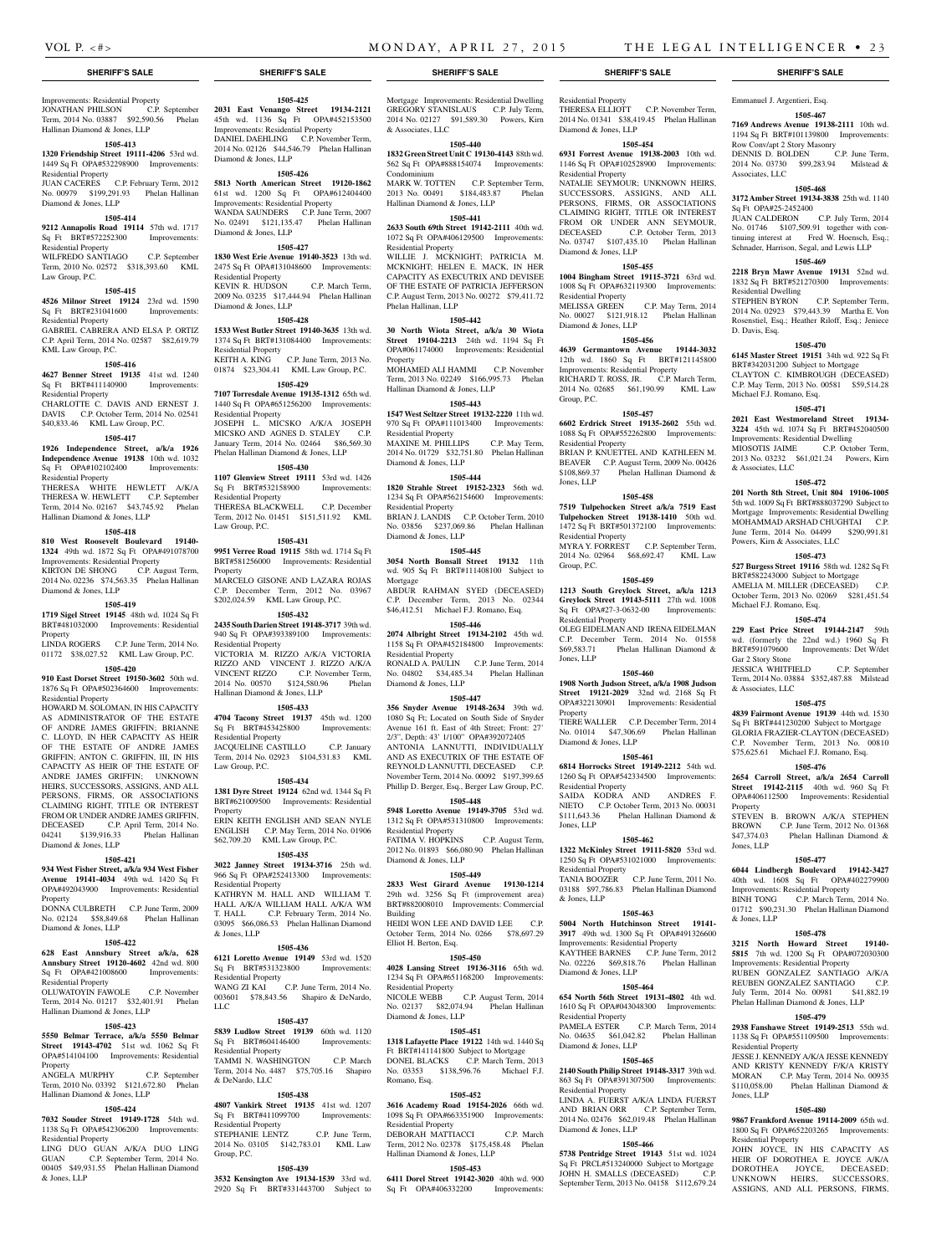#### OR ASSOCIATIONS CLAIMING RIGHT TITLE OR INTEREST FROM OR UNDER DOROTHEA E. JOYCE A/K/A DOROTHY JOYCE, DECEASED C.P. December Term, 2013 No. 02667 \$209,430.96 Phelan Hallinan Diamond & Jones, LLP

#### **1505-481**

**13494 Proctor Road 19116-1724** 58th wd. 2892 Sq Ft OPA#583130160 Improvements: Residential Property MARY HRUZA AND MARYANN KENNEDY C.P. May Term, 2014 No. 00937 \$670,342.31 Phelan Hallinan Diamond & Jones, LLP

#### **1505-482**

**1706 Fulmer Street 19115-3107** 58th wd. 2538 Sq Ft BRT#581035802 Subject to Mortgage Improvements: No

LAUREN KANE C.P. September Term, 2013 No. 02038 \$14,722.86 plus legal interest Michael S. Bomstein, Esq.

#### **1505-483**

**1240 North 12th Street 19122-4014** 14th wd. (formerly the 20th wd.) 1152 Sq Ft OPA#141167800 Improvements: Residential Property

UNKNOWN HEIRS, SUCCESSORS, ASSIGNS, AND ALL PERSONS, FIRMS, OR ASSOCIATIONS CLAIMING RIGHT, TITLE OR INTEREST FROM OR UNDER JURDEN R. SMITH A/K/A JURDEN SMITH, DECEASED C.P. November Term, 2013 No. 02089 \$69,696.43 Phelan Hallinan Diamond & Jones, LLP

### **1505-484**

**44 West Pomona Street 19144-1914** 59th wd. (formerly part of the 22nd wd.) 1919 Sq Ft OPA#593091900 Improvements: Residential Property

FRANCIS R. BEY AND LISA DIXON C.P. September Term, 2013 No. 02461 \$159,820.12 Phelan Hallinan Diamond & Jones, LLP

#### **1505-485**

**9731 Chapel Road 19115-2528** 58th wd. 1644 Sq Ft OPA#581292800 Improvements: Residential Property

YEKATERINA KOSHKAREVA C.P. January Term, 2010 No. 02446 \$313,744.96 Phelan Hallinan, LLP

#### **1505-486**

**1734 Rhawn Street 19111-2920** 56th wd. 1020 Sq Ft OPA#561586606 Improvements: Residential Property

CARMEN A. CASERTA AND DONNA M. C.P. August Term, 2013 No. 02487 \$80,111.24 Phelan Hallinan Diamond & Jones, LLP

# **1505-487**

**1202 Unity Street 19124-3107** 23rd wd. 1338 Sq Ft BRT#234036300 Improvements: Row 2 Story Masonry

ROBERT CURRY AND CHARLOTTE<br>CURRY C.P. May Term, 2010 No. 01130 C.P. May Term, 2010 No. 01130 \$24,838.23 Milstead & Associates, LLC **1505-488 720 East Phil Ellena Street 19119-1531**  22nd wd. 2052 Sq Ft OPA#221204500

Improvements: Residential Property BRUCE A. MCCALL, JR. C.P. June Term, 2014 No. 04383 \$224,369.67 Phelan Hallinan Diamond & Jones, LLP

#### **1505-489**

**1343 St. Vincent Street 19111** 53rd wd. 1664 Sq Ft OPA#532332000 Subject to Mortgage Improvements: Residential Property YOUNG S. LEE A/K/A YOUNG SOOK LEE A/K/A YOUNG SOOK CHUNG C.P. July Term, 2014 No. 02903 \$173,059.55 Brett A. Solomon, Esq.; Michael C. Mazack, Esq.

### **1505-490**

**604 Avon Street 19116** 58th wd. 1346 Sq Ft BRT#582111200 Improvements: Residential Real Estate

ANIL J. BRAHMBHATT AND USHA A. BRAHMBATT C.P. September Term, 2014 No. 02337 \$217,588.01 Stern & Eisenberg, P.C.

#### **1505-491**

**2328 Napfle Street 19152** 56th wd. 1238 Sq Ft BRT#56-1456300 Improvements: Residential Dwelling

#### MELVA I. GRAZELLA, GARY E. GRAZELLA & FLORENCE C. GRAZELLA C.P. No. 004477 \$214,609.60 Powers, Kirn & Associates, LLC

#### **1505-492**

**6320 Elmhurst Street 19111** 53rd wd. 1314 Sq Ft BRT#531218400 Improvements: Residential Real Estate DARNELL A. GROOMES C.P. March Term, 2014 No. 05037 \$158,938.80 Stern & Eisenberg, P.C.

#### **1505-493**

**1121 Gerritt Street 19147** 1st wd. 1200 Sq Ft BRT#012417100 Improvements: Residential Dwelling

ANDREW WOOD AND KRISTIN D. WOOD A/K/A KRISTIN WOOD C.P. October Term, 2014 No. 02549 \$174,342.73 Martha E. Von Rosenstiel, Esq.; Heather Riloff, Esq.; Jeniece D. Davis, Esq.

# **1505-494**

**1746 North Edgewood Street 19151** 34th wd. 1022 Sq Ft BRT#342238400 Improvements: Residential Dwelling

UNKNOWN HEIRS, SUCCESSORS, ASSIGNS AND ALL PERSONS, FIRMS OR ASSOCIATIONS CLAIMING RIGHT, TITLE OR INTEREST FROM OR UNDER ISADORE TIMMONS, DECEASED C.P. October Term, 2014 No. 01678 \$68,887.18 Martha E. Von Rosenstiel, Esq.; Heather Riloff, Esq.; Jeniece D. Davis, Esq.

#### **1505-495**

**4632 James Street 19137-1104** 45th wd. 1500 Sq Ft; on the Northwesterly Side of James St. 227 ft Northwestwardly from the Northeasterly side of Orthodox St; Front: 20 ft, Depth: 100 ft OPA#453408000

JOHN APPENZELLER, INDIVIDUALLY AND AS ADMINISTRATOR OF THE ESTATE OF GERALDINE CATHERINE RAGEN, A/K/A GERALDINE C. RAGEN, DECEASED; PATRICK APPENZELLER; ANGELA BOGUE; JEREMY BOGUE AND MICHAEL BOGUE C.P. August Term, 2011 No. 00168 \$133,803.59 Louis P. Vitti, Esq.

#### **1505-496**

**314-316 Fanshawe Street 19111** 35th wd. 1800 Sq Ft BRT#353110200 Improvements: Residential Dwelling ALBING LIRIANO AND LILIANA FLORES C.P. May Term, 2014 No. 01309 \$207,641.48 Martha E. Von Rosenstiel, Esq.; Heather Riloff, Esq.; Jeniece D. Davis, Esq.

# **1505-497**

**4546 North Front Street 19140-1607** 42nd wd. 1350 Sq Ft BRT#122N8-121/BRT#422311900 Improvements: Residential Dwelling KEVIN J. HARTE A/K/A KEVIN HARTE C.P. November Term, 2013 No. 00396 \$186,749.99 Powers, Kirn & Associates, LLC

#### **1505-498**

**1137 East Hortter Street 19150-3104** 50th wd. 1100 Sq Ft OPA#502346900 Improvements: Residential Property STACY WALKER-WILLIAMS AND JAMES<br>JOHNSON, JR. C.P. April Term. 2013 C.P. April Term, 2013 No. 00433 \$128,057.81 Phelan Hallinan Diamond & Jones, LLP

#### **1505-499**

**2638 South Muhlfeld Street, a/k/a 2638 Muhlfeld Street 19142-1712** 40th wd. 1238 Sq Ft OPA#406161000 Improvements: Residential Property<br>DENISE T. DAVIS C.P. December Term,

2013 No. 02072 \$69,316.80 Phelan Hallinan Diamond & Jones, LLP **1505-500**

### **4626 Greene Street 19144-6066** 12th wd. 2560 Sq Ft OPA#123157900 Improvements:

Residential Property KATHY C. SIBERT AND GEORGE SIBERT C.P. November Term, 2006 No. 01098 \$112,955.81 Phelan Hallinan Diamond & Jones, LLP

#### **1505-501**

**6651 Erdrick Street 19135-2601** 55th wd. 1360 Sq Ft OPA#552277900 Improvements: Residential Property SCOTT WENDEL AND ELIZABETH P. WENDEL A/K/A ELIZABETH P.

DETKIEWICZ C.P. November Term, 2009 No. 03981 \$86,114.32 Phelan Hallinan Diamond & Jones, LLP

#### **1505-502**

**854 Anchor Street 19124-1004** 35th wd. 956 Sq Ft OPA#351267300 Improvements: Residential Property

EMMANUEL F. DEPAS C.P. April Term, 2014 No. 02665 \$99,475.11 Phelan Hallinan Diamond & Jones, LLP

#### **1505-503**

**2106 Eastburn Avenue 19138-2612** 10th wd. 1280 Sq Ft OPA#102113400 Improvements: Residential Property RENEE BAILEY, IN HER CAPACITY AS

ADMINISTRATRIX OF THE ESTATE OF GWENDOLYN D. CURRY; WILLIAM CURRY, IN HIS CAPACITY AS HEIR OF THE ESTATE OF GWENDOLYN CURRY; UNKNOWN HEIRS, SUCCESSORS, ASSIGNS, AND ALL PERSONS, FIRMS, OR ASSOCIATIONS CLAIMING RIGHT, TITLE OR INTEREST FROM OR UNDER GWENDOLYN D. CURRY ESTATE, DECEASED C.P. April Term, 2014 No. 04224 \$71,127.79 Phelan Hallinan Diamond & Jones, LLP

#### **1505-504**

**6132 Gillespie Street 19135-3611** 55th wd. 1084 Sq Ft OPA#552423900 Improvements: Residential Property

DANIEL DAEHLING C.P. November Term, 2014 No. 02554 \$52,101.82 Phelan Hallinan Diamond & Jones, LLP

# **1505-505 4822 Tibben Street, a/k/a 4816 Tibben Street 19128-4526** 21st wd. 1380 Sq Ft

OPA#212463310 Improvements: Residential Property DERRICK B. ROBERSON C.P. January

Term, 2014 No. 02649 \$284,031.27 Phelan Hallinan Diamond & Jones, LLP

#### **1505-506**

**4730 Hartel Avenue 19136-3307** 65th wd. 1046 Sq Ft OPA#651189300 Improvements: Residential Property

CHRISTINA M. KOBER, IN HER CAPACITY AS CO-ADMINISTRATOR AND HEIR OF THE ESTATE OF JOSEPH MCLAUGHLIN, JR.; CAROLE COURTNEY, IN HER CAPACITY AS CO-ADMINISTRATOR AND HEIR OF THE ESTATE OF JOSEPH MCLAUGHLIN, JR.; DOROTHY SOLIS, IN HER CAPACITY AS HEIR OF THE ESTATE OF JOSEPH MCLAUGHLIN, JR.; JOSEPH COURTNEY, IN HIS CAPACITY AS HEIR OF THE ESTATE OF JOSEPH MCLAUGHLIN, JR.; JOHN COURTNEY, IN HIS CAPACITY AS HEIR OF THE ESTATE OF JOSEPH MCLAUGHLIN, JR.; CHRISTINE BUSSESY, IN HER CAPACITY AS HEIR OF THE ESTATE OF JOSEPH MCLAUGHLIN, JR.; UNKNOWN HEIRS, SUCCESSORS, ASSIGNS, AND ALL PERSONS, FIRMS, OR ASSOCIATIONS CLAIMING RIGHT, TITLE OR INTEREST FROM OR UNDER JOSEPH MCLAUGHLIN, JR., DECEASED C.P. July Term, 2014 No. 02048 \$77,713.90 Phelan Hallinan Diamond & Jones, LLP

#### **1505-507**

**6303 Ogontz Avenue 19141-1414** 17th wd. 1242 Sq Ft OPA#172244500 Improvements: Residential Property

UNKNOWN HEIRS, SUCCESSORS, ASSIGNS, AND ALL PERSONS, FIRMS, OR ASSOCIATIONS CLAIMING RIGHT, TITLE OR INTEREST FROM OR UNDER LEE DATTS JR., DECEASED; LEE DATTS, III A/K/A LEE W. DATTS, IN HIS CAPACITY AS ADMINISTRATOR AND HEIR OF THE ESTATE OF LEE DATTS, JR. A/K/A LEE EVANS, JR.; VELLINA DATTS, IN HER CAPACITY AS HEIR OF THE ESTATE OF LEE DATTS, JR. A/K/A LEE EVANS, JR.; VELLEE DATTS, IN HER CAPACITY AS HEIR OF THE ESTATE OF LEE DATTS, JR. A/K/A LEE EVANS, JR.; NATHAN W. DATTS, IN HIS CAPACITY AS HEIR OF THE ESTATE OF LEE DATTS, JR. A/K/A LEE EVANS, JR.; NELSON DATTS, IN HIS CAPACITY AS HEIR OF THE ESTATE OF LEE DATTS, JR. A/K/A LEE EVANS, JR.; ANGEL DATTS, IN HER CAPACITY AS HEIR OF THE ESTATE OF LEE DATTS, JR. A/K/A LEE EVANS, JR.; STEVEN DATTS, IN HIS CAPACITY AS HEIR OF THE ESTATE OF LEE DATTS, JR. A/K/A LEE EVANS, JR.; LAVONIA S. DATTS, IN HER CAPACITY AS HEIR OF THE ESTATE OF LEE DATTS, JR. A/K/A LEE EVANS, JR.; EL TORO N. DATTS, IN HIS CAPACITY AS HEIR OF THE ESTATE OF LEE DATTS, JR. A/K/A LEE EVANS, JR.; RUSSELL W. DATTS, IN HIS CAPACITY AS HEIR OF THE ESTATE OF LEE DATTS, JR. A/K/A LEE EVANS, JR.; ROSZITA S. DATTS, IN HER CAPACITY AS HEIR OF THE ESTATE OF LEE DATTS, JR. A/K/A LEE EVANS, JR. C.P. June Term, 2010 No. 03064 \$61,113.22 Phelan Hallinan Diamond & Jones, LLP

#### **1505-508**

**5804 Malvern Avenue 19131-3003** 52nd wd. 1217 Sq Ft OPA#522112000 Improvements:

Residential Property<br>CATHERN L. WASHINGTON A/K/A CATHERN WASHINGTON C.P. October Term, 2013 No. 03532 \$86,560.79 Phelan Hallinan Diamond & Jones, LLP

#### **1505-509**

**3941 Bennington Street 19124-5421** 33rd wd. 1376 Sq Ft OPA#332297100 Improvements: Residential Property WILLIAM E. DANCEY, III; CEIRRA DAWN ALLEEYA EVANS, IN HER CAPACITY AS ADMINSITRATRIX AND HEIR OF THE ESTATE OF WAYNE T. HORTON; UNKNOWN HEIRS, SUCCESSORS, ASSIGNS, AND ALL PERSONS, FIRMS, OR

# ASSOCIATIONS CLAIMING RIGHT, TITLE OR INTEREST FROM OR UNDER WAYNE T. HORTON, DECEASED C.P. April Term, 2014 No. 01207 \$47,645.49 Phelan Hallinan Diamond & Jones, LLP

#### **1505-510**

**1428 North 57th Street 19131-3807** 4th wd. 1026 Sq Ft OPA#043105500 Improvements: Residential Property

NICOLE MURPHY ALLEN A/K/A NICOLE A. MURPHY-ALLEN AND WAYNE

#### **SHERIFF'S SALE SHERIFF'S SALE SHERIFF'S SALE SHERIFF'S SALE SHERIFF'S SALE**

ALLEN C.P. February Term, 2013 No. 01844 \$51,524.78 Phelan Hallinan Diamond & Jones, LLP

ALAN J. QUINZAN C.P. October Term, 2014 No. 03701 \$36,623.05 KML Law

**1505-523 332 Mercy Street 19148** 39th wd. 840 Sq Ft BRT#392057200 Improvements: Residential

LINDA M. SMITH C.P. August Term, 2014 No. 02808 \$170,658.00 Shapiro &

**1505-524 1324 Locust Street #Unit 214 19107** 5th wd. 655 Sq Ft, together with a proportionate undivided interest in the Common Elements of 0.34636% BRT#888115238 Improvements:

JANICE OGLETREE C.P. March Term, 2012 No. 03090 \$178,917.64 KML Law

**1505-525 3435 Jasper Street 19134** 45th wd. 1312 Sq Ft BRT#452363900 Improvements: Residential

JAMES SINCLAIR C.P. November Term, 2013 No. 00885 \$71,625.53 KML Law

**1505-526 2448 South 20th Street 19145** 36th wd. 1264 Sq Ft BRT#262163600 Improvements: Row

THOMAS DEFINO A/K/A THOMAS DE FINO AND DINA DEFINO A/K/A DINA DE FINO C.P. May Term, 2013 No. 02393 \$366,365.73 Milstead & Associates, LLC **1505-527 4342 Devereaux Street a/k/a 4342 Devereaux Avenue 19135** 55th wd. 1260 Sq Ft BRT#552023500 Improvements: Residential

02186 \$99,222.70 KML Law Group, P.C. **1505-528 205-07 North 36th Street 19104-2430** 24th wd. 5190 Sq Ft; All that certain lot or piece of ground with the buildings and improvements thereon erected Situate on East Side of 36th St. 18 ft Northward of north side of Race St. eastward at right angles to 36th Street; Front: 71 ft 1-3/4 in, Depth: 100 ft BRT#881815400 Improvements: All That Certain Lot Or Piece Of Ground With The Buildings And Improvements

GLOBAL REAL ESTATE SALES AND<br>SERVICE, LLC C.P. October Term,

2014 No. 000193 \$439,240.72 Max L.

**1505-529 9130 Dale Road 19115-4208** 56th wd. 1788 Sq Ft OPA#562376300 Improvements:

SAFEER KHAN AND GRACE KHAN C.P. September Term, 2014 No. 04564 \$349,630.28 Phelan Hallinan Diamond & Jones, LLP **1505-530 1229 Kenwyn Street 19124** 62nd wd. 1308 Sq Ft BRT#621013500 Improvements:

COLETTE A. BASS JONES AND LORENZO G. JONES C.P. July Term, 2014 No. 01872 \$81,842.13 KML Law Group, P.C. **1505-531 49 West Wyneva Street, a/k/a 49 Wyneva Street 19144-6001** 12th wd. 1312 Sq Ft OPA#123027600 Improvements: Residential

No. 00071 \$99,124.66 Phelan Hallinan

**1505-532 147 North 62nd Street 19139** 34th wd. 1120

ESTATE OF LOUISE GURLEY A/K/A LOUISE WILSON GURLEY, C/O VANESSA HOLLOWAY, PERSONAL REPRESENTATIVE; VANESSA HOLLOWAY, PERSONAL REPRESENTATIVE OF THE ESTATE OF LOUISE GURLEY A/K/A LOUISE WILSON GURLEY; UNKNOWN HEIRS, SUCCESSORS, ASSIGNS AND ALL PERSONS, FIRMS OR ASSOCIATIONS CLAIMING RIGHT, TITLE OR INTEREST FROM OR UNDER LOUISE GURLEY A/K/A LOUISE WILSON GURLEY; YVONNE BANKER, KNOWN HEIR OF LOUISE GURLEY A/K/A LOUISE WILSON GURLEY: BERNADETTE BANKER, KNOWN HEIR OF LOUISE GURLEY A/K/A LOUISE WILSON GURLEY; CELESTE TABB, KNOWN HEIR OF LOUISE GURLEY A/K/A LOUISE WILSON GURLEY C.P. August Term, 2013 No. 03169 \$68,158.82 Udren Law

**1505-533 5924 Pulaski Avenue 19144** 59th wd. 2364 Sq Ft BRT#593204800 Improvements:

 $CP$  April Term, 2014 No.

C.P. October Term,

C.P. August Term, 2014

Group, P.C.

Property

DeNardo, LLC

Residential Property

Group, P.C.

Property

Group, P.C.

2 Story Masonry

Property<br>HAI MIN WU

Thereon Erected

Lieberman, Esq.

Residential Property

Residential Property

Property<br>ALEX J. GROSS

Diamond & Jones, LLP

Sq Ft BRT#341210700 Residential Dwelling

Offices, P.C.

#### **1505-511 6040 Chester Avenue 19142-1411** 40th wd.

1488 Sq Ft OPA#401225100 Improvements:

Residential Property CARLTON FULLWOOD C.P. April Term, 2013 No. 01149 \$90,730.73 Phelan Hallinan

# Diamond & Jones, LLP

**1505-512 4051 K Street 19124-5218** 33rd wd. 1056 Sq Ft OPA#332326200 Improvements: Residential Property JULIA E. RAYMOND C.P. October Term,

2014 No. 00717 \$25,217.87 Phelan Hallinan Diamond & Jones, LLP

# **1505-513**

**436 Mark Place 19115-1113** 58th wd. 2185 Sq Ft OPA#581094500 Improvements: Residential Property SAJI VARGHESE AND ABI S. VARGHESE C.P. October Term, 2014 No. 01493 \$384,188.79 Phelan Hallinan Diamond & Jones, LLP

# **1505-514**

**2629 South Beulah Street 19148-4514**  39th wd. 1080 Sq Ft OPA#393204000 Improvements: Residential Property<br>
CRYSTAL L. BURGESS C.P. February CRYSTAL L. BURGESS Term, 2009 No. 02077 \$63,575.37 Phelan Hallinan Diamond & Jones, LLP

# **1505-515**

**3037 D Street 19134-2923** 7th wd. 840 Sq Ft OPA#071508400 Improvements: Residential Property EDWARD DANIELS, IN HIS CAPACITY

AS CO-ADMINISTRATOR AND HEIR OF THE ESTATE OF CATHLEEN THOMAS; CURT THOMAS, IN HIS CAPACITY AS CO-ADMINISTRATOR AND HEIR OF THE ESTATE OF CATHLEEN THOMAS; TERRANCE THOMAS, IN HIS CAPACITY AS HEIR OF THE ESTATE OF CATHLEEN THOMAS: OUDINA ANDERSON, IN HER CAPACITY AS HEIR OF THE ESTATE OF CATHLEEN THOMAS; THOMAS DANIELS, IN HIS CAPACITY HEIR OF THE ESTATE OF CATHLEEN THOMAS; UNKNOWN HEIRS, SUCCESSORS, ASSIGNS, AND ALL PERSONS, FIRMS, OR ASSOCIATIONS CLAIMING RIGHT, TITLE OR INTEREST FROM OR UNDER CATHLEEN THOMAS, DECEASED C.P. April Term, 2014 No. 04240 \$49,678.51 Phelan Hallinan Diamond

**1505-516 5254 North 6th Street 19120** 49th wd. 1024

JACQUELINE WEEKS C.P. October Term, 2014 No. 00942 \$67,371.04 KML Law

**1505-517 11875A Academy Road #H7 19154** 66th wd. 1326 Sq Ft, together with a proportionate undivided interest in the Common Elements of 1.026% BRT#888660453 Improvements:

CLARENCE D. BLAIR, JR. C.P. April Term, 2013 No. 03357 \$93,716.13 KML

**1505-518 6627 Ditman Street 19135** 41st wd. 1344 Sq Ft BRT#411243804 Improvements:

TERRENCE DECKER C.P. October Term, 2014 No. 02907 \$98,687.25 KML Law

**1505-519 354 West Duval Street 19144 59th wd. 2656**<br>Sq Ft BRT#593110900 **Improvements:** 

OLIVIA K. MYERS C.P. November Term, 2012 No. 01536 \$135,904.17 Martha E. Von Rosenstiel, Esq.; Heather Riloff, Esq.; Jeniece

**1505-520 547 Van Kirk Street a/k/a 547 Vankirk Street 19120-1231** 35th wd. 1194 Sq Ft BRT#352115600 Improvements: Row B/gar

TYRA LYTES C.P. November Term,<br>2013 No. 01950 \$99,444.08 Milstead &

**1505-521 1522 Haines Street 19126** 10th wd. 2240 Sq Ft BRT#101262005 Improvements: Residential

NATHANIEL MAYS C.P. August Term, 2014 No. 00960 \$87,443.31 Stern &

**1505-522 2023 Barlow Street 19116** 58th wd. 1554

\$99,444.08 Milstead &

& Jones, LLP

Group, P.C.

Residential Property

Residential Property

Sq Ft BRT#593110900 Residential Dwelling

Group, P.C.

D. Davis, Esq.

2 Story Masonry

Associates, LLC

Real Estate

Eisenberg, P.C.

Sq Ft BRT#582211500 Residential Property

Law Group, P.C.

Sq Ft BRT#492112600 Residential Property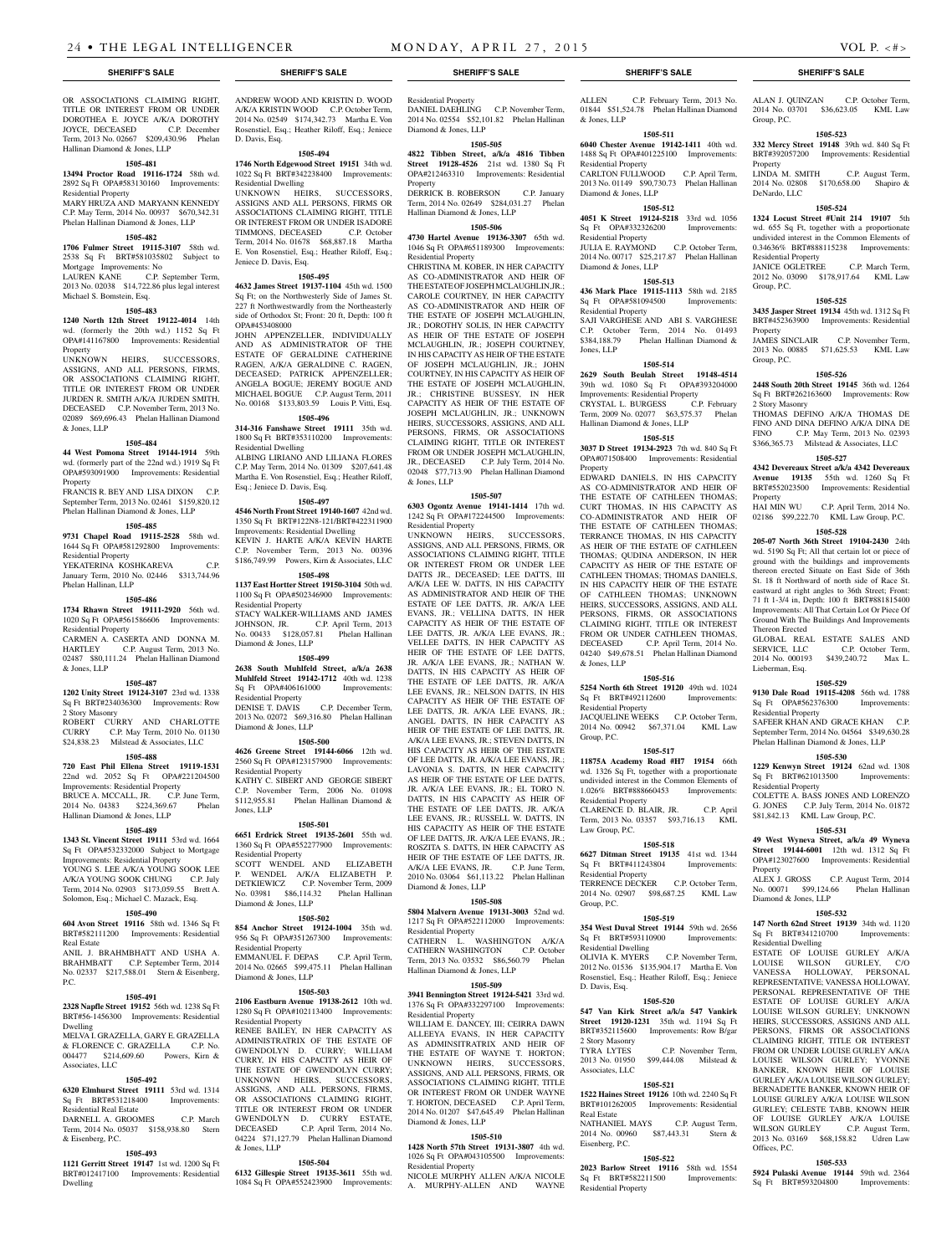& Conway, P.C.

Residential Property

Law Group, P.C.

Residential Property

Diamond & Jones, LLP

Sq Ft BRT#452344600 Residential Property

Diamond & Jones, LLP

Residential Property

Diamond & Jones, LLP

Residential Real Estate

Eisenberg, P.C.

Residential Property

Diamond & Jones, LLP

Family Residence

Residential Property

Hallinan Diamond & Jones, LLP

Weisberg & Conway, P.C.

Residential Property

Hladik, Esq.

Dwelling

Group, P.C.

Property

**1505-583 641 West Porter Street 19148** 39th wd. ROW 2 STY MASONRY; 1140 Sq Ft BRT#393120400 Improvements: Residential Dwelling AARON GELMAN C.P. April Term, 2014 No. 01894 \$149,862.61 McCabe, Weisberg

**1505-584 4120 West Girard Avenue 19104** 6th wd. 2721 Sq Ft BRT#062168400 Improvements:

KETLEEN DORMEUS C.P. September Term, 2012 No. 02992 \$117,001.65 KML

**1505-585 3112 Brighton Street 19149-2027** 55th wd. 1166 Sq Ft OPA#551352200 Improvements:

KENNETH SARZYNSKI AND CATHERINE SARZYNSKI C.P. February Term, 2013 No. 01601 \$147,313.74 Phelan Hallinan

**1505-586 3610 Emerald Street 19134** 45th wd. 928<br>
Sq Ft BRT#452344600 Improvements:

ABNEESHA JENNINGS C.P. April Term, 2014 No. 04082 \$46,361.53 KML Law

**1505-587 2540 South Rosewood Street 19145-4631**  26th wd. 1044 Sq Ft OPA#261109500 Improvements: Residential Property RITA DEMARCO AND JAMES DREW DEMARCO C.P. October Term, 2014 No. 01688 \$157,925.95 Phelan Hallinan

**1505-588 1225 East Sydney Street, a/k/a 1225 Sydney Street 19150-2811** 50th wd. 1672 Sq Ft OPA#502478800 Improvements: Residential

TANIA A. TOOMER AND TERRANCE T. TOOMER A/K/A TERRANCE TOOMER C.P. March Term, 2010 No. 05929 \$182,015.52 Phelan Hallinan Diamond & Jones, LLP **1505-589 1936 Fontain Street 19121-1510** 32nd wd. 1096 Sq Ft OPA#321170200 Improvements:

SHELTON L. GOODWIN A/K/A SHELTON GOODWIN; ISAIAH PICKENS AND DAVID B. PICKENS C.P. April Term, 2013 No. 01192 \$177,067.58 Phelan Hallinan

**1505-590 831 South Allison Street 19143** 46th wd. 1140 Sq Ft BRT#463206200 Improvements:

UNKNOWN HEIRS, EXECUTORS & DEVISEES OF THE ESTATE OF CORTEST BOYD AND UNKNOWN HEIRS, EXECUTORS & DEVISEES OF THE ESTATE OF CLARA BOYD C.P. October Term, 2014 No. 03135 \$38,417.40 Stern &

**1505-591 249 South 62nd Street 19139-3719** 3rd wd. 1200 Sq Ft PRCL#031189300 Improvements:

HARRIET DICKSON C.P. November Term, 2009 No. 04593 \$72,555.12 Phelan Hallinan

**1505-592 7242 Rutland Street 19149-1128** 54th wd. 1088 Sq Ft; on Northwesterly side of Rutland Street 352 ft Northeast from the Northeast side of St. Vincent Street; Front: 16 ft, Depth: 77 ft 6 in OPA#542164500 Improvements: Single

ANTHONY T. ALSTON C.P. October Term, 2014 No. 02915 \$107,216.38 Stephen M.

**1505-593 3374 Livingston Street 19134-5319** 45th wd. 938 Sq Ft OPA#451316600 Improvements:

KIMBERLY A. FLAHERTY A/K/A KIMBERLY FLAHERTY C.P. October Term, 2014 No. 00288 \$85,998.34 Phelan

**1505-594 9980 Hegerman Street 19114** 65th wd. ROW B/GAR 2STY MASONRY; 1404 Sq Ft BRT#652347300 Improvements: Residential

CAMELIA H. IONESCU C.P. June Term, 2014 No. 04381 \$188,804.97 McCabe,

**1505-595 212 Hickory Hill Road 19154-4328** 66th wd. 1360 Sq Ft OPA#662307700 Improvements:

No. 02497 \$129,495.97 Phelan Hallinan Law Group, P.C.

Diamond & Jones, LLP

Residential Property

Harris, P.C.

Residential Property

Residential Property

& Jones, LLP

Mortgage

Harris, P.C.

Dwelling

Property

Property

KML Law Group, P.C.

Residential Property

Group, P.C.

Dwelling

& Conway, P.C.

Residential Property

& Conway, P.C.

Residential Property

Diamond & Jones, LLP

KML Law Group, P.C.

Improvements: Mobile Home

**1505-569 6633 Vandike Street 19135-2811** 41st wd. 1024 Sq Ft OPA#411352400 Improvements:

YISCHOR FRIEDMAN A/K/A YISCHER D. FRIEDMAN A/K/A YISHCOR D. FRIEDMAN C.P. June Term, 2013 No. 01756 \$83,048.10 Phelan Hallinan Diamond & Jones, LLP **1505-570 7600 East Roosevelt Blvd, Unit 703 19152**  56th wd. 712 Sq Ft BRT#888560998 GERALD DONNELLY, DECEASED C.P. April Term, 2014 No. 02700 \$23,008.48 Evan R. Bachove, Esq.; Fineman Krekstein &

**1505-571 707 North 64th Street 19151** 34th wd. 1438 Sq Ft OPA#344237200 Improvements:

LARRY E. JONES AND CELIA JONES C.P. April Term, 2013 No. 04308 \$93,866.88 Phelan Hallinan Diamond & Jones, LLP **1505-572 5032 Cottage Street 19124-2137** 62nd wd. 996 Sq Ft OPA#622375700 Improvements:

GUILLERMO ALVARADO AND AUDY BAUTISTA C.P. September Term, 2014 No. 04749 \$69,812.62 Phelan Hallinan Diamond

**1505-573 210 Locust Street, Unit 9CW 19106** 5th wd. 683 Sq Ft BRT#888052115 Subject to

MAUREEN FLANIGAN, A SINGLE WOMAN C.P. July Term, 2014 No. 235574 \$6,705.00 Evan R. Bachove, Esq.; Fineman Krekstein &

**1505-574 8000 Temple Road 19150** 50th wd. ROW B/GAR 2STY MASONRY; 1364 Sq Ft BRT#501066300 Improvements: Residential

JASEN D. LEWIS C.P. May Term, 2011 No. 01316 \$185,371.79 McCabe, Weisberg

**1505-575 2232 Winton Street 19145-3320** 40th wd. 1120 Sq Ft OPA#405753200 Improvements:

ANTHONY S. SMITH C.P. February Term, 2013 No. 01616 \$68,899.61 Phelan Hallinan

**1505-576 6147 Pine Street 19143** 3rd wd. (formerly part of the 36th wd.) 1122 Sq Ft BRT#032038200 Improvements: Residential Real Estate DAVID ROSS C.P. October Term, 2013 No. 3075 \$65,981.14 Stern & Eisenberg, P.C. **1505-577 4427 H Street 19124** 33rd wd. 1152 Sq Ft BRT#332128700 Improvements: Residential

MARIA D. MUNOZ AND LUIS PAYANO C.P. August Term, 2014 No. 01151 \$107,970.28

**1505-578 428 Sigel Street 19148** 1st wd. ROW 2 STY MASONRY; 800 Sq Ft BRT#011407400

CHRISTOPHER J. LEONARD C.P. June Term, 2013 No. 01179 \$107,947.81 McCabe, Weisberg & Conway, P.C. **1505-579 374 Shurs Lane Apt 202 19128** 21st wd. 960 Sq Ft; Being an undivided 11.11 percentage interest in and to the common elements BRT#888211486 Improvements: Residential

ADAM CHUBB AND MEREDITH CHUBB C.P. August Term, 2014 No. 02128 \$255,103.93

**1505-580 2822 North Bambrey Street 19132** 38th wd. 940 Sq Ft BRT#381123800 Improvements:

JULIA L. KNIGHT C.P. November Term, 2013 No. 01076 \$25,686.05 KML Law

**1505-581 300 East Clarkson Avenue 19120** 42nd wd. ROW 2 STY MASONRY; 1334 Sq Ft BRT#421230500 Improvements: Residential

NETRA A. MINTER C.P. June Term, 2012 No. 01879 \$134,271.81 McCabe, Weisberg

**1505-582 318 East Price Street 19144** 59th wd. 4753 Sq Ft BRT#591058500 Improvements:

SAMANTHA L. POMPEY C.P. October Term, 2013 No. 01087 \$276,002.58 KML

# **SHERIFF'S SALE SHERIFF'S SALE SHERIFF'S SALE SHERIFF'S SALE SHERIFF'S SALE**

# Residential Dwelling

BRYAN E. GARNER AND KIMBERLY A. ROBINSON C.P. October Term, 2006 No. 04642 \$286,369.83 Udren Law Offices, P.C.

**1505-534 4030 Claridge Street 19124** 33rd wd. 960

#### Sq Ft BRT#332338400 Improvements: Residential Property ANGEL RODRIGUEZ AND KATHERINE

VAZQUEZ C.P. October Term, 2014 No. 02044 \$56,901.63 KML Law Group, P.C.

# **1505-535**

**1814 Morris Street 19145-2115** 36th wd. 2164 Sq Ft BRT#363124200 Improvements: Residential Dwelling

EARTHA SMACK A/K/A EARTHA I. SMACK, A/K/A EARTHA A. SMACK, A/K/A EARTHA I. CARSON, A/K/A EARTHA RUSSELL AND TROY SMACK A/K/A TROY A. SMACK C.P. July Term, 2010 No. 03544 \$301,251.84 Powers, Kirn & Associates, LLC

#### **1505-536**

**5009 Ogden St 19139-1642** 44th wd. 1100

Sq Ft BRT#442023000 Improvements: Residential Dwelling THOMAS E. MURPHY C.P. October Term,

2013 No. 01022 \$62,049.69 Powers, Kirn & Associates, LLC

#### **1505-537**

**5349 North Sydenham Street 19141** 17th wd. 1200 Sq Ft BRT#172087000 Improvements: Residential Property

DERRICK GINYARD AND CARMEN GRAY C.P. February Term, 2014 No. 02056

# \$50,992.40 KML Law Group, P.C.

**1505-538 7329 Merganser Place 19153** 40th wd. 1660

#### Sq Ft BRT#406656014 Improvements:

Residential Property THANH HUYNH AND SKY LY C.P. July Term, 2014 No. 00890 \$157,112.70 KML

Law Group, P.C.

#### **1505-539**

**1501 Widener Place 19141** 17th wd. 1760 Sq Ft BRT#171188600 Improvements: Residential Dwelling

SADIYYAH COLLINS A/K/A SADIYYAH A. COLLINS C.P. July Term, 2014 No. 02103 \$120,306.00 Powers, Kirn & Associates, LLC

# **1505-540**

**2839 North 26th Street 19132-2508** 38th wd. 1476 Sq Ft BRT#38-1139600 Improvements: Residential Dwelling

UNKNOWN HEIRS, SUCCESSORS ASSIGNS AND ALL PERSONS, FIRMS OR ASSOCIATIONS CLAIMING RIGHT, TITLE OR INTEREST FROM OR UNDER SHARON E. BOYKIN, DECEASED AND/OR THE ESTATE OF SHARON E. BOYKIN C.P. March Term, 2011 No. 03557 \$36,396.57 Powers, Kirn & Associates, LLC

#### **1505-541**

**370 Milne Street a/k/a 370 West Milne Street 19144** 13th wd. 960 Sq Ft BRT#133003800 Improvements: Residential Property YERO CARTER AS ADMINISTRATOR OF THE ESTATE OF OLLIE CARTER A/K/A ARLEY FRANCES CARTER, DECEASED

C.P. October Term, 2014 No. 00163 \$83,647.09 KML Law Group, P.C. **1505-542**

**161 East 64th Avenue 19120-1022** 61st wd. 1184 Sq Ft BRT#611338300 Improvements: Residential Dwelling EDWARD W. BARGE, III, IN HIS

INDIVIDUAL CAPACITY AND EDWARD W. BARGE, III, PERSONAL REPRESENTATIVE OF THE ESTATE OF DIANE BARGE C.P. October Term, 2014 No. 02169 \$138,872.57 Powers, Kirn & Associates, LLC

# **1505-543**

**9333 Hegerman Street 19114** 65th wd. 918 Sq Ft BRT#652367705 Improvements:

Residential Real Estate JASON HARRISON A/K/A JASON G. HARRISON AND MAUREEN R. HARRISON C.P. November Term, 2014 No. 01908

### \$74,904.00 Stern & Eisenberg, P.C. **1505-544**

**4717 Bleigh Avenue 19136-4101** 65th wd. 1560 Sq Ft OPA#651021900 Improvements: tial Property

TERRANCE COOK C.P. January Term, 2008 No. 00988 \$127,986.85 Phelan Hallinan Diamond & Jones, LLP

#### **1505-545**

**6929 Lynford Street 19149-1707** 54th wd. 1400 Sq Ft OPA#542209300 Improvements: Residential Property

M. OLONA A/K/A MUSA ALLEN OLONA C.P. March Term, 2013 No. 02986 \$153,669.94 Phelan Hallinan Diamond & Jones, LLP

### **1505-546**

**6226 Gillespie Street 19135-3215** 55th wd. 1136 Sq Ft OPA#552426000 Improvements:

Residential Property MARCUS SALAS C.P. February Term,

2014 No. 00747 \$70,842.22 Phelan Hallinan Diamond & Jones, LLP **1505-547**

#### **666 East Wensley Street 19134-1828** 33rd wd. 756 Sq Ft OPA#331130900 Improvements:

Residential Property TISHA S. RIDDICK A/K/A TISHA RIDDICK C.P. November Term, 2014 No. 02552<br>\$20.536.95 Phelan Hallinan Diamond & Phelan Hallinan Diamond & Jones, LLP

#### **1505-548**

**4545 Greene Street 19144** 12th wd. 2060 Sq Ft BRT#123145800 Improvements: Residential Dwelling

SHANITA OUTING, IN HER CAPACITY AS ADMINISTRATRIX AND HEIR AT LAW OF THE ESTATE OF PEGGY C. OUTING, DECEASED; UNKNOWN HEIRS, SUCCESSORS, ASSIGNS, AND ALL PERSONS, FIRMS OR ASSOCIATIONS CLAIMING RIGHT, TITLE OR INTEREST FROM OR UNDER PEGGY C. OUTING, DECEASED C.P. September Term, 2014 No. 03962 \$41,291.04 Martha E. Von Rosenstiel, Esq.; Heather Riloff, Esq.; Jeniece D. Davis, Esq.

#### **1505-549**

**8012 Terry Street 19136-2612** 64th wd. 914 Sq Ft OPA#642026300 Improvements: Residential Property PHYLLIS A. RUBIO, IN HER CAPACITY AS

CO-ADMINISTRATOR AND HEIR OF THE ESTATE OF CAROLINE A. SCHRADER; HEIDI GOODGER, IN HER CAPACITY AS CO-ADMINISTRATOR AND HEIR OF THE ESTATE OF CAROLINE A. SCHRADER; UNKNOWN HEIRS, SUCCESSORS, ASSIGNS, AND ALL PERSONS, FIRMS, OR ASSOCIATIONS CLAIMING RIGHT, TITLE OR INTEREST FROM OR UNDER CAROLINE A. SCHRADER, DECEASED C.P. June Term, 2014 No. 00015 \$106,651.96 Phelan Hallinan Diamond & Jones, LLP

#### **1505-550**

**216 South 52nd Street 19139** 60th wd. 1530 Sq Ft BRT#871581380 Improvements: Multistory Office ARTHUR WILLIAMS C.P. May Term, 2013 No. 03977 \$116,807.75 Scott A. Dietterick,

Esq. and/or Kathryn L. Mason, Esq. **1505-551**

**5723 Malcolm Street 19143** 51st wd. 1260 Sq Ft BRT#513172500 Improvements: Residential Property SONJA HIPPS AND UNKNOWN HEIRS, SUCCESSORS, ASSIGNS, AND ALL PERSONS, FIRMS, OR ASSOCIATIONS CLAIMING RIGHT, TITLE OR INTEREST FROM OR UNDER DOROTHY STEWART HOWARD, DECEASED C.P. March Term, 2012 No. 000147 \$69,264.43 Shapiro & DeNardo, LLC

#### **1505-552**

**3973 Lankenau Avenue 19131** 52nd wd. 1828 Sq Ft BRT#521437600 Improvements: Residential Property KRISTINE F. PEART C.P. February Term, 2013 No. 02462 \$153,859.17 KML Law Group, P.C.

#### **1505-553**

**4661 James Street 19137** 45th wd. DET 2 STY MASONRY; 1216 Sq Ft BRT#453417500 Improvements: Residential Dwelling JOSEPH ZWICHAROWSKI, JR. C.P. September Term, 2014 No. 00593 \$97,277.99 McCabe, Weisberg & Conway, P.C.

#### **1505-554**

**6119 Ross Street 19144** 59th wd. SEMI DET 2 STY MASONRY; 1528 Sq Ft BRT#592272200 Subject to Mortgage Improvements: Residential

Dwelling URSULA EVANS C.P. March Term, 2014 No. 02983 \$151,712.35 McCabe, Weisberg & Conway, P.C.

#### **1505-555**

**2917 Glenview Street 19149** 55th wd. ROW B/GAR 2STY MASONRY; 1205 Sq Ft BRT#551237800 Subject to Mortgage Improvements: Residential Dwelling HOWARD DIMARTINO C.P. September Term, 2014 No. 02352 \$122,081.67 McCabe, Weisberg & Conway, P.C.

#### **1505-556**

**5939 B Carpenter Street 19143** 3rd wd. APT 2-4 UNTS 2STY MASONRY: 2093 Sq. Ft BRT#033082400 Subject to Mortgage Improvements: Residential Dwelling VENITA C. RHOADS C.P. September Term, 2014 No. 04416 \$64,284.40 McCabe, Weisberg & Conway, P.C.

#### **1505-557**

**12202 Academy Road 19154** 66th wd. 900 Sq Ft BRT#663345100 Improvements: Residential Property

BRENDA TORRES C.P. September Term, 2013 No. 03154 \$167,633.32 KML Law Group, P.C.

#### **1505-558**

**1920 Wharton Avenue 19146** 36th wd. 1219 Sq Ft BRT#361116900 Subject to Mortgage<br>RONALD EDWARD NEELY IR RONALD EDWARD NEELY, JR. July Term, 2013 No. 01921 \$125,574.48 Emmanuel J. Argentieri, Esq.

#### **1505-559**

**5311 Saul Street 19124-1213** 62nd wd. 1180 Sq Ft OPA#621464200 Improvements: Residential Property<br>RYAN G. DOLBY C.P. September Term,

2014 No. 00206 \$86,729.92 Phelan Hallinan Diamond & Jones, LLP

#### **1505-560**

**1305 West Wingohocking Street 19140- 1213** 49th wd. 1516 Sq Ft OPA#491014700 Improvements: Residential Property

DOMINIC GIBBS, IN HIS CAPACITY AS HEIR OF BRENDA GIBBS, DECEASED; ZELDA GIBBS, IN HER CAPACITY AS HEIR OF BRENDA GIBBS, DECEASED; LYNAYE GIBBS, IN HER CAPACITY AS HEIR OF BRENDA GIBBS, DECEASED; KEVIN GIBBS, IN HIS CAPACITY AS HEIR OF BRENDA GIBBS, DECEASED; UNKNOWN HEIRS, SUCCESSORS, ASSIGNS, AND ALL PERSONS, FIRMS, OR ASSOCIATIONS CLAIMING RIGHT, TITLE OR INTEREST FROM OR UNDER BRENDA GIBBS,<br>DECEASED C.P. May Term, 2014 No. C.P. May Term, 2014 No. 03549 \$59,042.86 Phelan Hallinan Diamond & Jones, LLP

#### **1505-561**

**1743 West Erie Avenue 19140** 13th wd. Land Area: 1600 Sq Ft; Improvement Area: 2704 Sq Ft BRT#131061200 Improvements: Three

Story Row Home ALAN STASSON C.P. January 2013 Term, No. 003981 \$122,232.08 Lachall, Cohen & Sagnor LLP

#### **1505-562**

**3208 Englewood Street 19149** 55th wd. 1320 Sq Ft BRT#551484300 Improvements: Residential Dwelling AMY M. TIPPIN C.P. June Term, 2013 No. 00164 \$136,450.20 Law Offices of Gregory

Javardian **1505-563**

**2436 East Clearfield Street 19134** 25th wd. 1270 Sq Ft BRT#251109200 Improvements: Residential Dwelling KATHLEEN M. WIKIERA, PERSONAL REPRESENTATIVE OF THE ESTATE OF GRACE WIKIERA A/K/A GRACE M. WIKIERA C.P. October Term, 2014 No. 00933 \$54,437.17 Law Offices of Gregory Javardian

#### **1505-564**

**1251 North Alden Street 19131** 4th wd. 1236 Sq Ft BRT#043109400 Subject to Mortgage MATTIE POWELL C.P. May Term, 2013 No. 01660 \$85,372.75 Emmanuel J. Argentieri, Esq.

#### **1505-565**

**225 McClellan Street 19148-1918** 87th wd. 2376 Sq Ft OPA#871501100 Improvements: Residential Property ROBERT HERSHMAN C.P. February Term, 2012 No. 00278 \$150,111.13 Phelan Hallinan Diamond & Jones, LLP

#### **1505-566**

**602 East Olney Avenue 19120-2633** 42nd wd. 1088 Sq Ft OPA#421250500 Improvements: Residential Property LOIS F. PALMER C.P. February Term, 2014 No. 02460 \$81,169.26 Phelan Hallinan Diamond & Jones, LLP

**1505-567 1331 Tyson Avenue 19111** 53rd wd. 1900 Sq Ft BRT#532240200 Improvements: Residential Property

RAFAEL MARRERO C.P. June Term, 2014 No. 003856 \$187,438.11 Shapiro & DeNardo, LLC

**1505-568 1739 Mohican Street 19138-1115** 10th wd. 1364 Sq Ft OPA#102249600 Improvements:

Residential Property<br>ANTHONY A. STATON, ANTHONY A. STATON, SR., CAPACITY AS ADMINISTRATOR AND HEIR OF THE ESTATE OF NICOLA L. JAMISON; AN'YEA STATON, IN HIS CAPACITY AS HEIR OF THE ESTATE OF NICOLA L. JAMISON; ANTHONY A. STATON, IN HIS CAPACITY AS HEIR OF THE ESTATE OF NICOLA L. JAMISON: NICOLA CARTER, IN HER CAPACITY AS HEIR OF THE ESTATE OF NICOLA L. JAMISON; UNKNOWN HEIRS, SUCCESSORS, ASSIGNS, AND ALL PERSONS, FIRMS, OR ASSOCIATIONS CLAIMING RIGHT, TITLE OR INTEREST FROM OR UNDER NICOLA L. JAMISON DECEASED C.P. September Term, 2012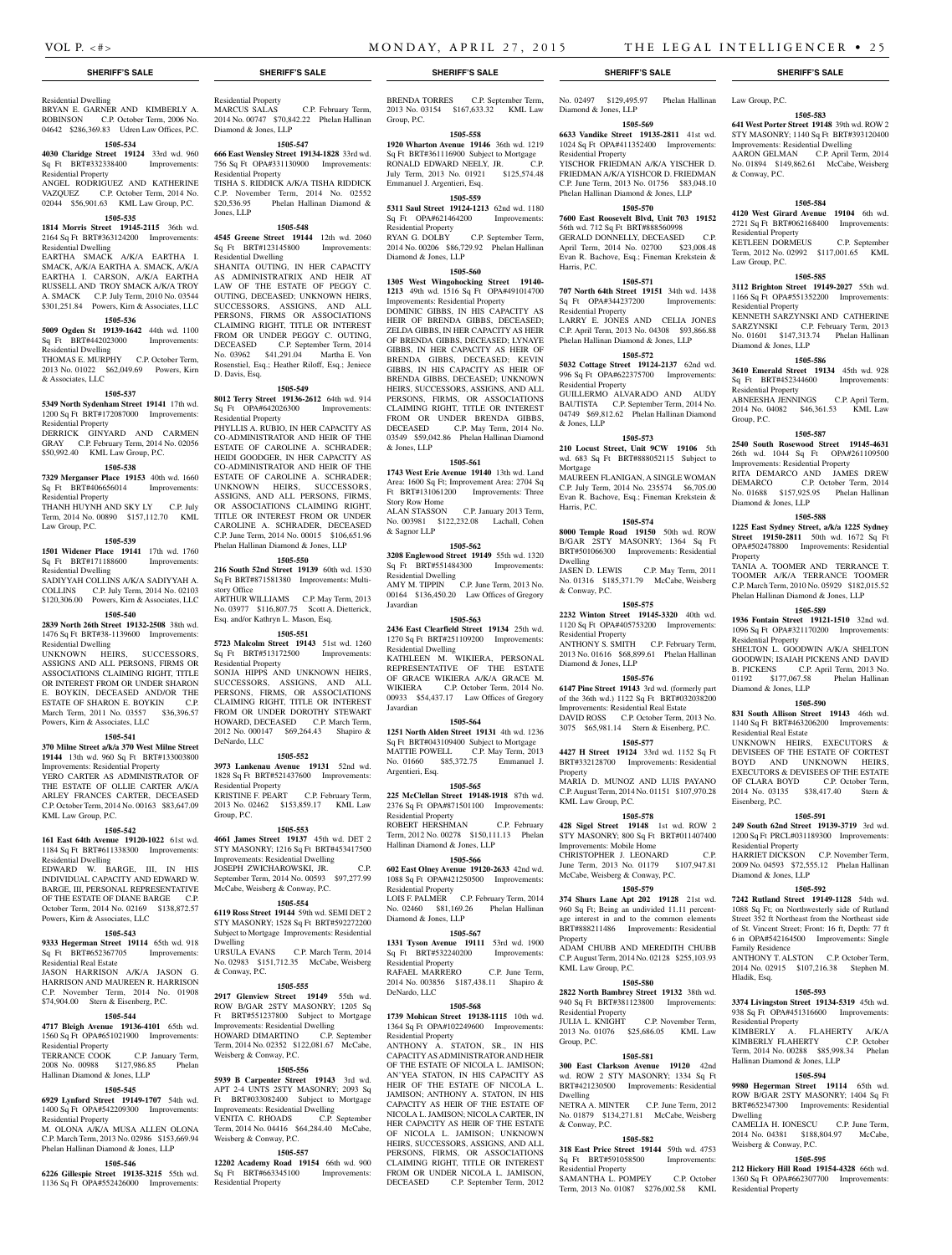DONNA HANDEL C.P. April Term, 2014 No. 04222 \$156,409.08 Phelan Hallinan Diamond & Jones, LLP

#### **1505-596**

**177 East Street 19127-1805** 21st wd. 1080 Sq Ft OPA#211030125 Improvements: Row 2sty Masonry

DOUGLAS FINANCIAL INDUSTRIES, INC. C.P. February Term, 2012 No. 03314 \$191,707.47 together with interest at the per diem Frank G. Murphy, Esq.

#### **1505-597**

**417 East Rittenhouse Street 19144- 5743** 59th wd. 813 Sq Ft OPA#591126800 Improvements: Residential Property

LEON STONE C.P. February Term, 2013 No. 03221 \$119,155.88 Phelan Hallinan Diamond & Jones, LLP No. 00979 \$151,382.29 Phelan Hallinan

# **1505-598**

**2549 North 17th Street 19132-3928** 16th wd. 1504 Sq Ft OPA#161157600 Improvements: Residential Property

JOHN P. DENNIS C.P. January Term, 2012 No. 01191 \$70,416.34 Phelan Hallinan Diamond & Jones, LLP

#### **1505-599**

**4927 North 11th Street 19141-3505** 49th wd. 1500 Sq Ft; on the East side of 11th Street at a distance of 275 feet Northward from the North side Rockland Street; Front 20 ft, Depth: 95 ft OPA#491401200 Subject to Mortgage Improvements: Single Family Residence JEANNETTE A. WILLIAMS A/K/A JEANNETTE A. BROOKS Term, 2014 No. 002917 \$49,172.30 Stephen

M. Hladik, Esq. **1505-600**

**5542 North Lawrence Street 19120-2808**  42nd wd. 1290 Sq Ft OPA#422491900 Improvements: Residential Property GARNET C. MUSE C.P. February Term,

2012 No. 03604 \$61,204.47 Phelan Hallinan Diamond & Jones, LLP

#### **1505-601**

**7102 Valley Avenue 19128** 21st wd. S/D W B/G 2S MASONRY; 2080 Sq Ft BRT#214182400 Subject to Mortgage Improvements: Residential Dwelling<br>CARMEN SIERRA

C.P. September Term, 2013 No. 02147 \$255,610.00 McCabe, Weisberg & Conway, P.C.

#### **1505-602**

**2731 Elbridge Street 19149-2936** 62nd wd. 1200 Sq Ft OPA#621304600 Improvements: Residential Property

GUS BOGIATZIS, IN HIS CAPACITY AS HEIR OF ANGELIKI BOGIATZIS, DECEASED; UNKNOWN HEIRS, SUCCESSORS, ASSIGNS, AND ALL PERSONS, FIRMS, OR ASSOCIATIONS CLAIMING RIGHT, TITLE OR INTEREST FROM OR UNDER ANGELIKI BOGIATZIS, DECEASED C.P. September Term, 2014 No. 01445 \$129,879.99 Phelan Hallinan Diamond & Jones, LLP

#### **1505-603**

**8326 Alma Street 19152** 56th wd. 1480 Sq Ft BRT#562374200 Improvements: Residential

Property KEITH GRABOWSKI C.P. December Term, 2013 No. 01118 \$86,260.29 Zucker,

# Goldberg & Ackerman, LLC **1505-604**

**4135 East Roosevelt Boulevard a/k/a 4135 Roosevelt Boulevard 19124** 23rd wd. 1680 Sq Ft BRT#233017300 Residential Property

THOMAS SLOAN AND JUDYTH SLOAN AS TENANTS BY THE ENTIRETY C.P. February Term, 2010 No. 0902 \$81,900.41 Zucker, Goldberg & Ackerman, LLC

#### **1505-605**

**4927 Morris Street 19144-4713** 13th wd. (formerly the 22nd wd.) 1302 Sq Ft OPA#133143300 Improvements: Residential

Property YOLANDA R. WANSLEY, IN HER CAPACITY AS EXECUTRIX AND DEVISEE OF THE ESTATE OF MARY WANSLEY A/K/A MARY RUTH WANSLEY C.P. September Term, 2009 No. 00699 \$98,012.87 Phelan Hallinan Diamond & Jones, LLP

# **1505-606**

**417 East Penn Street 19144-5803** 12th wd. 1008 Sq Ft OPA#122004100 Improvements: Residential Property<br>KARL MITCHELL C.P. February Term,

2010 No. 03379 \$37,969.19 Phelan Hallinan Diamond & Jones, LLP

### **1505-607**

**437 East Walnut Lane 19144** 59th wd. 2700<br>Sq. Ft. BRT#592075800 Improvements: Sq Ft BRT#592075800 Residential Property FRANCES RUFFIN A/K/A FRANCES C.

RUFFIN, AN UNMARRIED WOMAN C.P. March Term, 2014 No. 04136 \$189,183.37

# Zucker, Goldberg & Ackerman, LLC **1505-608**

**6324 Glenloch Street 19135** 41st wd. 1040 Sq Ft BRT#411203800 Residential Dwelling ARJAN GJECI A/K/A ARIAN GIECI AND ANILA GJECI A/K/A ANILA GIECI C.P. December Term, 2014 No. 1550 \$94,574.03

### Weber Gallagher Simpson Stapleton Fires & Newby, LLP; Sarah A. Elia, Esq. **1505-609**

**7237 Brous Avenue 19149-1403** 64th wd. 1052 Sq Ft OPA#641065100 Improvements: Residential Property JOHN T. CONCANNON, JR. AND LINDA L. CONCANNON C.P. September Term, 2012

### Diamond & Jones, LLP **1505-610**

**2154 Eastburn Avenue 19138** 10th wd. 972 Sq Ft BRT#102114900 Subject to Rent Improvements: Residential Property

ANNETTE C. MCINTOSH C.P. September Term, 2014 No. 02354 \$75,428.79 Scott A Dietterick, Esq, Kimberly A Bonner, Esq, Joel A Ackerman, Esq, Ashleigh L. Marin, Esq, Ralph M Salvia, Esq, Jaime R Ackerman, Esq, Jana Fridfinnsdottir, Esq, Brian Nicholas Esq, Denise Carlon Esq, Roger Fay Esq, Zucker, Goldberg & Ackerman, LLC

#### **1505-611**

**821 E Stafford Street 19138** 59th wd. 1200 Sq Ft BRT#591045100 Improvements: Residential Dwelling TYRONE L. FRIPPS C.P. August Term, 2013 No. 01058 \$88,105.06 Udren Law

#### **1505-612**

Offices, P.C.

**10803 Stevens Road 19116** 58th wd. 1224 Sq Ft BRT#58-2571100 Improvements: Residential Dwelling MARGARET PIERRE C.P. May Term,

2012 No. 03834 \$298,136.47 Udren Law Offices, P.C.

# **1505-613**

**6613 Rising Sun Avenue 19111** 35th wd. 21000 Sq Ft; All that certain lot or piece of ground with the buildings and improvements thereon erected, known as the Lawndale Theatre. Situate on the East side of Rising Sun Avenue and the South side of Fanshawe Street, Lawndale, in the Thirty-fifth Ward of the City of Philadelphia. Containing in front or breadth on the said Rising Sun Avenue eighty-four feet two inches and extending of that width in length or depth Eastwardly along the said side of Fanshawe Street, on the North line thereof, one hundred forty feet nine inches on the South line thereof, one hundred forty-two feet two and one-quarter inches. OPA#882051375 Improvements: Misc. Day Cart Masonry ALLEGHENY REAL ESTATE ASSOCIATES,

LLC C.P. July Term, 2014 No. 00923<br>\$30,196.05 Stuckert and Yates; Steven H. Stuckert and Yates; Steven H. Sailer, Esq.

#### **1505-614**

**616 Master Street, a/k/a 616 West Master Street 19122-4317** 14th wd. 1252 Sq Ft BRT#141457300 Subject to Rent Improvements: Residential Property ELIOT KAROL AND DEBRA GARDNER, AS JOINT TENANTS WITH THE RIGHT OF SURVIVORSHIP C.P. February Term, 2014 No. 2574 \$188,636.86 Scott A Dietterick, Esq, Kimberly A Bonner, Esq, Joel A Ackerman, Esq, Ashleigh L. Marin, Esq, Ralph M Salvia, Esq, Jaime R Ackerman, Esq, Jana Fridfinnsdottir, Esq, Brian Nicholas Esq, Denise Carlon Esq, Roger Fay Esq, Zucker, Goldberg & Ackerman, LLC

#### **1505-615**

**2244 South Hicks Street 19145** 26th wd. ROW 2 STY MASONRY; 1042 Sq Ft BRT#261196100 Subject to Mortgage Improvements: Residential Dwelling JEAN M. MASCIOCCHI C.P. February Term, 2014 No. 02095 \$150,069.28 McCabe, Weisberg & Conway, P.C.

# **1505-616**

**2012 Larry Street 19142** 40th wd. ROW 2 STY MASONRY; 900 Sq Ft BRT#403196700 Improvements: Residential Dwelling

CAROLYN CHAPMAN AND WILLIAM CHAPMAN C.P. November Term, 2010 No. 04337 \$43,866.69 McCabe, Weisberg & Conway, P.C.

#### **1505-617**

**2749 Island Avenue 19153** 40th wd. ROW B/GAR 1STY MASONRY; 860 Sq Ft BRT#406716500 Improvements: Residential Dwelling

ALFREDO DAJER AND VALENTINA VASQUEZ C.P. September Term, 2013 No. 00837 \$179,749.72 McCabe, Weisberg & Conway, P.C.

#### **1505-618 1521 South Chadwick Street 19146** 36th wd. ROW 2 STY MASONRY; 1072 Sq Ft BRT#365168300 Improvements: Residential Dwelling

ALL UNKNOWN SURVIVING HEIRS OF PRIVY FLYNN A/K/A PRIVEY FLYNN, DECEASED MORTGAGOR AND REAL OWNER C.P. April Term, 2014 No. 02583<br>\$39,826.97 McCabe, Weisberg & Conway, McCabe, Weisberg & Conway, P.C.

#### **1505-619**

**1815 Elston Street 19126** 10th wd. ROW B/GAR 2STY MASONRY; 1072 Sq Ft BRT#101333900 Subject to Mortgage Improvements: Residential Dwelling UNKNOWN SURVIVING HEIRS OF VERA LAWSON, DECEASED MORTGAGOR AND REAL OWNER C.P. June Term, 2014 No. 01016 \$97,105.87 McCabe, Weisberg & Conway, P.C.

#### **1505-620**

**8812 Macon Street 19152** 57th wd. S/D W B/G 1S MAS. + OTHER; 1125 Sq Ft BRT#571248800 Subject to Mortgage Improvements: Residential Dwelling GLENN BRODY, EXECUTOR OF THE ESTATE OF HENRY BRODY, DECEASED REAL OWNER AND MORTGAGOR C.P. September Term, 2014 No. 01815 \$162,547.06 McCabe, Weisberg & Conway, P.C.

#### **1505-621**

**313 Pensdale Street 19128** 21st wd. SEMI/ DET 2 STY MAS. + OTHER; 1345 Sq Ft BRT#212052400 Subject to Mortgage Improvements: Residential Dwelling KATHLEEN SEGLETES, ADMINISTRATRIX OF THE ESTATE OF MARIE REIDY, DECEASED MORTGAGOR AND REAL OWNER C.P. September Term, 2014 No. 03187 \$133,405.87 McCabe, Weisberg & Conway, P.C.

#### **1505-622**

**3459 Eden Street 19114** 57th wd. S/D W B/G 2S MAS. + OTHER; 1224 Sq Ft BRT#572163137 Improvements: Residential Dwelling NICHOLAS R. KIRBY, KNOWN SURVIVING

HEIR OF GEORGE KIRBY; GEORGE A. KIRBY, KNOWN SURVIVING HEIR OF GEORGE KIRBY; UNKNOWN SURVIVING HEIRS OF GEORGE KIRBY, DECEASED MORTGAGOR AND REAL OWNER AND GINA MARIE KIRBY A/K/A GINA MARIE SCIARRA KNOWN SURVIVING HEIR OF GEORGE KIRBY, DECEASED MORTGAGOR AND REAL OWNER C.P. April Term, 2014 No. 02972 \$245,074.09 McCabe, Weisberg & Conway, P.C.

#### **1505-623**

**2861 Norcom Road 19154** 66th wd. DET 1-1/2 STY FRAME; 1200 Sq Ft BRT#662539200 Improvements: Residential Dwelling

UNKNOWN SURVIVING HEIRS OF ROBERT GOLDSMITH, ONCE SURVIVING HEIR OF CHRISTINE A. GOLDSMITH, DECEASED MORTGAGOR AND REAL OWNER; ROBERT D. GOLDSMITH, KNOWN SURVIVING HEIR OF ROBERT GOLDSMITH, ONCE SURVIVING HEIR OF CHRISTINE A. GOLDSMITH, DECEASED MORTGAGOR AND REAL OWNER; CHERYL CUNNANE, KNOWN SURVIVING HEIR OF CHRISTINE A. GOLDSMITH, DECEASED MORTGAGOR AND REAL OWNER; MICHELLE HALE, KNOWN SURVIVING HEIR OF ROBERT GOLDSMITH, ONCE SURVIVING HEIR OF CHRISTINE A. GOLDSMITH, DECEASED MORTGAGOR AND REAL OWNER; UNKNOWN SURVIVING HEIRS OF CHRISTINE A. GOLDSMITH, DECEASED MORTGAGOR AND REAL OWNER; MICHAEL GOLDSMITH, KNOWN SURVIVING HEIR OF ROBERT GOLDSMITH, ONCE SURVIVING HEIR OF CHRISTINE A. GOLDSMITH, DECEASE MORTGAGOR AND REAL OWNER; DIANE GOLDSMITH, KNOWN SURVIVING HEIR OF ROBERT GOLDSMITH, ONCE SURVIVING HEIR OF CHRISTINE A. GOLDSMITH, DECEASED MORTGAGOR AND REAL OWNER AND CAITLYN GOLDSMITH, KNOWN SURVIVING HEIR OF ROBERT GOLDSMITH, ONCE SURVIVING HEIR OF CHRISTINE A. GOLDSMITH, DECEASED MORTGAGOR AND REAL OWNER C.P. January Term, 2011 No. 03580 \$234,711.81 McCabe, Weisberg & Conway, P.C.

#### **1505-624**

**1626 North 29th Street 19121** 32nd wd. ROW 2 STY MASONRY; 1604 Sq Ft BRT#324181000 Subject to Mortgage Improvements: Residential Dwelling ROBERT A. CUNNINGHAM, A/K/A ROBERT CUNNINGHAM, CO-ADMINISTRATOR OF THE ESTATE OF RONALD ALBRITTON, DECEASED MORTGAGOR AND REAL

#### **SHERIFF'S SALE SHERIFF'S SALE SHERIFF'S SALE SHERIFF'S SALE SHERIFF'S SALE**

RODRIGUEZ, DECEASED C.P. July Term, 2014 No. 03326 \$24,937.75 Phelan Hallinan

**1505-633 1220-28 North Front Street 19122** 18th wd. Lot size: 9600 Sq Ft, exclusive of right-ofway at North Front Street BRT#88-3015960 Subject To Mortgage None other than the mortgage foreclosed by the Plaintiff, TD Bank, N.A. Improvements: Commercial Property, Consisting Of One Detached Single Story Office Building With Mezzanine, Gross Area 9600

1220-28 N. FRONT STREET, LLC C.P. April Term, 2012 No. 000930 \$650,280.02 Christine L. Barba, Esq.; Ballard Spahr, LLP **1505-634 1135 East Slocum, a/k/a 1135 Slocum Street East 19150** 50th wd. ROW B/GAR 2STY MASONRY; 1073 Sq Ft BRT#502396400 Subject to Mortgage Improvements: Residential

UNKNOWN SURVIVING HEIRS OF JEAN S. HARRIS, A/K/A JEAN HARRIS, DECEASED MORTGAGOR AND REAL OWNER; LAMAR B. BURGAN, KNOWN SURVIVING HEIR OF JEAN S. HARRIS, A/K/A JEAN HARRIS, DECEASED MORTGAGOR AND REAL OWNER AND LAMONT E. BURGAN, KNOWN SURVIVING HEIR OF JEAN S. HARRIS A/K/A JEAN HARRIS, DECEASED MORTGAGOR AND REAL OWNER C.P. June Term, 2014 No. 00627 \$93,261.78

McCabe, Weisberg & Conway, P.C. **1505-635 1307 North 19th Street 19121** 47th wd. ROW 3 STORY MASONRY; 2328 Sq Ft BRT#471322300 Subject to Mortgage Improvements: Residential Dwelling JOSE MAYMI C.P. July Term, 2013 No. 01222 \$90,496.02 McCabe, Weisberg &

**1505-636 1521 Clearview Street 19141-2303** 17th wd. 912 Sq Ft OPA#171110700 Improvements:

ROBIN JOHNSON A/K/A R. JOHNSON, INDIVIDUALLY AND IN HIS CAPACITY AS HEIR OF LEROY JOHNSON, DECEASED; UNKNOWN HEIRS, SUCCESSORS, ASSIGNS, AND ALL PERSONS, FIRMS, OR ASSOCIATIONS CLAIMING RIGHT, TITLE OR INTEREST FROM OR UNDER LEROY JOHNSON, DECEASED C.P. January Term, 2012 No. 00408 \$69,655.07 Phelan Hallinan

**1505-637 1230 North Front Street 19122** 18th wd. 3120 Sq Ft BRT#88-3015970 Subject To Mortgage None other than the mortgage foreclosed by the Plaintiff, TD Bank, N.A. Improvements: Semidetached One-story, And Partial Two-story, Commercial Building, With Gross Building

1220-28 N. FRONT STREET, LLC C.P. April Term, 2012 No. 000931 \$256,506.39 Christine L. Barba, Esq.; Ballard Spahr, LLP **1505-638 105 Rochelle Avenue 19128-3811** 21st wd. 3587 Sq Ft OPA#881083720 Improvements:

RONALD KAISEN AND KAREN TAPPENDEN C.P. February Term, 2012 No. 03090 \$737,324.55 together with interest at the per diem Frank G. Murphy, Esq. **1505-639 3306 Amber Street 19134-3207** 45th wd. 1251 Sq Ft OPA#452236300 Improvements:

STEPHAN WHEELER A/K/A STEPHEN WHEELER AND HEATHER WHEELER C.P. March Term, 2014 No. 01048 \$58,285.85 Phelan Hallinan Diamond & Jones, LLP **1505-640 1360 Knorr Street 19111** 53rd wd. ROW B/GAR 2STY MASONRY; 1479 Sq Ft BRT#532127200 Improvements: Residential

IDELFONSO CASTELLANOS AND CARMEN D. CASTELLANOS C.P. September Term, 2013 No. 01075 \$69,949.00 McCabe, Weisberg & Conway, P.C.

**1505-641 1664 South 54th Street 19143-5412** 51st wd. 1140 Sq Ft OPA#514156900 Improvements:

ARTHUR GAFFNEY C.P. November Term, 2014 No. 01755 \$115,287.39 Phelan

**1505-642 4214 North 7th Street 19140-2514** 43rd wd. 1080 Sq Ft OPA#433314200 Improvements:

2004 No. 03453 \$51,558.91 Phelan Hallinan

C.P. September Term,

Diamond & Jones, LLP

Sq Ft

Dwelling

Conway, P.C.

Residential Property

Diamond & Jones, LLP

Area Of 3120 Sq Ft

Apts 5-50 Unts Masonry

Residential Property

Residential Property

Residential Property<br>SANDRA MATOS

Diamond & Jones, LLP

Hallinan Diamond & Jones, LLP

Property

OWNER; HERON QUADIR JAINLETT, CO-ADMINISTRATOR OF THE ESTATE OF RONALD ALBRITTON, DECEASED MORTGAGOR AND REAL OWNER C.P. April Term, 2014 No. 02433 \$169,613.46 McCabe, Weisberg & Conway, P.C.

#### **1505-625**

**4709 Wallace Place 19139** 6th wd. ROW B/GAR 2STY MASONRY; 1408 Sq Ft BRT#061103006 Subject to Mortgage Improvements: Residential Dwelling LAVERNE BROWN, KNOWN SURVIVING HEIR OF NAMON BROWN, DECEASED MORTGAGOR AND REAL OWNER; MARSHA E. BROWN, KNOWN SURVIVING HEIR OF NAMON BROWN, DECEASED MORTGAGOR AND REAL OWNER; JULIA J. BROWN, KNOWN SURVIVING HEIR OF NAMON BROWN, DECEASED MORTGAGOR AND REAL OWNER; UNKNOWN SURVIVING HEIRS OF NAMON BROWN, DECEASED MORTGAGOR AND REAL OWNER AND DAVID BROWN, KNOWN SURVIVING HEIR OF NAMON BROWN, DECEASED MORTGAGOR AND REAL OWNER C.P. October Term, 2013 No. 00273 \$87,648.35 McCabe, Weisberg & Conway, P.C.

#### **1505-626**

**484 West Clapier Street 19144** 13th wd. 1152 Sq Ft BRT#13-3-058600 Improvements: Residential Dwelling

THE ESTATE OF MICHELLE THOMAS C/O DAVID A. WILLIAMS, SR., PERSONAL REPRESENTATIVE; UNKNOWN HEIRS, SUCCESSORS, ASSIGNS, AND ALL PERSONS, FIRMS, OR ASSOCIATIONS CLAIMING RIGHT, TITLE OR INTEREST FROM OR UNDER MICHELLE THOMAS, DAVID A. WILLIAMS, SR., PERSONAL REPRESENTATIVE OF THE ESTATE OF MICHELLE THOMAS; ZACKARY WILLIAMS (MINOR), KNOWN HEIR OF MICHELLE THOMAS C.P. September MICHELLE THOMAS Term, 2012 No. 00411 \$94,325.37 Udren Law Offices, P.C.

#### **1505-627A**

**5334 Reinhard Street 19143** 51st wd. 1236 Sq Ft BRT#51-2-0320-00 Subject to Mortgage ALMAX HOMES, INC. C.P. October Term, 2013 No. 02535 \$28,598.91 Walter Weir, Jr., Esq.; Ryan N. Boland, Esq.

### **1505-627B**

**5777 Stewart Street 19131** 4th wd. 1024 Sq Ft BRT#04-3-2190-00 Subject to Mortgage ALMAX HOMES, INC. C.P. October Term, 2013 No. 02522 \$41,629.74 Walter Weir, Jr., Esq.; Ryan N. Boland, Esq.

#### **1505-628**

**7148 Vandike Street 19135-1333** 65th wd. 1260 Sq Ft OPA#651269000 Improvements: Residential Property

JOHN J. MISNIK AND MARGARET M. MISNIK C.P. September Term, 2011 No. 00731 \$129,544.54 Phelan Hallinan Diamond & Jones, LLP

### **1505-629**

**1217 Spruce Street a/k/a 255 South Camac Street 19107** 5th wd. Land Area: 2520 Sq Ft; Improvement Area: 5120 Sq Ft OPA#054151700 Subject to Rent Improvements: Bar And Restaurant

BERKO INVESTMENTS, LLC C.P. July Term, 2013 No. 01519 \$990,634.64 Vincent T Cieslik, Esq.

1360 Sq Ft OPA#405755908 Improvements:

UNKNOWN HEIRS, SUCCESSORS, ASSIGNS, AND ALL PERSONS, FIRMS OR ASSOCIATIONS CLAIMING RIGHT, TITLE OR INTEREST FROM OR UNDER JUANITA UNDERWOOD, DECEASED C.P. February Term, 2006 No. 03377 \$90,159.44 Phelan

**1505-631 4734 Levick Street 19135-3343** 41st wd. 1260 Sq Ft; Beginning Point: Situate on the southwesterly side of Levick Street (sixty feet wide) and beginning at the distance of sixty-four feet six inches southeastwardly from the southeasterly side of Vandike Street OPA#411169600 Improvements: Row B/gar 2sty Masonry JOSEPH MCCORRISTON AND JEANNETTE MCCORRISTON C.P. August Term, 2014 No. 03831 \$57,945.43 Richard J.

**1505-632 2817 North Front Street 19133** 7th wd. 1260 Sq Ft OPA#071311000 Improvements:

UNKNOWN HEIRS, SUCCESSORS, ASSIGNS, AND ALL PERSONS, FIRMS, OR ASSOCIATIONS CLAIMING RIGHT, TITLE, OR INTEREST FROM OR UNDER MIGUEL RODRIGUEZ ROSADO A/K/A MIGUEL

#### **1505-630 7915 Buist Avenue 19153-1205** 40th wd.

Residential Property

Hallinan, LLP

Nalbandian, III

Residential Property